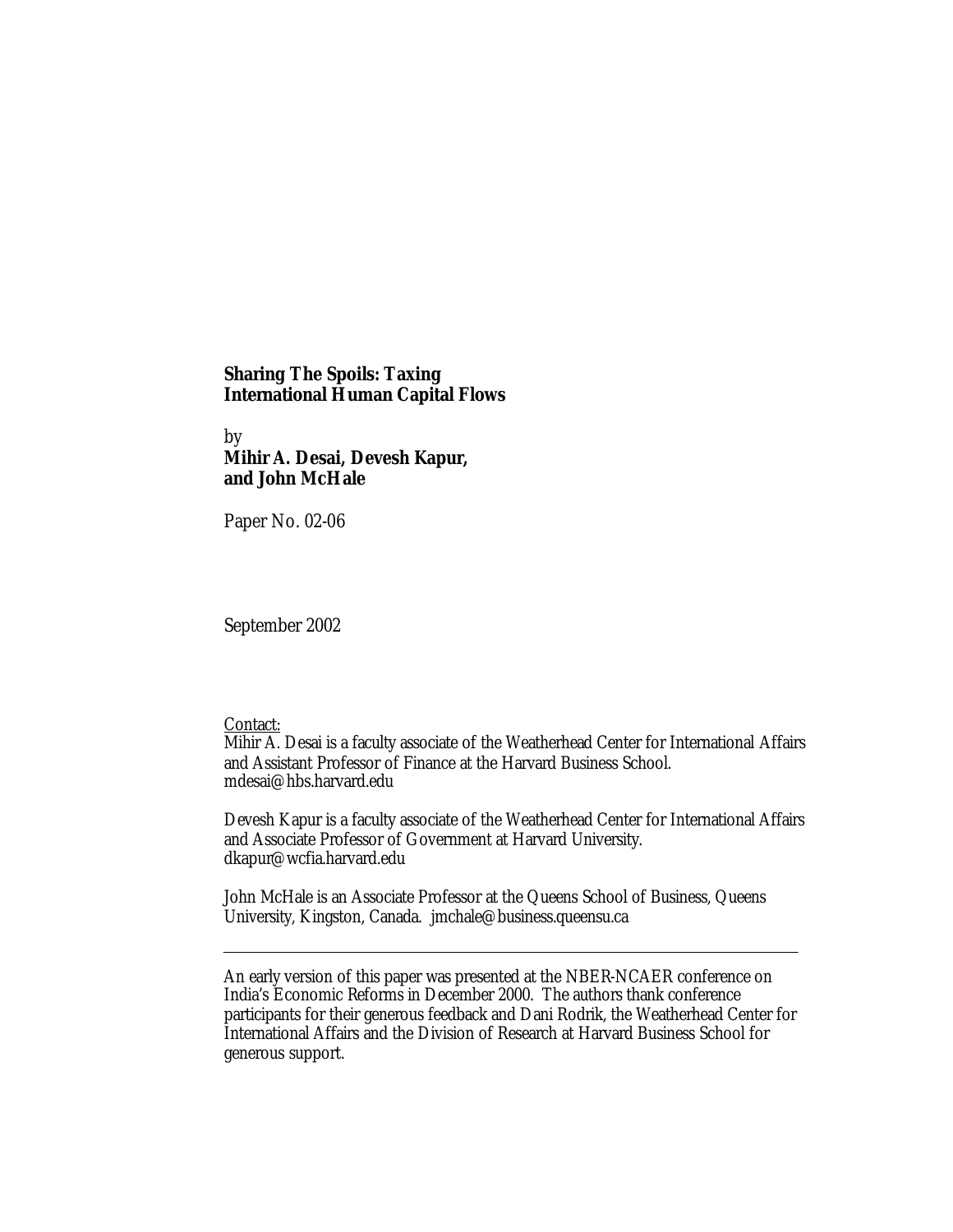Published by the Weatherhead Center for International Affairs, Harvard University. Copyright by the author.

The author bears sole responsibility for this paper. The views expressed here are those of the author and do not necessarily represent the views of the WCFIA or Harvard University.

#### **Publications Chair, Weatherhead Center for International Affairs** Robert Paarlberg

**Publications Manager, Weatherhead Center for International Affairs** Amanda Pearson

**Submission procedures:** Weatherhead Center affiliates are encouraged to submit papers to the Working Paper Series. Manuscripts are assessed on the basis of their scholarly qualities —the extent of original research, the rigor of the analysis, the significance of the conclusions—as well as their relevance to contemporary issues in international affairs. Manuscripts should range between 25 and 80 double-spaced pages and must include an abstract of no more than 150 words. We request that each paper be submitted in both electronic format and a hard copy. The electronic format should be on a disk in a standard word processing application (WordPerfect or Microsoft Word preferred) or as an email attachment.

Please submit hard copies and disks to Amanda Pearson, Box #10, Weatherhead Center for International Affairs, Harvard University, 1033 Massachusetts Avenue, Cambridge, MA 02138, and address all email attachments to apearson@wcfia.harvard.edu.

**Orders**: Working Papers are available for \$5.00 each, plus \$1.00 for shipping and handling, from the Publications Office, 1033 Massachusetts Avenue, Cambridge, MA 02138.

> **WEATHERHEAD CENTER FOR INTERNATIONAL AFFAIRS HARVARD UNIVERSITY 1033 MASSACHUSETTS AVENUE CAMBRIDGE, MA 02138 TEL: 617-495-4420 Fax: 617-495-8292 www.wcfia.harvard.edu**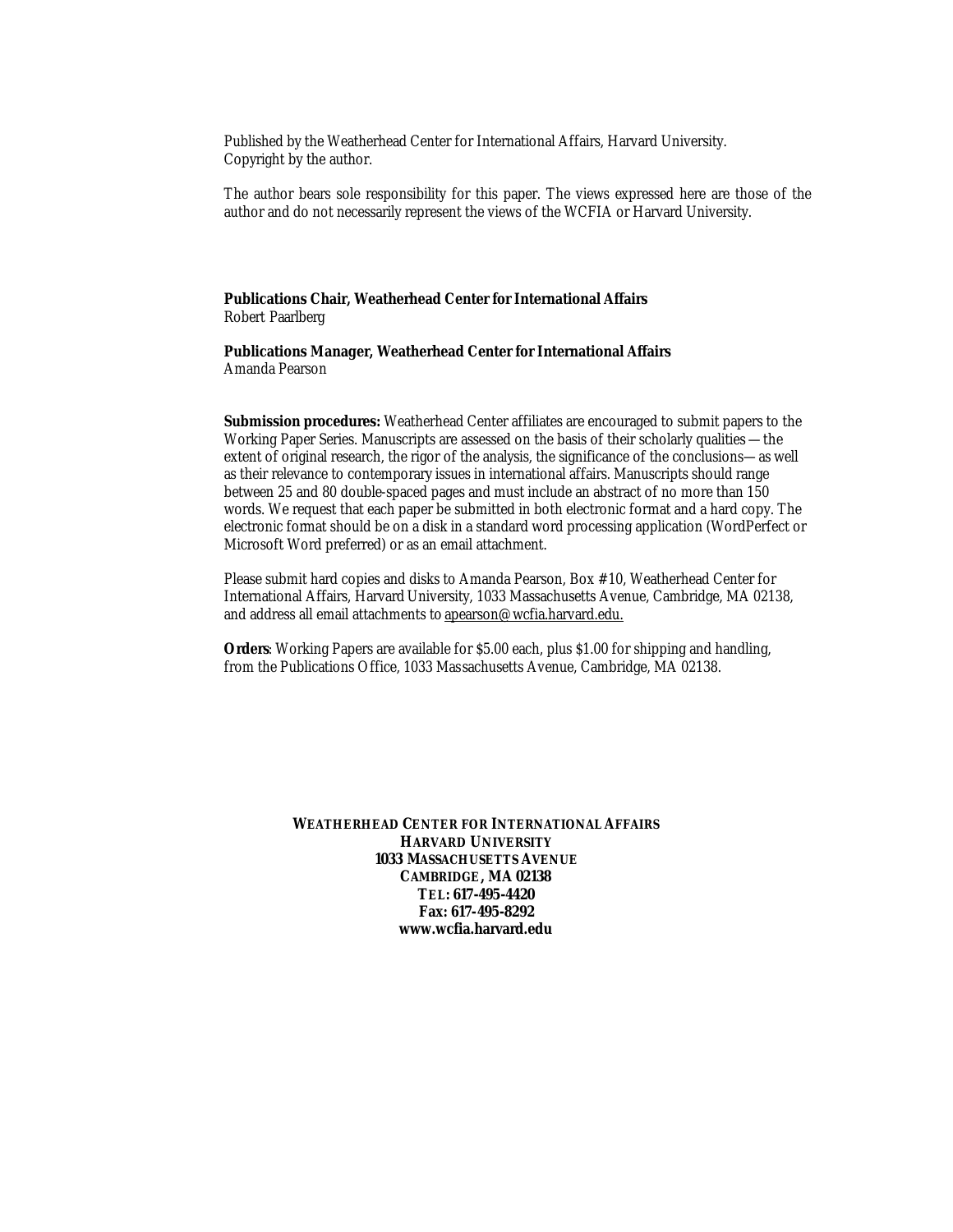## **ABSTRACT**

This paper argues that cross-border human capital flows from developing countries to developed countries over the next half-century will demand a new set of policy responses from developing countries. The paper examines the forces that are making immigration policies more skill-focused, the effect of both flows (emigration) and stocks (diasporas) on the source countries, and the range of taxation instruments available to source countries to manage the consequences of those flows. This paper emphasizes the example of India, a large source country for human capital flows, and the United States, an important destination for these human capital flows and an example of how a country can tax its citizens abroad. In combination, these examples point to the significant advantage to developing countries of potential tax schemes for managing the flows and stocks of citizens who reside abroad. Finally, this paper concludes with a research agenda for the many questions raised by the prospect of large flows of skilled workers and the policy alternatives, including tax instruments, available to source countries.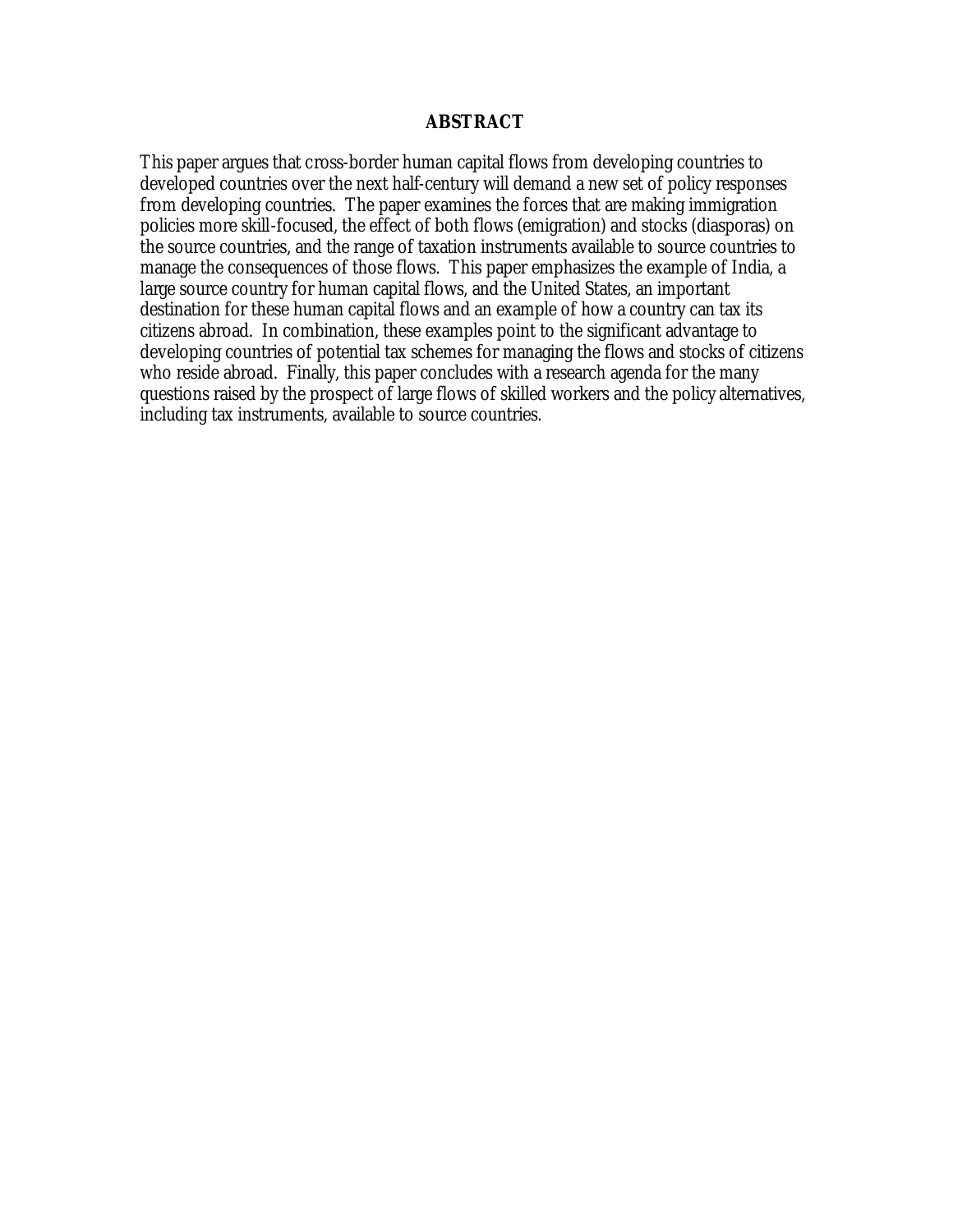## *I. Introduction*

Cross-border financial capital flows have transformed the global economic and political landscape over the last 50 years. As financial capital mobility has increased, the ability to attract foreign capital and manage its impact on domestic structures has emerged as a central concern for policymakers in developed and developing countries. The premise of this paper is that cross-border flows of human capital are likely to play an equally influential role in shaping the political and economic landscape over the next 50 years. While developed countries have begun to consider the consequences of such immigration, the consequences for source countries, largely developing countries, may be much more profound and have received scant attention. This paper addresses the impact of those outflows on source countries and examines the fiscal alternatives available to source countries in managing those outflows.

The growing importance of international migration will be driven by structural factors, both demographic and technological, in both developing and developed countries. Increasing life-spans and declining fertility will result in a major shift in the size and structure of populations in most industrialized countries over the next half century (United Nations, 2000). Without an influx of new workers, social security systems in industrialized countries will become increasingly fragile. Reductions in benefits or increases in payroll taxes are politically difficult, suggesting that immigration may be the most promising solution for industrialized countries. Storesletten (2000), for example, argues that fiscal problems associated with the aging of the baby boom generation in the U.S. can be resolved through selective immigration policies alone.

There is a substantial body of literature on the economic and political consequences of immigration for the destination countries (Carter and Sutch, 1997; Borjas, 1999; Smith and Edmonston, 1997; O'Rourke and Williamson, 1999). Surprisingly, the consequences of the potentially large cross-border flows of human capital on the source countries have received very little attention. The theoretical work of Jagdish Bhagwati and others beginning in the mid-1970s on the effects of the "brain drain" is a notable exception. While largely neglected since then, this paper revisits some of those ideas with an increased emphasis on future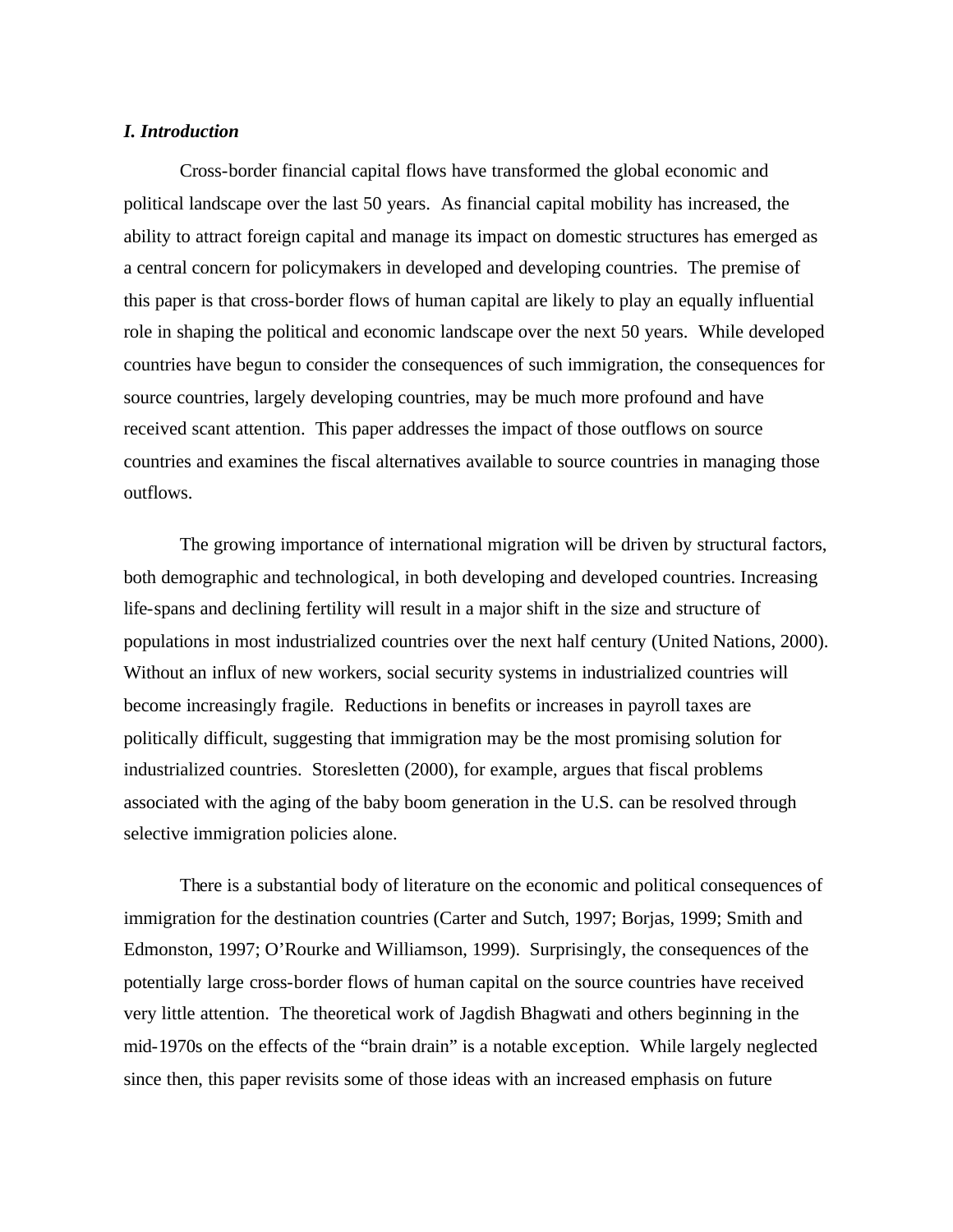projected flows, the actual policy instruments available to source countries and a wider consideration of the consequences of these human capital flows for the source countries.

The evidence of the scope and scale of these cross-border human capital flows and their impact on source countries is beginning to surface. Moreover, this evidence stretches beyond the archetypal images of Mexican farm labor or Indian software professionals coming to the U.S. While India is known as a global source of IT professionals, it is emerging as a source of human capital more broadly. For instance, Proctor and Gamble has begun sourcing managers worldwide from India, and school districts from the U.S. are now directly recruiting in India for K-12 teachers through placement agencies. The flight of human capital appears particularly pronounced in countries suffering from civil conflict and economic stagnation where human capital is scarce. The International Organization for Migration (1999) estimates that for 40 percent of African countries, more than 35 percent of citizens with college education reside abroad.

Developing countries have begun to develop policies aimed at addressing these large potential outflows and their consequences. South Africa has recently begun to explore political avenues for limiting the exodus of medical professionals who are being courted by Western countries. Such efforts are not confined to limiting the negative consequences of these emigrations. Instead, countries are actively trying to leverage their network of nationals abroad. A growing number of countries have begun to permit dual citizenship with the explicit goal of mobilizing the network of nationals residing abroad.<sup>1</sup> Many developing countries (India and Mexico) have developed sophisticated schemes to court remittances and financial repatriations aggressively while others (South Korea and Taiwan) have successfully sought to attract former emigrants back to their home countries resulting in a "reverse braindrain" (Kapur, 2001). As such, countries are beginning to awake to the policy instruments available to them in response to these large flows and the consequent large stock of citizens abroad.

<sup>&</sup>lt;sup>1</sup> In Latin America, 10 countries - Brazil, Colombia, Costa Rica, the Dominican Republic, Ecuador, El Salvador, Mexico, Panama, Peru and Uruguay - recognize dual citizenship while another 10 Caribbean countries have similar policies (Jones-Correa, 2001). Several other countries recognize a limited form of dual citizenship with treaty signatories, especially Spain.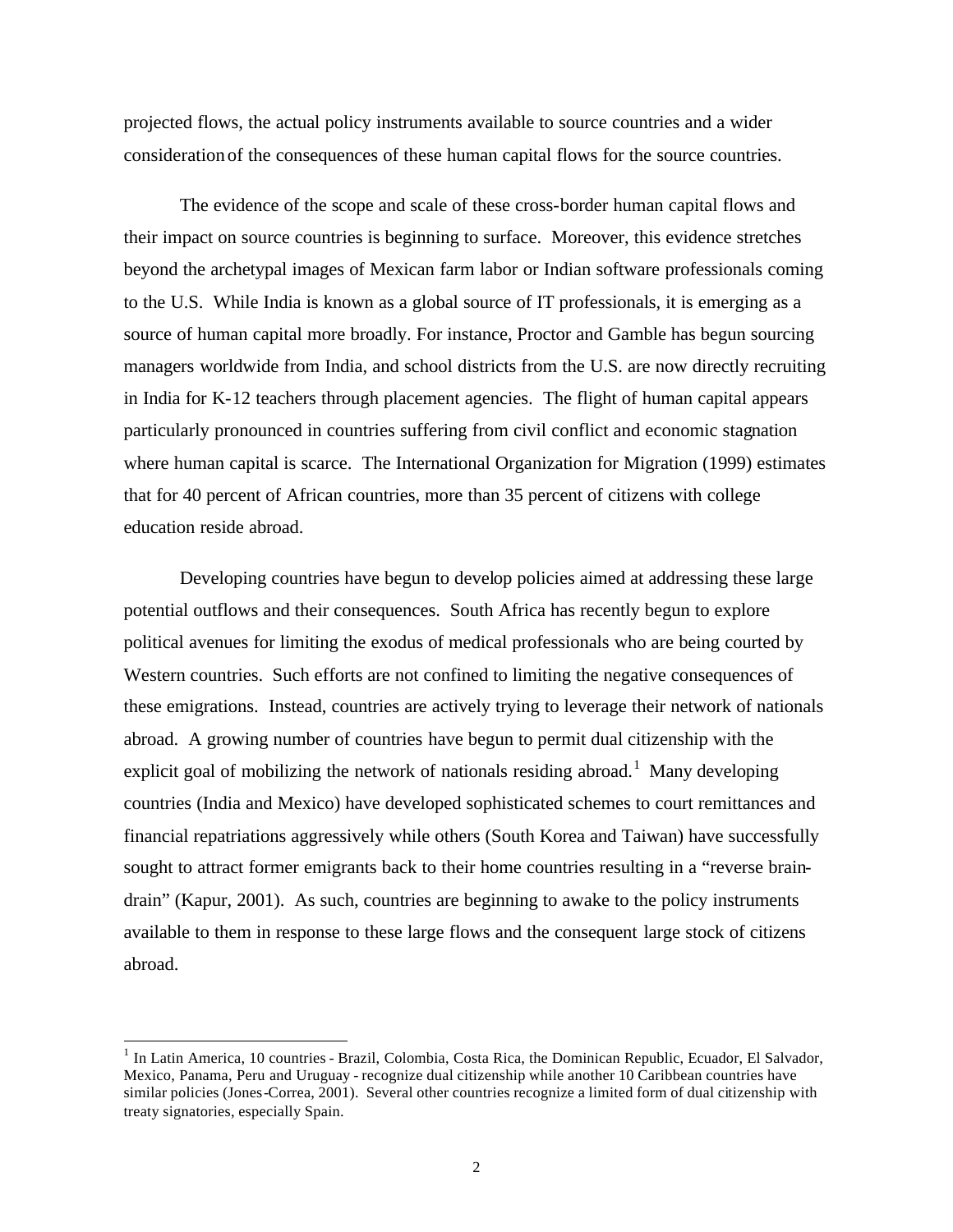The premise of this paper is that these large flows of human capital from the developing world to the developed world will demand a more comprehensive set of policy responses from these source countries. In particular, the paper examines the determinants of the structural demand for these flows, the effect of both flows (emigration) and stocks (diasporas) on the source countries and the range of taxation instruments available to source countries to manage the consequences of these flows. By emphasizing taxation instruments, the paper revisits the work of Bhagwati in attempting to assess so-called "brain-drain" taxes. Rather than emphasizing the theoretical consequences of such taxes, this paper stresses the actual experience of alternative tax regimes and their potential impact on source countries.

Two examples are stressed throughout the paper. First, given its status as a large source country for human capital flows, the experience of India is highlighted in order to examine both the impact of emigration and the possible consequences of fiscal instruments designed to manage those flows for a representative source country. Second, the recent experience of the United States is employed to illustrate the shifting demands of developed countries that serve as a destination for those human capital flows. The U.S. experience in taxing its citizens abroad is also employed to demonstrate the feasibility and consequences of fiscal regimes targeted at citizens who reside abroad.

Section 2 of the paper surveys the determinants of immigration policy in developed countries and speculates on the changes that will shape such immigration policies in the next 50 years. In particular, this section emphasizes the fiscal stress associated with dramatic demographic shifts underway in developed countries and the other sources of demand for skilled labor in developed countries. This section offers evidence that immigration policy in developed countries is becoming an instrument of industrial policy and has begun, and will continue, evolving toward selective permanent immigration of skilled workers and temporary immigration of unskilled workers. Given that the scope and magnitude of human capital flows have historically been dictated by the demands of destination countries, these changes in the policies of destination countries will fundamentally alter the nature of migration over the next 50 years.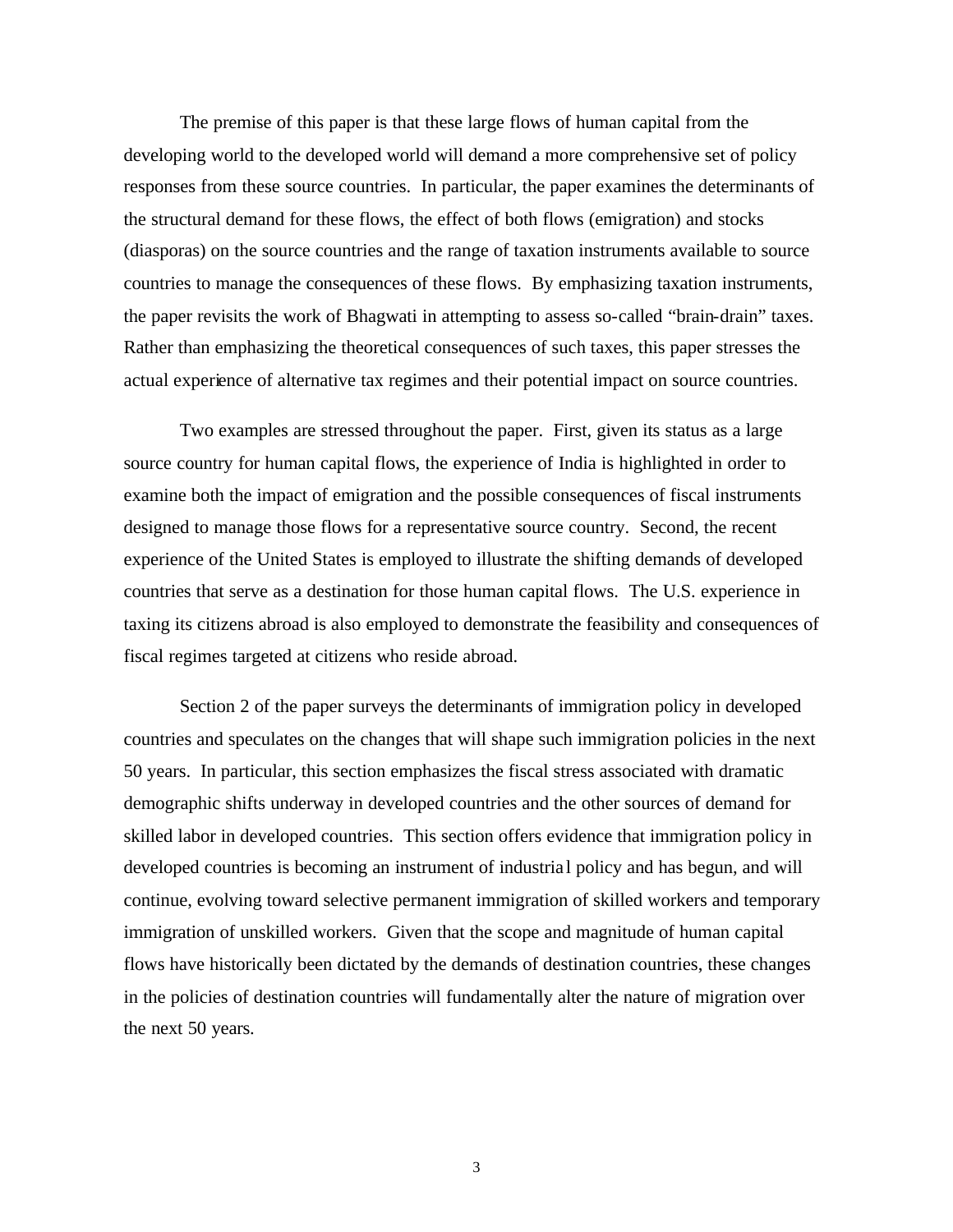Having established the potential scope of these future human capital flows, Section 3 of the paper considers the consequences of such large emigrations and diasporas for developing countries. This section documents the scope and importance of diasporic networks for developing countries and considers well-known consequences of emigration, such as the value of remittances, along with less well-understood consequences, such as the value of the networks of emigrants for the source countries.

Section 4 elaborates the alternative taxation instruments for source countries facing large potential outflows. In contrast to previous studies, this paper emphasizes the experience of the U.S., which taxes the worldwide income of its citizens. After assessing the efficacy of this system, this section applies several of the alternatives available to source countries to the current outflows facing India, an important example of a potential source country for large human capital flows, and considers their fiscal impact. Modest tax efforts with limited implementation costs are found to have significant consequences for source countries. Section 5 is the conclusion.

### *II. Likely Developments in Developed Country Immigration Policies*

As noted by Bhagwati (1984), "[t]he phenomenon of international migration is one characterized by disincentives rather than incentives." In other words, international human capital flows, and especially flows from developed to developing countries, are often determined more by rich country immigration controls than by differences in economic opportunity. This section elaborates on the forces that are likely to push developed countries to adopt more skill-focused immigration policies, thus increasing the magnitude and widening the scope of skilled migration from developing countries. Rather than attempting specific quantitative prediction, this section is designed to enumerate some of the factors pointing to an intensification of the "brain drain."

## *II. A. Immigration Policies in Developed Countries*

In a provocative analysis, Borjas (1990) frames immigration policies in the context of a market for migrants, where different countries offer various deals to different migrant types differentiated by such factors as skill level and country of origin. These deals involve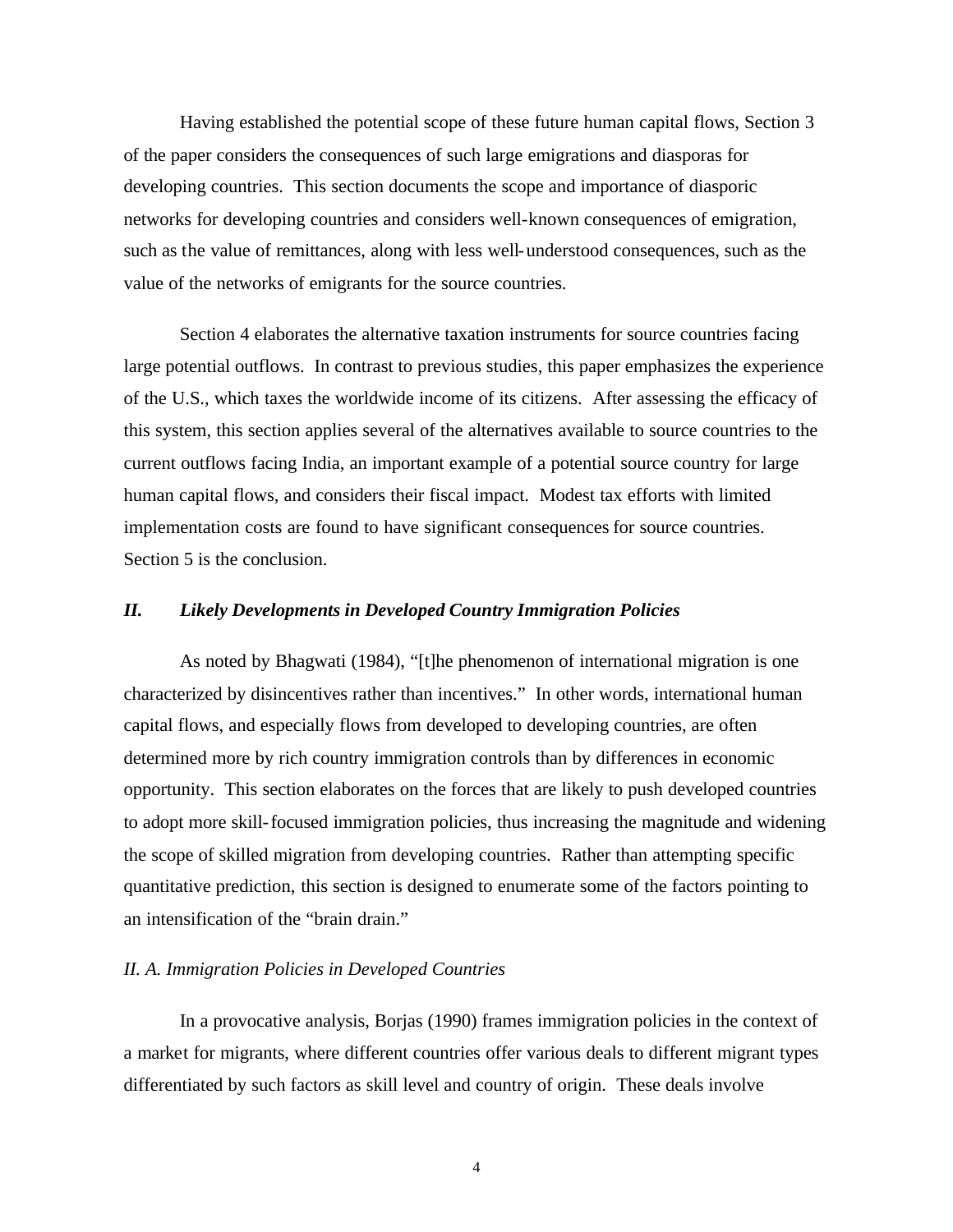benefits—notably the economic opportunities available—and costs—notably the difficulties of obtaining legal status. Countries can be thought of as competing in this market with different combinations of incentives and disincentives for different potential migrant types, with the results of this competition being a volume and mix of temporary and permanent migrants for each country. Of course, governments and voters judge success in this competition along multiple dimensions—economic growth, income distribution, diversity, assimilation, population structure, etc.—with countries putting differing weights on the assorted dimensions. This subsection considers the evolving nature of that competitive dynamic.

Immigration policies in many developed countries remain restrictive relative to potential supply across a range of skill groups. For the U.S., an excess supply of immigrants persists despite a large increase in legal immigration over the last three decades. The inflow of legal immigrants reached around 800,000 in the mid-1990s, more than twice the inflow in the mid-1960s, and close to the average inflows during the peak years of the Great Migration at the beginning of the last century (Smith and Edmonston, 1997). The passage of the Immigration and Nationality Act Amendments of 1965 was a major turning point in U.S. immigration law. These amendments repealed the system of national-origin quotas and instituted a multi-category visa system based on family reunification and skills (Smith and Edmonston, 1997). The emphasis, however, has been on family reunification rather than on attracting human capital, and there is a broad consensus that the average skills of new immigrants are below the average of the native-born.<sup>2</sup>

Aside from the temporary surge in immigration into the EU following the collapse of the communist regimes in Eastern Europe (see OECD, 2000a), European countries have, until very recently, severely restricted immigrant flows. This experience contrasts sharply with the active encouragement of foreign workers during the 1950s and early 1960s as governments faced labor shortages in reconstructing their economies (Faini et al., 1999). The negative attitude to immigration was fueled by concerns about their impact on job prospects for the native-born, especially with high prevailing levels of unemployment, and by fears that the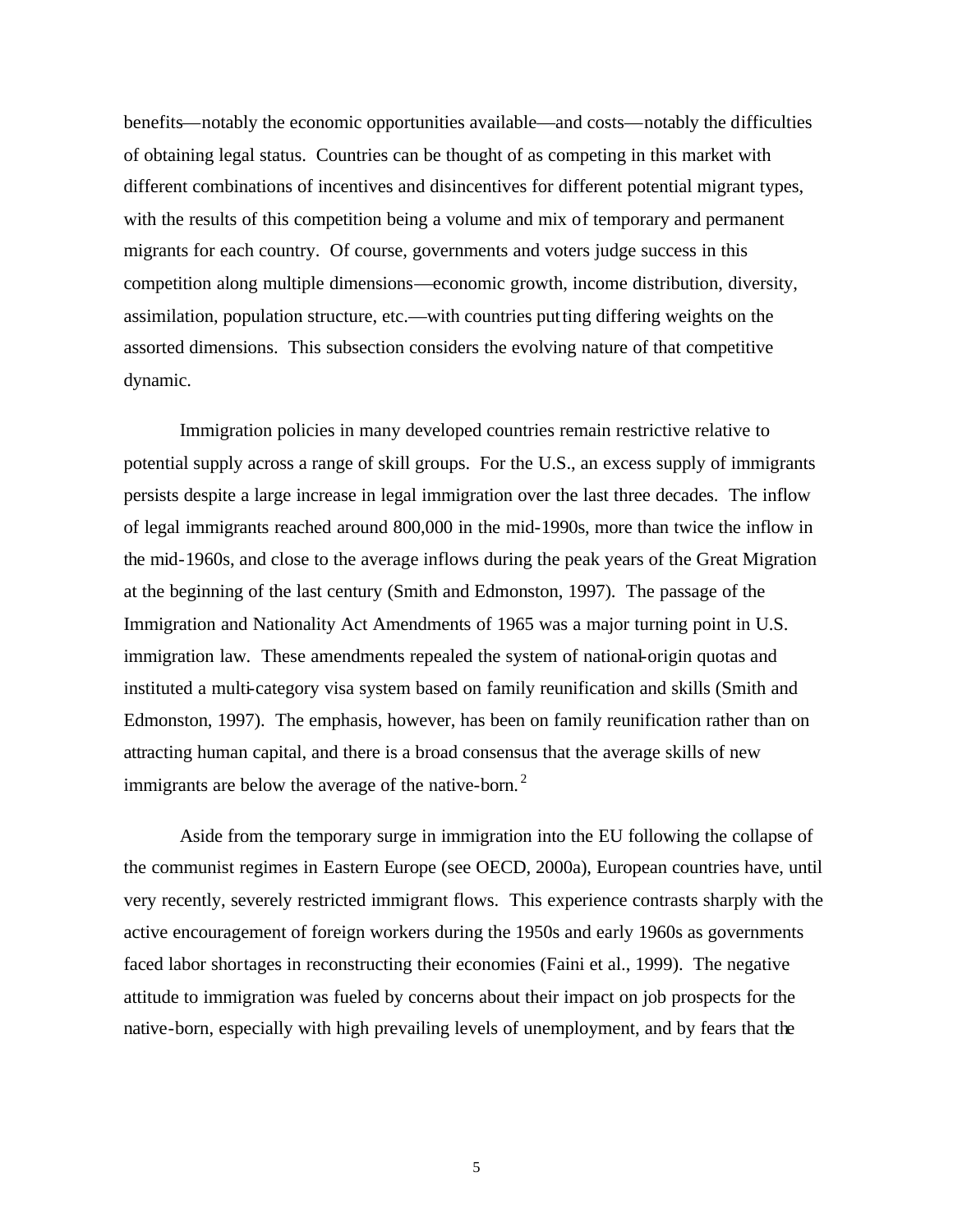immigrants would not assimilate well with the domestic culture.<sup>3</sup> Consequently, European countries have retained a restrictive stance on immigration at all skill levels—and have been even less active in the competition for the world's skilled migrants than has the U.S.

Several developed countries have, however, placed much more emphasis on sorting potential immigrants on skills and attracting disproportionate shares of skilled immigrants. Among the so-called "traditional"<sup>4</sup> immigration countries (see Bauer et al., 2000), Canada has actively sought to attract skilled workers since the late 1960s under its points-based Independent Immigrant class. Australia reserves more than half the places in its points-based Migration Program for highly educated and skilled immigrants, and New Zealand applies a points system to select skilled workers under its General Skills category. These countries with a traditional skill focus are continuing to develop their systems to further ease the quantitative limits and costs of immigrating to better compete for skilled workers. The fraction of immigrants entering Canada via the points system has increased from less than 15 percent in the mid-1980s to almost two thirds in 1999 (Bauer et al., 2000; Citizenship and Immigration Canada, 2001).<sup>5</sup> Outlining its immigration plan for 2001 and 2002, Citizenship and Immigration Canada (2001) observed that "global competition for highly skilled temporary workers and immigrants is causing the CIC to look for new ways to attract the best and the brightest to Canada." In its immigration plan for 2001, the Australian government has instructed its immigration service to give priority to IT professionals over all other occupations and removed the labor market test for its Long Stay Temporary Business Visa class. The New Zealand government recently announced a 60 percent increase in its target for "skilled and business" immigrants.

These efforts to explicitly attract skilled workers have now begun to surface in awkward ways in countries where immigration policy has not been explicitly skill-friendly. A

 $2^2$  Borjas (1990, p. 19) concludes that "the United States in losing the international competition for skilled workers to other host countries such as Australia and Canada…" and goes on to recommend a reevaluation of U.S. immigration policy.

 $3$  Interestingly, there is substantial evidence that attracting a more skilled immigrant mix improves assimilation (Bauer et al., 2000).

 $4$  These are the countries that were largely built on immigration and include the U.S., Canada, Australia and New Zealand.

 $5$  Out of 165,534 immigrant arrivals in 1999, 105,496 were either skilled workers or business class, 55,269 were family class, and 4,769 were classed as "other." There were also 24,380 refugees. (Citizenship and Immigration Canada, 2001)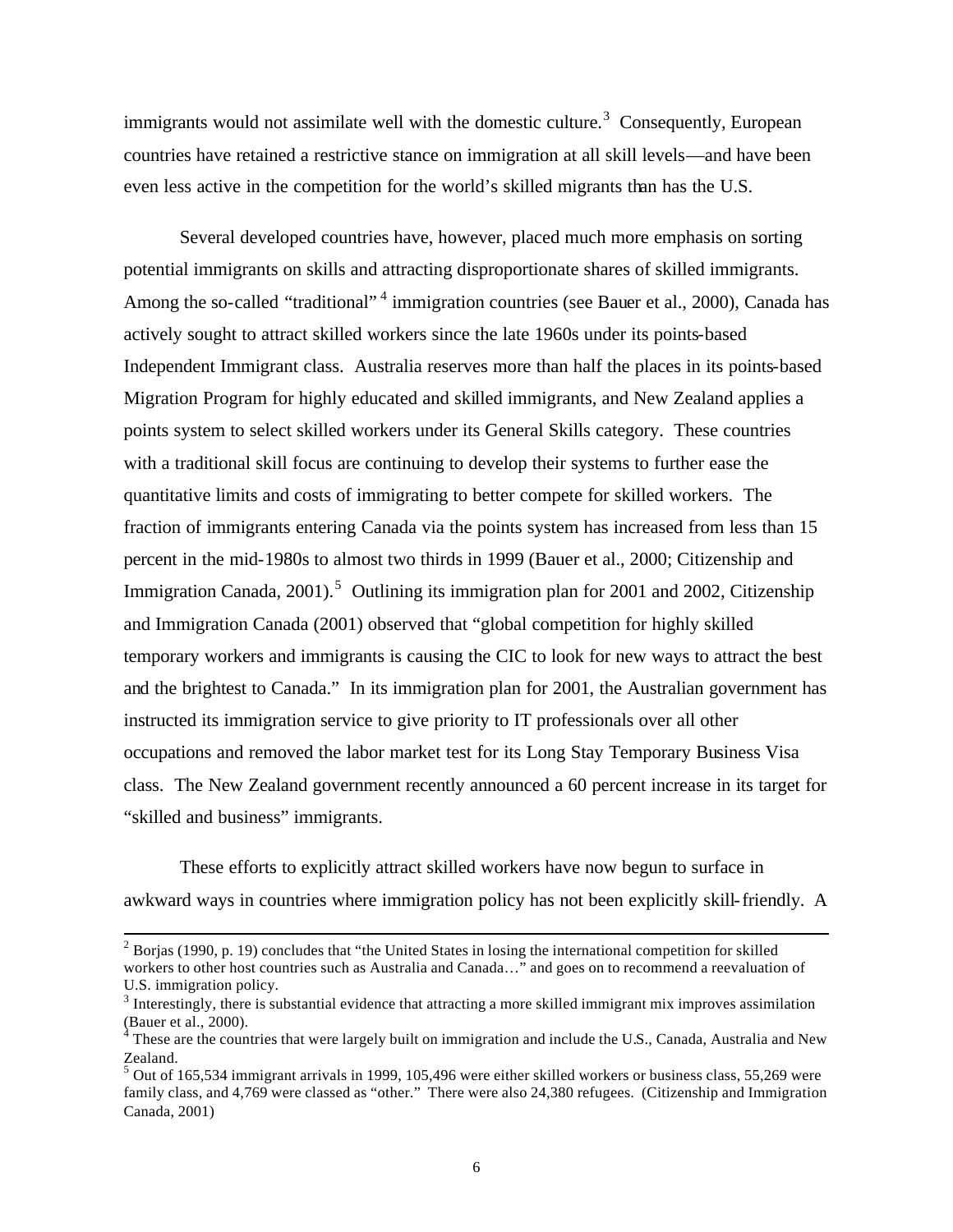prime example of these developments, and of the sometimes-ambivalent response by governments, is the U.S. experience with the H-1B non-immigrant visa program during the 1990s.<sup>6</sup> In 1952, the U.S. created a new class of non-immigrant visas (H-1) to assist U.S. employers needing workers temporarily. The Immigration Act of 1990 capped the number of such workers, removed the provision that applicants had to express an intent to return to their home country and authorized the creation of the so-called H-1B visa program allowing U.S. firms to recruit foreign professionals to work in the country for a maximum of six years. Through a series of short-term increases that are designed to revert to original levels, the original cap of 65,000 had tripled by the end of the decade.<sup>7</sup> The remarkable growth in the H-1B program is demonstrated in the annual levels provided in Figure 1 and by an estimated stock of H-1B holders in the U.S. of more than 400,000 individuals.

The population allowed in through the H-1B visa program is distinctive in many ways.<sup>8</sup> According to recent surveys, workers approved for H-1B visas during the late 1990s had a median age of 28.3 years, a median salary of \$50,000 and 83 percent of them were below the age of 34. Educationally, 57 percent of them had only a bachelor degree with the remainder having attained more advanced degrees by the time of application. While data from the early 1990s is limited, the occupational distribution of H-1B workers has changed dramatically over the 1990s. In 1989, 28 percent of H-1 visas were involved in healthcare with only 11 percent involved in IT fields. By 1999, upwards of 60 percent of H-1B visas were in IT related fields. The most elite U.S. technology companies dominate the hiring of H-

 $6$  For more details on the history and character of the H-1 program, see Lowell (1999) and U.S. General Accounting Office (2000).<br><sup>7</sup> Originally, 65,000 such H-1B visas were to be made available annually, a cap not reached until 1997. In 1998,

in response to the increased demand for high tech professionals, the H-1B visa quota was increased to 115,000 annually for the following two years and to 107,500 for the year after that. In 1998, the annual cap of 65,000 H-1B workers was reached in May, more than four months before the end of the 1998 fiscal year. After much lobbying Congress enacted the American Competitiveness and Workforce Improvement Act which raised the limit to 115,000 for fiscal years 1999 and 2000 and 107,500 for 2001 with a reversion to 65,000 in 2002. However, driven by an overheated IT sector, the cap was reached much before the end of the fiscal year in 1999 and 2000 (which runs from October 1, 1998 to September 30, 1999) leading once again to an intense lobbying effort by the high tech industry. Congress again responded by increasing the limit to 195,000 a year for three years before reverting to the earlier level (65,000 from 2004).<br><sup>8</sup> This characterization draws on data presented in U.S. Immigration and Naturalization Service (2000) and U.S.

General Accounting Office (2000).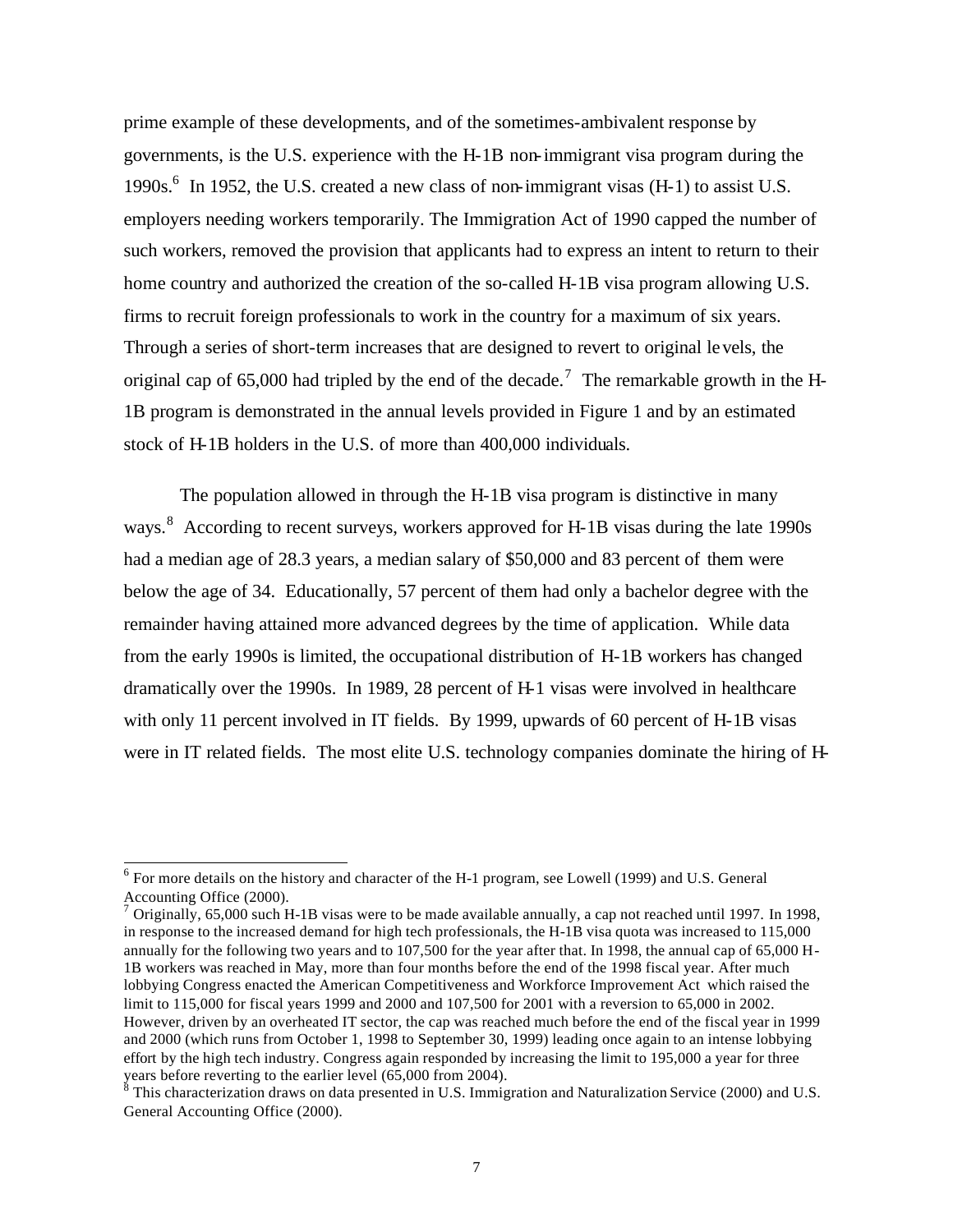1B applicants with several firms hiring over 300 H-1B applicants *each* over only a five-month window.<sup>9</sup>

The success of the U.S. IT sector in the 1990s, and the perceived importance of immigrants and workers targeted by the H-1B program as an important factor shaping this outcome (Saxenian, 1999), has played an important role in putting corresponding pressures on European countries to change immigration policies as well.<sup>10</sup> Germany has begun to change its immigration policies, introducing separate flexible quotas (based on a Canadian-style point system) for economic immigrants based on the needs of the labor market even as it is clamping down on asylum seekers, a traditional source of immigration. In introducing the bill, Germany's Interior Minister Otto Schily argued that "There's competition among the industrialized countries for the best minds. That's why we have to direct our immigration law more strongly toward our own economic interests."<sup>11</sup> According to the new policy, an immigrant can stay up to five years provided he or she has adequate IT competence. Norway has recently initiated policy reforms, and the new policy is expected to be in place by January, 2002. The United Kingdom has made it easier for information technology specialists and others in "shortage occupations" to get work permits, and Ireland has put a fast track system in place to meet labor shortages in a number of occupations.

While there is large variation in the nature of immigration policies and their attention to skills, the preceding brief review shows that even those countries that don't explicitly account for skills through a points system appear to be shifting toward recognizing the importance of attracting skilled migrants. In effect, countries are becoming more skillfocused as they compete in the market for migrants. We now turn to some forces that suggest this nascent targeting of skilled migrants by developed countries will accelerate over the next half century. The following subsections examine three long-term developments: i) the fiscal impact of demographic shifts on public pension provision, ii) chronic manpower shortages in

 9 From October 1999 to February 2000, the top six employers of H-1B visa applicants – Motorola, Oracle, Cisco, Mastech, Intel and Microsoft – accounted for 2,589 H-1B or 3.2% of all approved applicants.

<sup>&</sup>lt;sup>10</sup> Estimates project looming shortages in IT professionals (around 1.9m people currently and estimated to grow to nearly 3.8 million by 2003) with sharply negative impacts on Europe's IT industry (European Information Technology Observatory (2001)). Even if it turns out to be less acute than forecast - and the current economic weakness has certainly taken some of the sting out of the problem - there seems little doubt that companies will have to search hard to find the right people.

<sup>&</sup>lt;sup>11</sup> See "Germany: Schily Proposal" *Migration News*. September, 2001. Vol. 8, No. 9.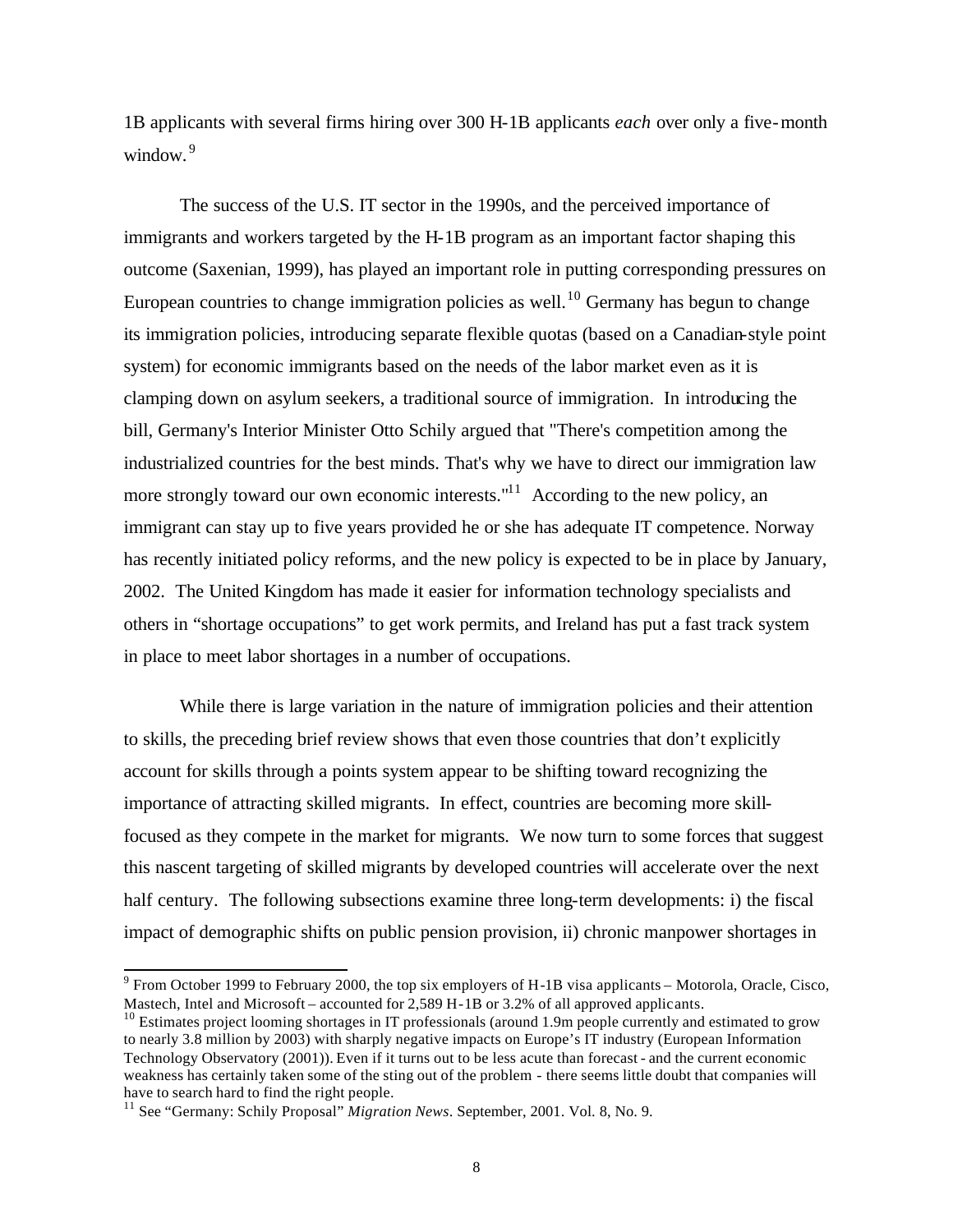public-sector dominated health sectors in the face of ever-expanding possibilities for care and iii) skill-biased technical change in the context of growing concern for national competitive advantage in leading-edge industries.

#### *II. B. Some Unpleasant Pension Cost Arithmetic*

l

From a fiscal perspective, immigrants bring benefits by expanding the tax base and burdens by increasing demands for government spending. Immigrants are most fiscally attractive when their net fiscal impact—taxes minus spending—is greatest. Skilled immigrants are more likely to be a fiscal boon where the tax and transfer system is progressive, where government debt as a share of the economy is high and where public provision (e.g. education) does not have to be expanded much to meet the needs of a larger population. Skilled immigrants are also attractive when there are large intergenerational transfer programs, such as state pay-as-you-go pension systems. The immigrants initially pay taxes without receiving benefits, flattering the fiscal accounts—and benefits never have to be paid if they leave before earning benefit entitlements. Even when they stay on, they can improve the fiscal accounts for current (self-interested) generations, with the increased pension burden falling on generations that follow.

The first panel in Table 1 shows United Nations projections for the elderly dependency rate (i.e., the population 65 and over divided by the working age population, 15 to 64) for a number of industrial countries under the assumption of zero net migration. This dependency rate roughly doubles for most countries by 2050 and almost triples for Japan. The second panel shows the tax rate on wage earnings needed to fund benefits on a pure payas-you-go (PAYG) basis, assuming relative benefit generosity—i.e., the ratio of average benefits to average wages—is maintained at its 1995 level. The PAYG tax rate (often called the cost rate) can conveniently be decomposed as the product of the benefit generosity rate and the elderly dependency rate (see below).<sup>12</sup> This decomposition makes it clear that a rise

 $12$  The benefit generosity rate is the ratio of average benefits (per elderly person) to the average wage (per working age person). The average benefit is calculated as total retirement income benefits excluding survivor benefits as measured in the OECD's comprehensive Social Expenditure Database, divided by the population 65 and over. This average benefit measure could be further decomposed into the product of the average benefit per retired person and the ratio of the number of retirees to the population 65 and over. Thus, the average benefit measure is affected by both the generosity of benefits for those actually retired and the ease of eligibility for retirement benefits, including the ease of eligibility before age 65. The average wage is calculated labor share of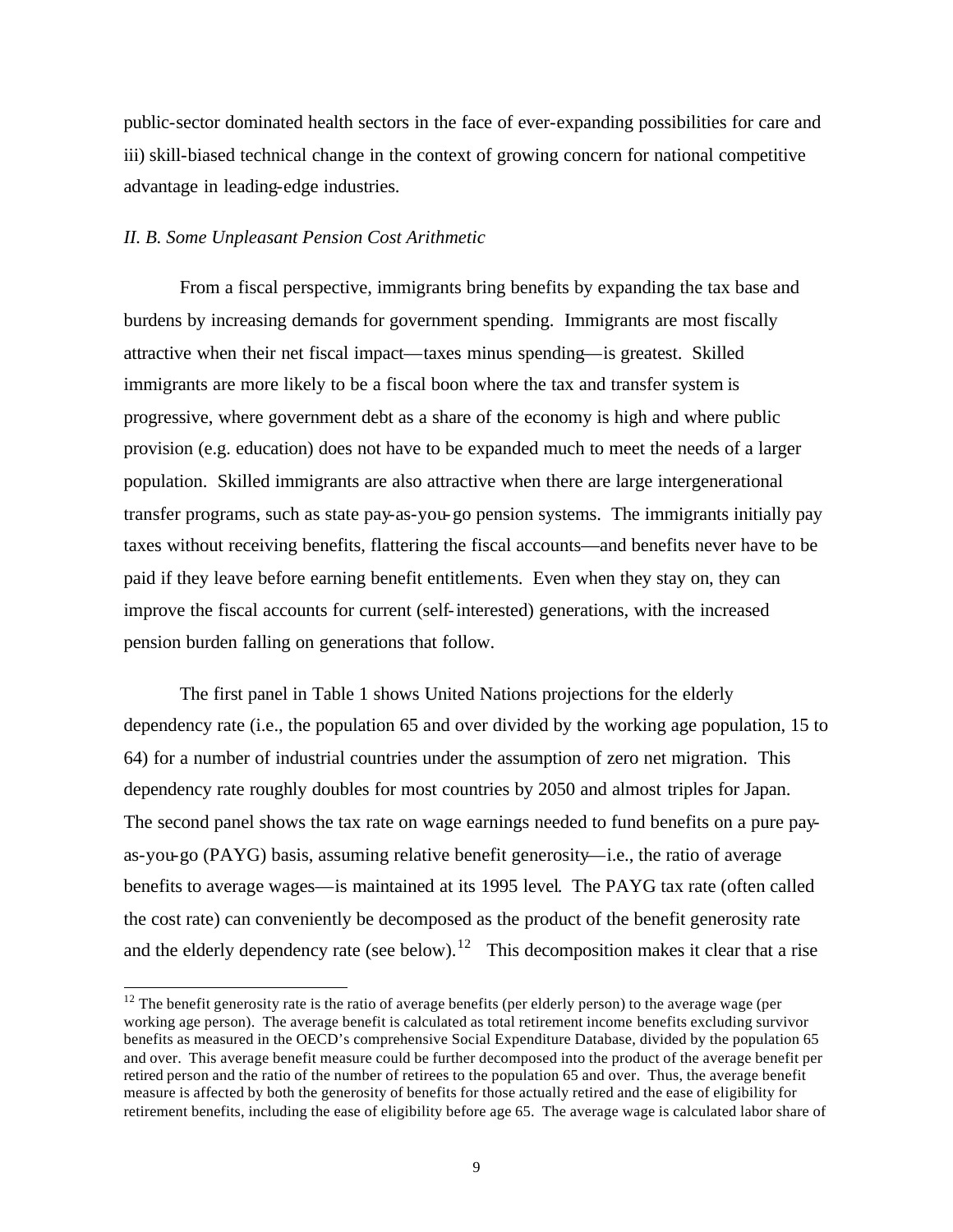in the number of elderly relative to the working age population dictates that either the PAYG tax rate must rise or the relative transfer to the elderly must be cut.<sup>13</sup>

PAYG Tax Rate = Total Benefits Total Wages = Total Benefits Elderly Population Total Wages Working Age Population Elderly Population Working Age Populaton ?

= Benefit Generosity Rate ? Elderly Dependency Rate

The required increases in PAYG tax rates are very large for most countries. In Japan, for example, the tax rate rises from around 10 percent in the late 1990s to 26 percent by 2050. The implications of aging are even more severe for Italy because of the present generosity of its state pension system. If this generosity were maintained—admittedly a not very likely scenario given the series of phased-in benefit cuts legislated during the 1990s (OECD, 2000b)—the implied PAYG tax rate would rise from 26 percent in 1995 to almost 70 percent by 2050. The final panel shows what happens to the benefit generosity rate if the tax rate is kept at its 1995 level. Not surprisingly, the generosity of state pensions decrease substantially. Absent other alternatives, the most likely course is a painful mix of large benefit cuts and tax increases.

The magnitude of the fiscal impacts of aging suggests that countries will look for ways to avoid the hard choices implied by the arithmetic above. One obvious response is to allow greater immigration—in effect importing additions to the working age population. The first panel in Table 2 shows the required annual flows of net migration needed to keep the PAYG tax rate *and* the benefit rate constant assuming *permanent* migration. Given the tax rate formula, this figure is equivalent to the net flows required to keep the elderly dependency rate constant. The United Nations Population Division has created these forecasts under a set of

income multiplied by GDP divided by the working age population, where an adjustment is made for the output gap in each country in 1995. The PAYG tax rate is the tax rate required to completely fund benefits in any given year. It is straightforward to show that this tax rate is given by the product of the benefit generosity rate and the elderly dependency rate.

<sup>&</sup>lt;sup>13</sup> The pre-funding of state pensions by workers can be thought of as a cut in PAYG benefit generosity. In effect, workers are paying themselves what was to have been paid for by future generations, and thus there is a decrease in the size of the future transfer from young to old.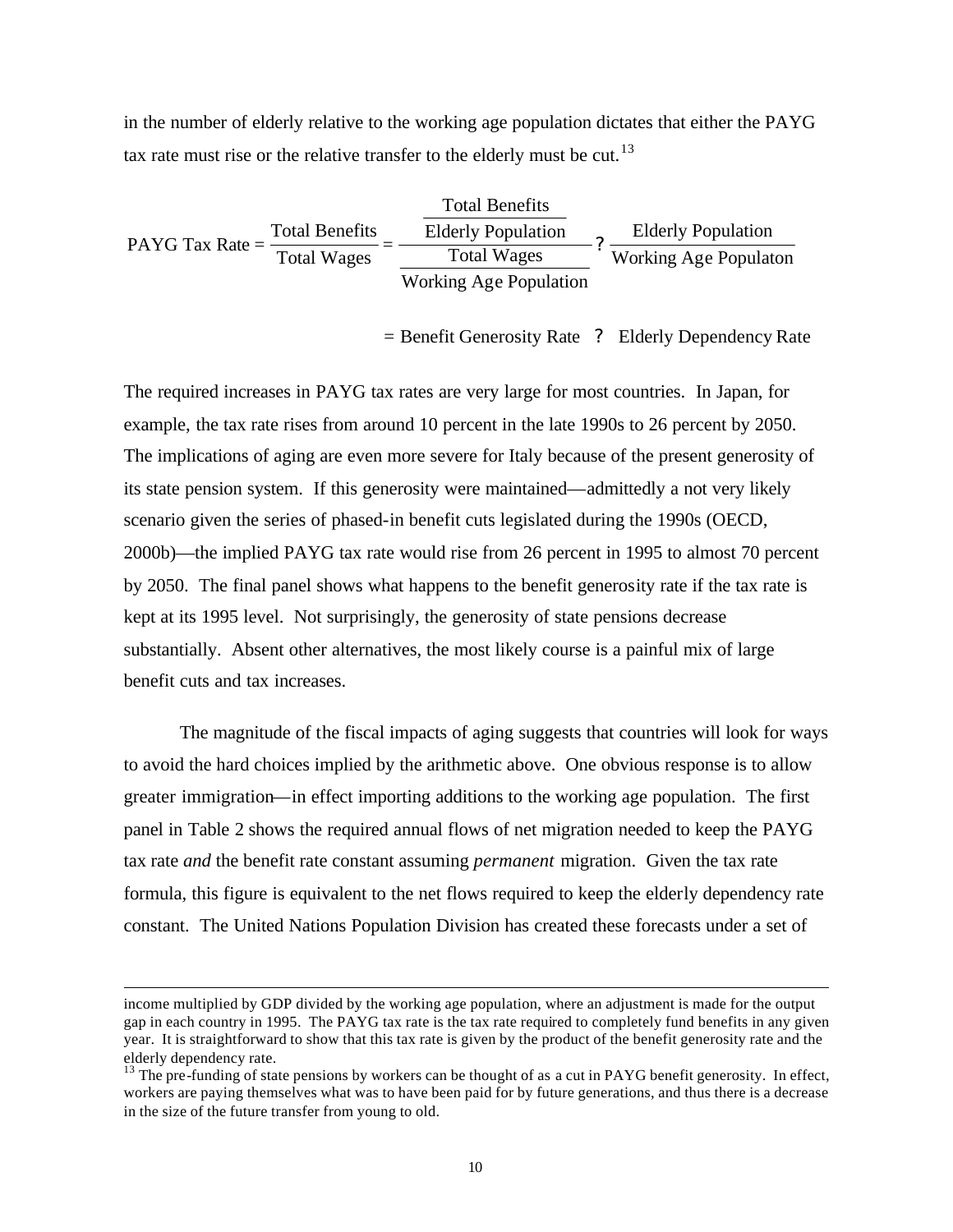plausible assumptions about the age and sex structure of migrants, as well as their fertility and mortality upon arriving in the destination country (United Nations, 2000).

The implied flows show that permanent flows of migrants are a mixed blessing. The main problem is that the non-elderly immigrants eventually reach age 65, necessitating even more immigration to keep the elderly dependency rate constant. Focusing on the necessary flows for the U.S., the projected flows are prohibitively large, with the required annual net inflow reaching almost 18 million between 2020 and 2025. To put this in context, immigration is estimated to have been below 1 million in the U.S. in the late 1990s. Moreover, all six countries in the table display potentially disruptive cycles. The required annual net inflows into the U.S. actually falls to under 6 million a year between 2035 and 2040 and then rises to an improbable 30.14 million between 2045 and 2050 as earlier immigrants reach retirement age.

The second panel calculates instead the net stock of *temporary* migrants (as a fraction of the working age population in the absence of migration) required to maintain the tax rate *and* the benefit rate constant at their 1995 levels. It is easy to show that this calculation is equivalent to the proportionate increase in the dependency rate between 1995 and the year in question. These calculations are made on the assumption that all migrants return home before reaching age 65 so that the number of elderly people is equal to the United Nations nomigration scenario. Again, the implied scale of migration is prohibitively large. By 2050, the *net stock* of temporary migrants in the United States would have to be as large as the working age population in the absence of migration. For Germany, Japan and Italy, the net stock would need to be more than *one-and-a-half times* the working age population in the absence of migration.

The calculations in Table 2 are made with the simplifying assumption that migration does not affect average wages or average benefits in the country. This assumption implies that migrants are very similar to natives. However, the net fiscal impact of immigrants depends very much on their characteristics, including their skill level, their age at arrival and how long they stay. A recent report by a panel established by the U.S. Commission on Immigration Reform carefully examined the net future fiscal impact of new immigrants (see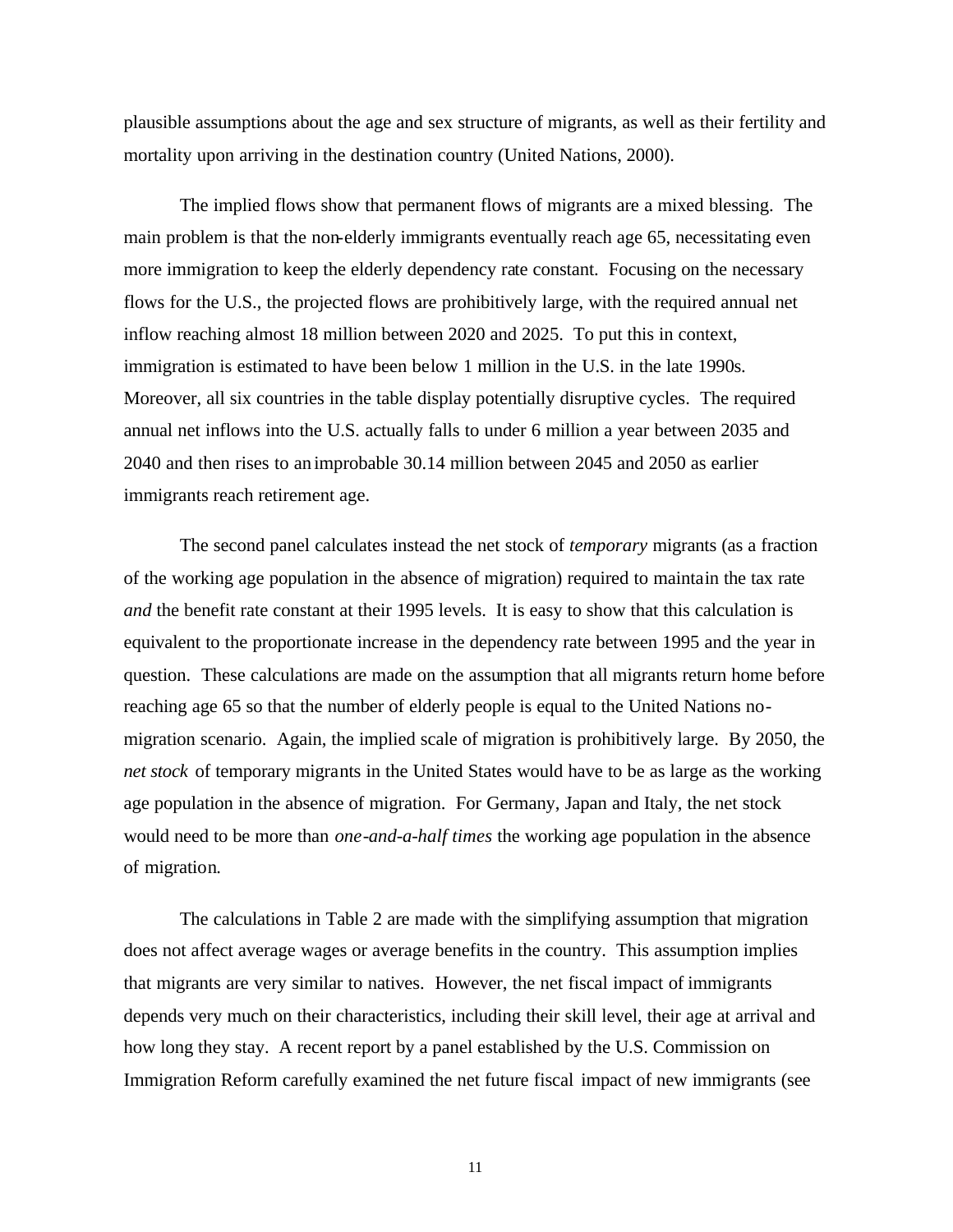Smith and Edmonston, 1997). They found that the "fiscal impact of an immigrant varies greatly across different types of immigrants" (p. 353). Under their baseline assumptions, they calculated average net present fiscal value of a (permanent) immigrant with *less* than a high school education was -\$13,000. In contrast, the net present fiscal value of an immigrant with *more* than a high school education is  $+\$198,000$ . They also found that older immigrants tended to produce significant net fiscal burdens whereas younger immigrants produce net fiscal benefits. Storesletten (2000) addresses the question of whether a selective immigration policy would solve the fiscal problems associated with an aging population for the U.S. with plausible net inflows. Using a calibrated general equilibrium overlapping generations model, he estimates that a policy of admitting 1.6 million high-skilled immigrants aged from 40 to 44 per annum would allow the U.S. to avoid future benefit cuts and tax hikes.

What are the consequences of these demographic changes and consequent fiscal stresses for immigration policy in developed countries? The following modest predictions seem defensible:

- ?? Developed countries will allow a *greater magnitude* of immigration to ease the fiscal pressures of aging societies. At a minimum, such flows will mitigate the severe increases in tax rates or benefit reductions required over the next 50 years. Although relaxing current immigration restrictions might exacerbate the pensions funding problem, selfinterested generations could be tempted to ease their tax burden by importing tax payers to help cover the current burden pushing the cost onto future generations.
- ?? Developed countries will become increasingly *selective* about the immigrants they seek to attract and admit, with a focus on attracting skilled workers likely to have a positive fiscal impact.<sup>14</sup> Given the current excess supplies of would-be skilled immigrants for many rich countries, more skilled workers can be imported by simply relaxing existing restrictions, though we expect there to be increasing competition for the workers with the most advantageous fiscal impacts.
- ?? Developed countries will increasingly encourage *temporary* immigration, especially where the temporary migrants do not establish any benefit entitlements. For example, legal workers in the U.S. do not establish entitlement to Social Security benefits until they have been contributing to the system for 10 years.<sup>15</sup> As such, temporary migration will

 $14$  Other economic and social factors—such as the worsening income prospects of low skilled natives and evidence of weaker assimilation among low-skilled immigrants—will probably enhance the trend toward greater selectivity.

<sup>&</sup>lt;sup>15</sup> On the other hand, immigrants who work long enough to qualify for a state pension might get a high return on their contributions and thus not be such a good fiscal deal from the point of view of the host country. Gustman and Steinmeier (2000) show that the combination of a progressive benefit formula linking U.S. Social Security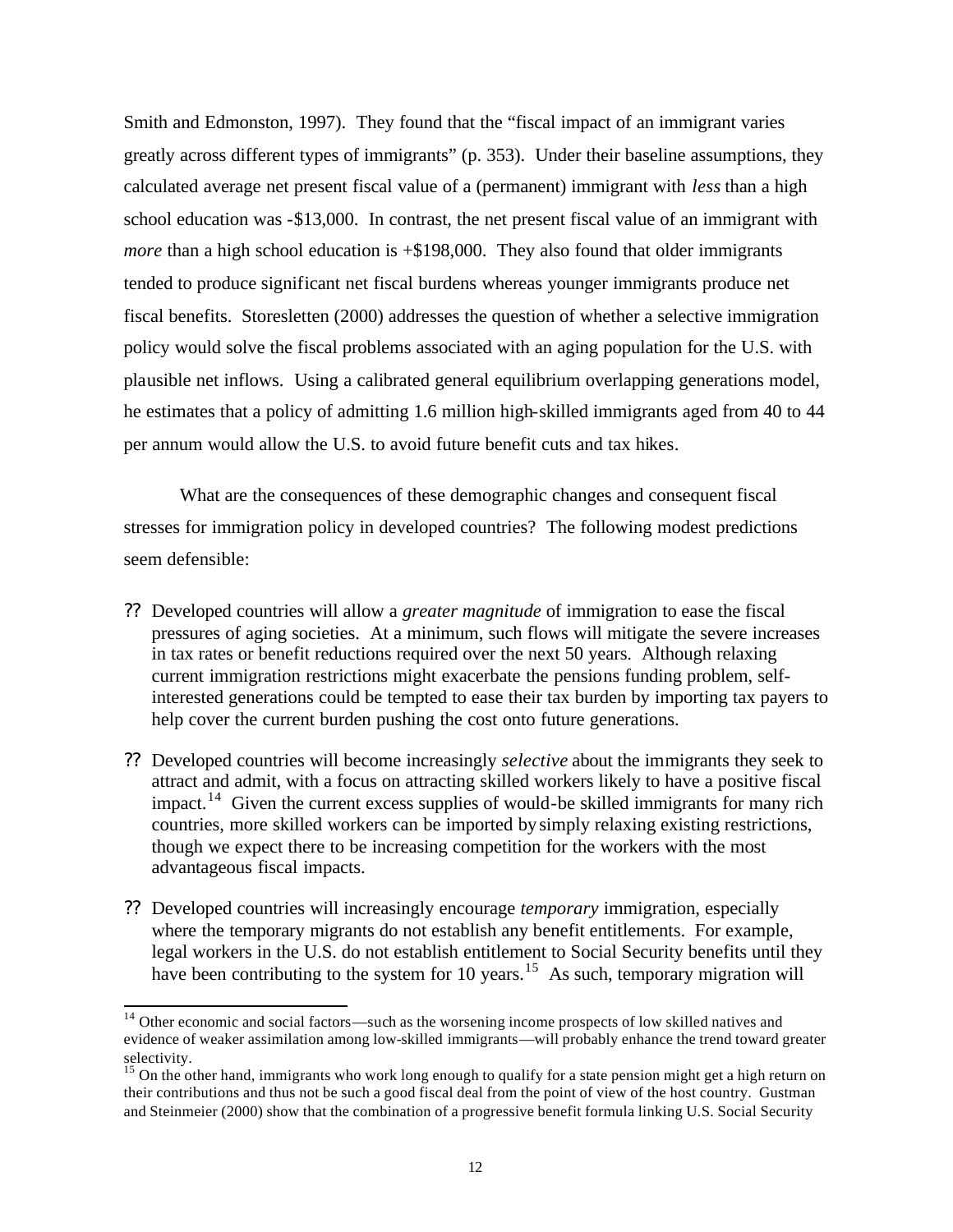appear more attractive and countries will structure policies, akin to the H-1B visa program, that stimulate temporary migration relative to permanent migration. Given the high demand for skilled workers and their desire to have the option of migrating permanently, it is likely that countries will begin matching permitted duration with skill levels thereby creating classes of permanent-skilled and temporary-unskilled migrants.

#### *II. C. Manpower Shortages in the Health Sector: A Chronic Condition?*

A number of rich countries have a tradition of "importing" doctors and nurses to relieve manpower shortages in their health care systems. Although past shortages tended to be cyclical rather than chronic, the international scope and severity of today's shortages suggests that deficiencies of skilled health care professionals are becoming more pervasive. These shortages are especially severe in nursing, with widespread reports of unfilled vacancies in the United States, Canada, the United Kingdom, Ireland and Australia, among other countries. On the demand side, population aging and ever-expanding technical possibilities for delivering valuable but costly care are putting pressure on providers across a wide range of health care systems. On the supply side, improving opportunities for careers outside the health sector (especially for women) and under investment in training by fiscally strapped governments are straining the domestic labor pool. As such, health workers could become a significant component of future human capital flows and representative of the implications for immigration policy.

It seems reasonable to expect that these shortages will intensify as population aging becomes pronounced starting around 2010. Older people tend to be relatively heavy consumers of health care. The OECD (1996) has estimated that the average spending of persons 65 and over was more than four times as great as the average spending on the nonelderly in the early 1990s. That same ratio ranged from five in Japan to just over two and a half in Germany. <sup>16</sup> Probably more important than population aging, however, is that ever-

benefits to average monthly earnings, and the use inclusion of a workers "best" 35 earning years in the calculation of average earnings, leads some immigrants to get a high payback on their contributions to the system.

<sup>&</sup>lt;sup>16</sup> There are some reasons to believe that the increase in costs due to population aging will be less than an extrapolation based on relative cost ratios would suggest. First, disability rates among the elderly are declining (OECD, 2000b). Thus, the elderly population is healthier on average, despite the fact that there are people now living with chronic and expensive to treat conditions who would previously have not survived. Second, as life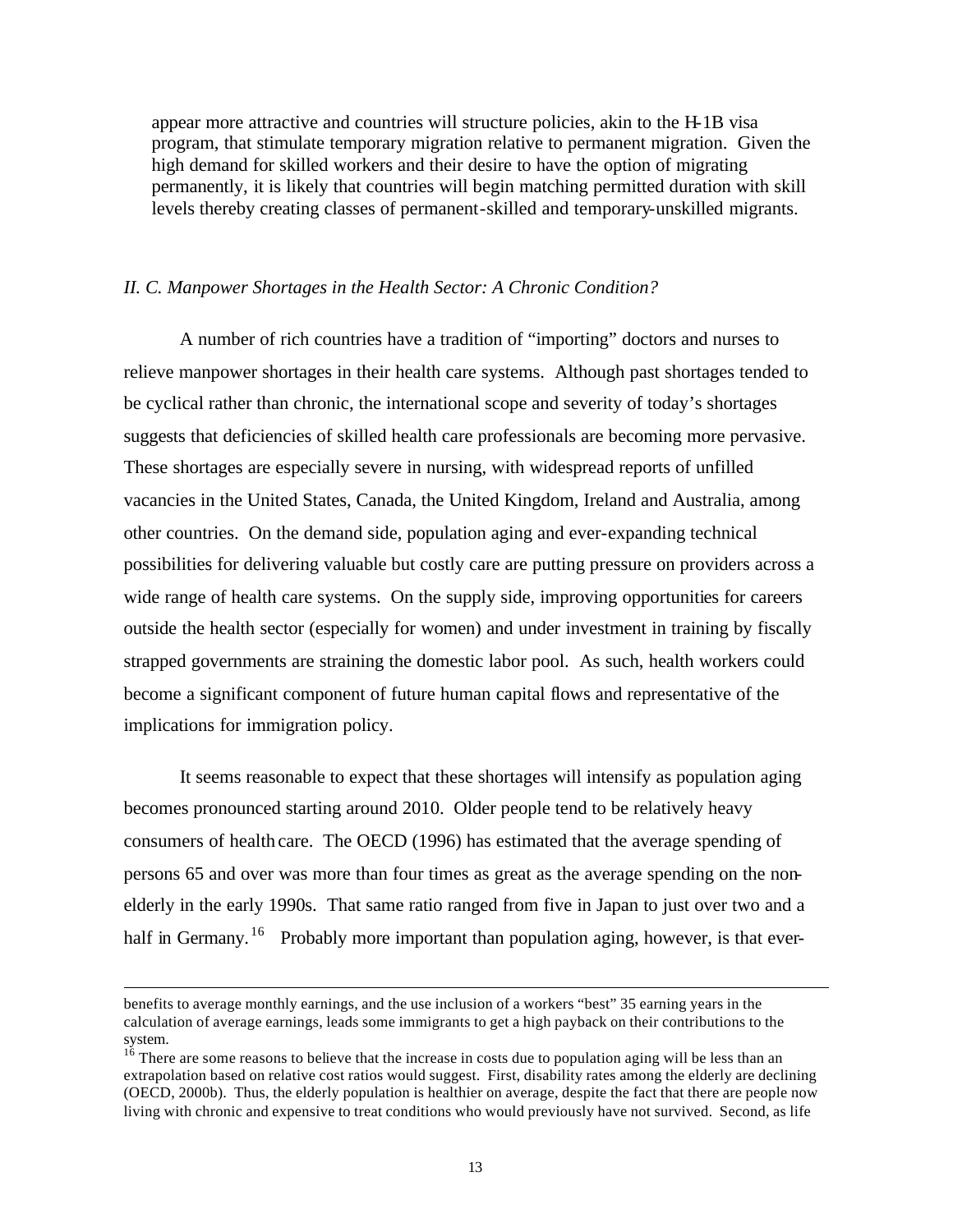expanding technical possibilities for care is causing rapid cost inflation for all age groups, with few signs that the flow cost-increasing technical innovations are abating (see Cutler, 2000). With the public's demand for care rising, myopic governments could find themselves perpetually playing catch up.

The consequent pressures to ease immigrations for health workers are already causing changes in immigration policies. A number of countries have recently selectively relaxed immigration restrictions on health professionals and are stepping up international recruitment efforts. The United States introduced a new class of H-1C visas starting in 2000 for foreign trained nurses working in under-served areas, although the number of visas have so far been restricted to a miniscule 500 per year.<sup>17</sup> Australia has included a wide range of health professionals on its "Migration Occupations in Demand List," which gives workers in these occupations extra points in its skilled-based migration system. Ireland has put in place a fasttrack system of working visas and work authorizations to attract professionals in a short list of occupations that includes registered nurses. The United Kingdom now includes a wide range of health professionals on its "shortage occupations" list, which makes it easier for would-be migrants in these occupations to obtain a work permit.

## *II. D. Rapid Skill-Biased Technological Change and National Competitive Advantage*

Although there is disagreement about whether the world economy has entered a "new economic era" of accelerated technological innovation and high productivity growth, there is substantial evidence that the last two decades have been characterized by the phenomenon of skill-biased technological change. Focusing on the U.S., the period from the mid-1970s to the mid-1990s was one of slow average productivity growth and rising income inequality driven

expectancies at older ages lengthen, the fraction of persons in any older age group that is in their last year of life declines. Since health expenditures tend to be concentrated in the last year of life, this tends to push down health care costs. Given the complexities of aging on health spending, it is perhaps not surprising that regression evidence using international data shows a very weak relationship between age structure and national health spending. This international evidence, however, is from a period of modest population aging, and the complex changes in the health of the elderly population could have masked the impact of impact of the pure age structure effects. It would be surprising, however, if the dramatic aging of the population that will take place between 2010 and 2030 did not put substantial upward pressure on health care costs.

<sup>&</sup>lt;sup>17</sup> The program replaces the old H-1A program, which expired in 1995. However, significantly more nurses entered under that program than the 500 allowed under the H-1C program.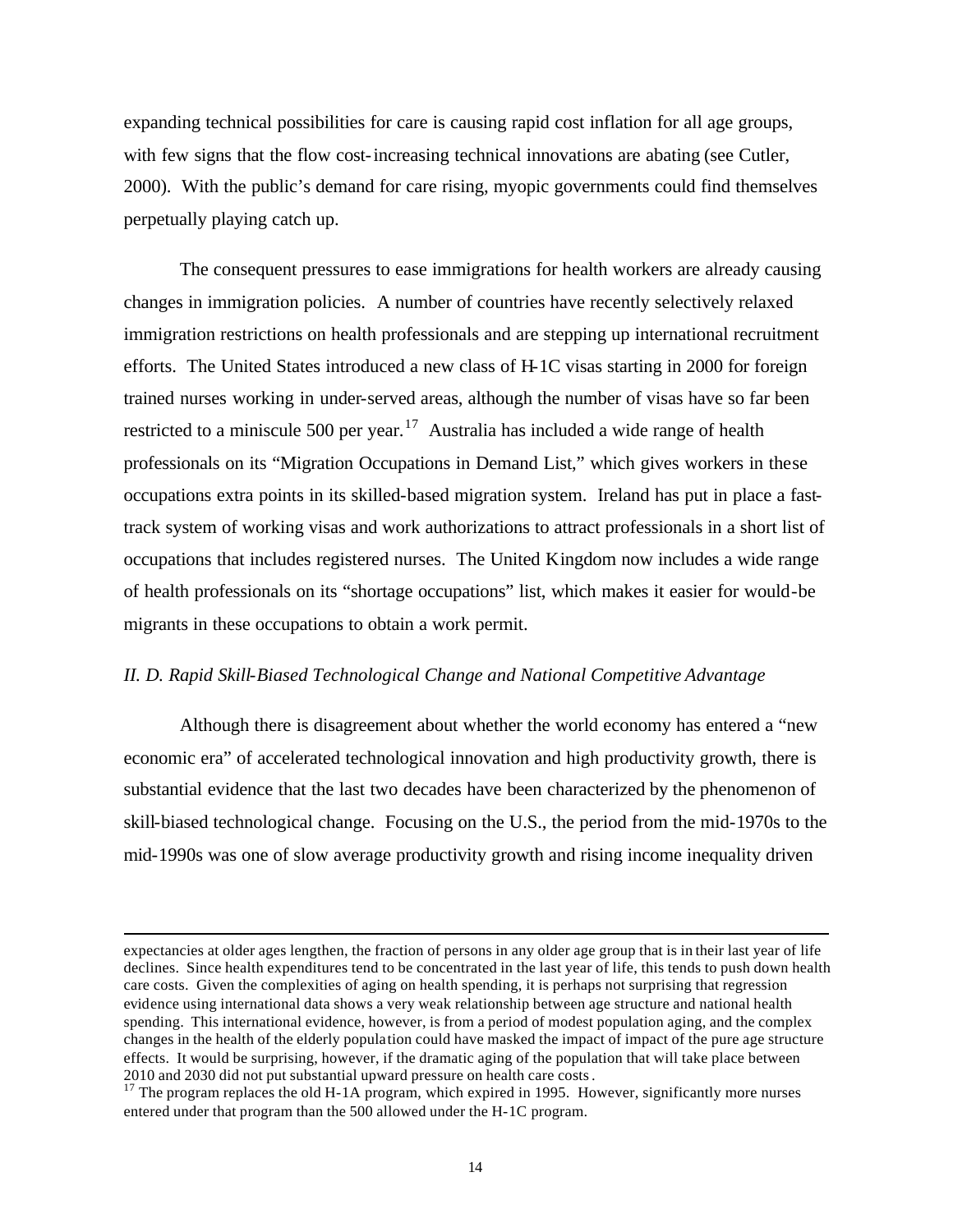by rising skill price differentials (Freeman and Katz, 1994).<sup>18</sup> Putting aside the uncertainty raised by the recent cyclical downturn, the second half of the 1990s saw fast productivity growth (and some signs of falling inequality), driven in part by rapid technological progress in the information and communication technology sectors.

How might these trends affect immigration? First, the high demand for knowledge workers has created severe manpower problems in some high tech industries, leading to lobbying to relax restrictions. Opposition has been muted by a number of factors, including strong wage gains for domestic workers, the fact that knowledge workers have fewer direct substitutes (and thus skilled immigrants are more likely to be complementary to domestic workers) and low union density in high tech sectors.

Second, governments are more willing to allow immigration when they are concerned about creating a national competitive advantage in an industry that faces a shortage of workers with specialized skills. Governments have been falling over themselves to achieve national competitiveness in the information and communication technology sectors. For example, in 2000, the heads of the EU governments set the goal at their Lisbon Summit to make the EU the most competitive, dynamic and socially inc lusive knowledge economy in the world by the end of the decade. A recent report by Canada's citizenship and immigration service described the increased competition for workers in high technology sectors in the following terms:

While Canada has experienced recent growth in the number of workers entering the country, international competition for educated and skilled workers is now greater than ever before. In response to global labour market shortages in certain key economic sectors, the United Kingdom, Japan and Germany, countries not traditionally open to immigration, are beginning to compete for skilled workers. Others have implemented new measures to attract increasing numbers of skilled workers for the rapidly expanding high tech industry. Today Canada finds itself competing in a global marketplace where demand for skilled immigrants is swiftly increasing.<sup>19</sup>

It is interesting that when national competitive advantage is seen as threatened, reforms are achieved that previously faced insurmountable opposition. Countries such as Canada and

 $18$  In Europe, an increase in the relative demand for skill has shown up more in rising employment rate differentials between skilled and unskilled workers.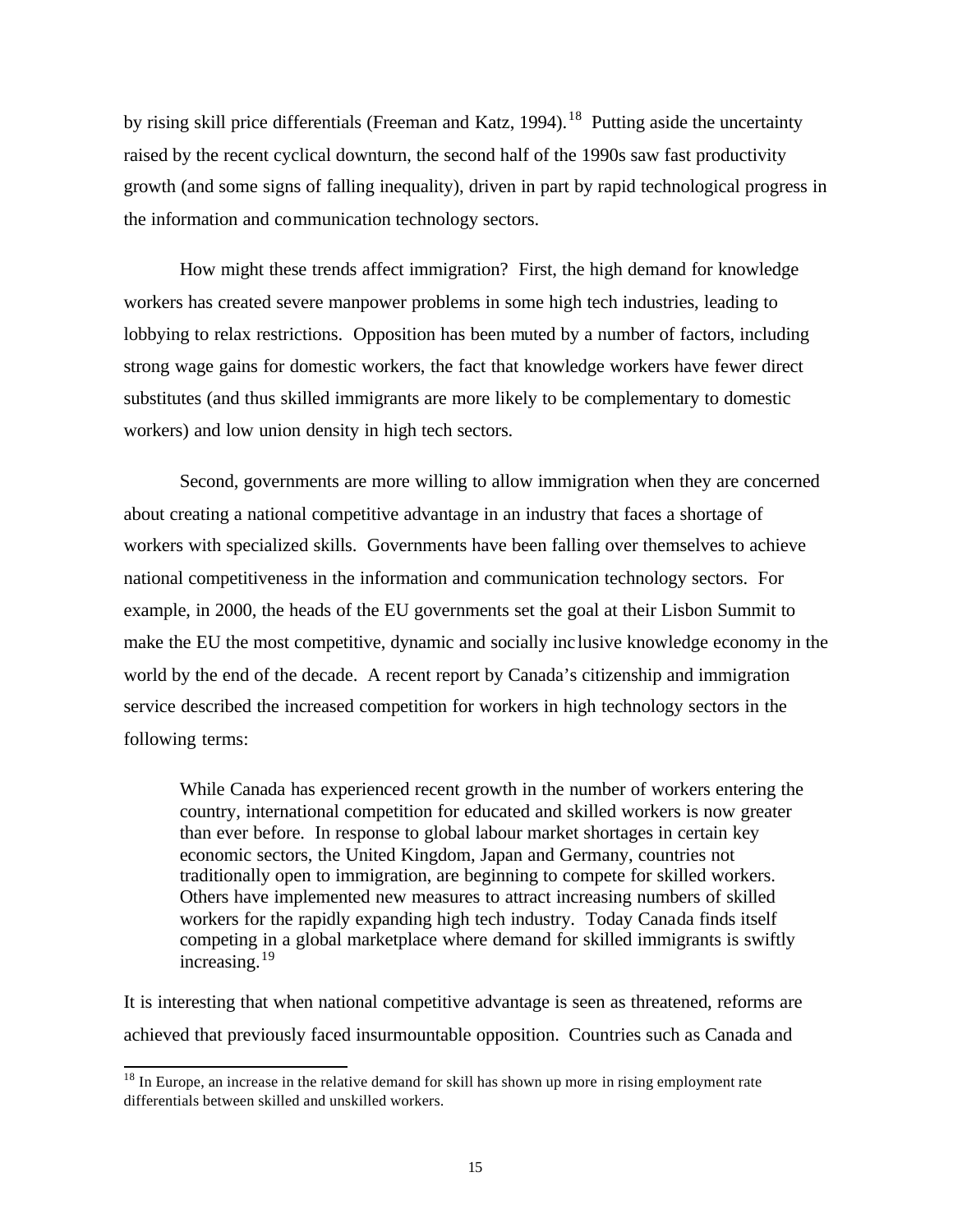Australia clearly see themselves as competing for the world's best talent. The United States, not known for the skill-focus of its immigration policy, entitled the legislation authorizing a substantial increase in the allotment of H-1B visas through the "American Competitiveness in the  $21<sup>st</sup>$  Century Act of 2000." Even Germany, not typically considered a country friendly to immigration, has introduced proposals to liberalize procedures to attract skilled foreign workers. 20

Third, two decades of rising wage differentials in the U.S. and employment rate differentials in Europe have made governments more willing to tilt immigration policy in favor of skilled workers. Although the empirical evidence does not speak with one voice, it appears that the major cause of the increase in wage inequality in the U.S. is skilled-biased technical change rather than greater "internationalization" (trade and factor flows) (see Collins, 1998; and Freeman and Katz, 1994). Nevertheless, deterioration in the wage and employment prospects of the less skilled increases the pressure of governments to limit lessskilled immigrant flows, making immigration policy *relatively* more skill focused.

Finally, expected responses from the domestic labor supply to invest in more skills may take longer than expected. The recent dramatic expansion of the skilled component of the U.S workforce, for example, is expected to plateau markedly. The last two decades witnessed a large increase in the prime age work force and a significant increase in the skilled fraction of that workforce. However, the slowdown in educational attainment from the 1970s to the early 1990s is likely to result in a reduction in the growth rate of the educational level of the workforce (Card and Lemieux, 2000). In surveying the labor force for the U.S. over the next 20 years, Ellwood (2001) concludes that "if the demand for skills continues to grow as in the past, the nation can almost certainly expect a much more severe skill shortage than in the past . . .."

This section has concentrated on the obstacles created by immigration laws rather than economic incentives created by skill price differentials. Clearly both matter, and it is possible

 $19$  Excerpted from Citizenship and Immigration Canada (2001).

<sup>&</sup>lt;sup>20</sup> In a recent proposal put forward by the Christian Democratic Union, a point system has been advanced with the rationale that "Germany is a nation of immigration…We need more people to immigrate so Germany will not suffer a decline in living standards." See "Germany: New Immigration System." Migration News. June, 2001. Vol. 8, No. 6.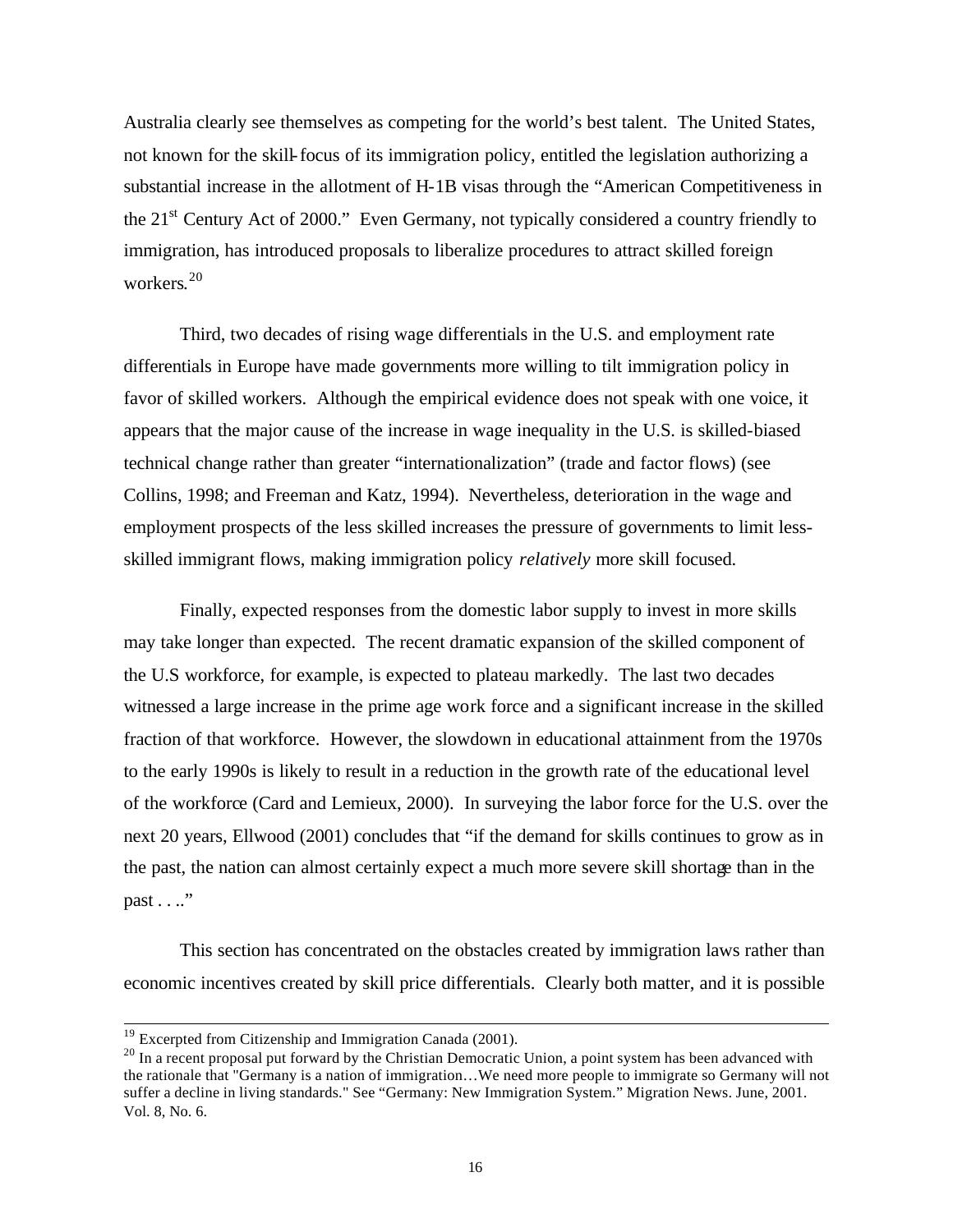that the situation facing rich countries will shift from one of excess supply to excess demand. Indeed, Germany's recent difficulties in attracting information technology specialists under its Green Card program is a warning to rich countries of the competition they are likely to face for the most desirable workers. Nonetheless, the increasing demand for skilled workers and the expected shortages of domestic skilled workers will further contribute to the pressure for developed countries to make their immigration policy more focused on skilled workers thereby altering the dynamics of international migration for decades to come.

Two qualifications need to be added. One, the bursting of the IT bubble in 2001 has undoubtedly abated current pressures for increasing skill based immigration. And second, security related concerns stemming from the events of September 11, 2001 have introduced a new dimension to immigration policies. The latter (at least initially) is likely to have a greater impact on the sources of immigration than the levels. In so far as both events put pressures to reduce the intake of immigrants in the immediate future, the long term trends that we have outlined leave little doubt on what the future portends.

### *III. Consequences of International Human Capital Flows*

With the scope for potential dramatic changes in the patterns of international migration established, this section surveys the effects of human capital flows from developing countries to developed countries. After surveying the limited evidence on the scope of the brain drain, the section considers the consequences – positive and negative - of such flows for source countries. Using the specific example of India, this section establishes that these consequences go beyond traditional metrics, such as the loss of talent and the remittance of foreign earnings.

### *III. A. The Scope of the"Brain Drain"*

The pioneering work of Bhagwati shed much theoretical light on the welfare implications of human capital flows from poor to rich countries. Empirical work, however, lagged. For a variety of reasons data on characteristics of international migrants is still limited and cross-national comparisons are particularly problematic. Carrington and Detragiache (1998) endeavor to quantify the migration rates to the U.S. and the OECD by educational level and source country. The migration rates for individuals with tertiary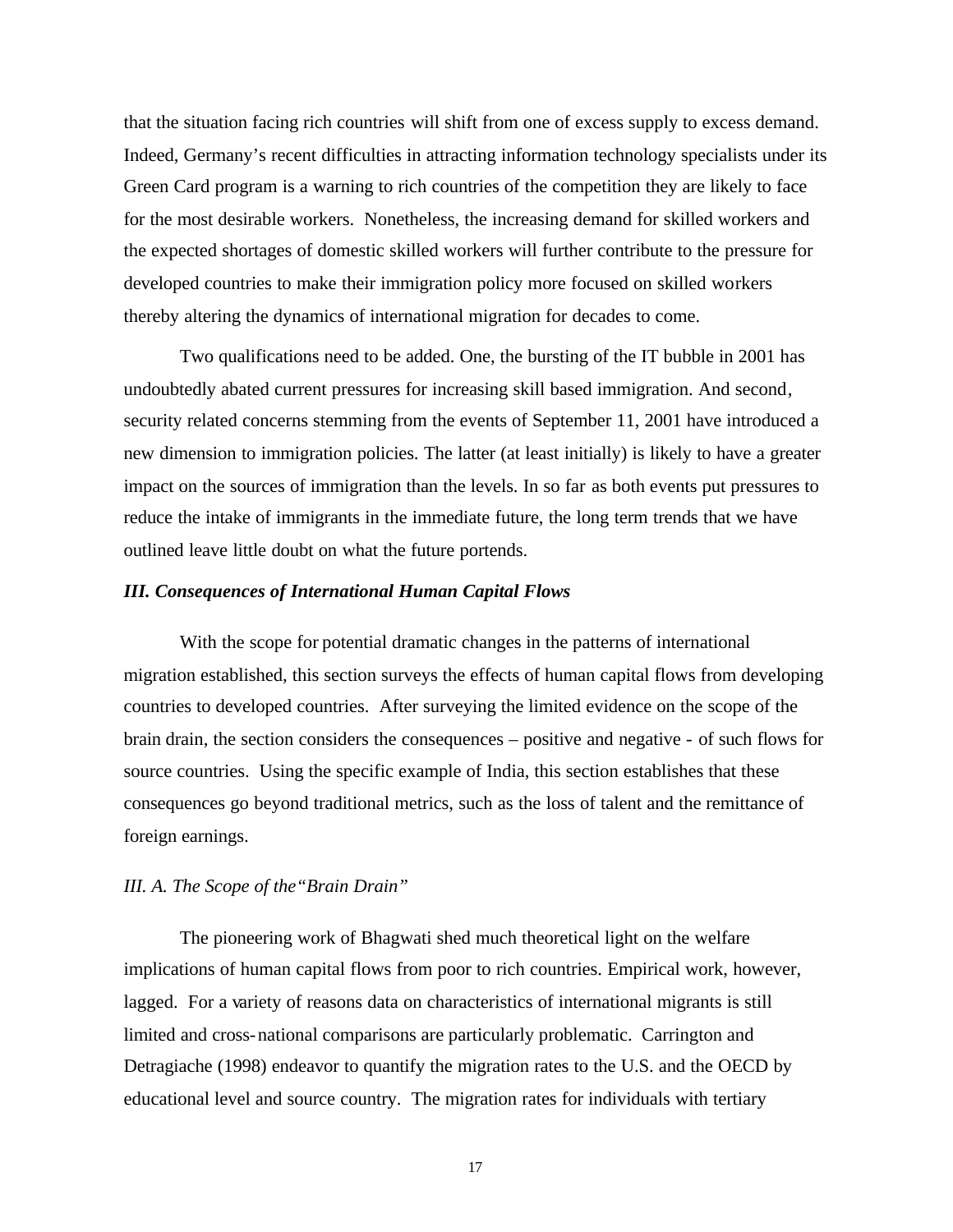education are especially high for small countries in the Caribbean, Central America and Africa where the losses of this highly-skilled group exceed a third.<sup>21</sup> The figures are also substantial in relative terms in Asian countries, such as Iran (between 25.6 and 34.4 percent), Korea (between 14.9 and 17.6 percent), Taiwan (between 8.4 and 9.2 percent) and the Philippines (between 9.0 and 9.9 percent). Turkey also has a very high migration rate estimated between 46.2 and 86 percent.

The problem is perhaps most acute in the case of Africa, both because of the relative scarcity of human capital in that region as well as the high levels of migration. In 1990, the number of individuals with tertiary education from Africa in the U.S. was 95,000 (Carrington and Detragiache, 1998). The severity of the loss of human capital in African countries is illustrated in Table 3 where the International Organization for Migration estimates that for 40 percent of African countries, more than 35 percent of college graduates reside abroad.

For India, migration rates for individuals with tertiary education as estimated by Carrington and Detragiache (1998) are relatively lower (between 2.6 and 2.7 percent). These figures, however, may be underestimated both because they exclude the substantial numbers of South Asian professionals working in the Gulf countries as well as those on non-immigrant visas in OECD countries. While there is limited evidence on the scope of migrants on nonimmigrant visas, available data in the case of the U.S. and the H-1B program sheds some light on these flows and the role of India in such flows. As noted previously, the H-1B program features young, highly-qualified, high-earning professionals that are increasingly heading toward the IT sector. India's share of those migrants to the U.S. has expanded steadily as the program has expanded as illustrated by Figure 1. The U.S. General Accounting Office (2000) estimates that 48 percent of overall H-1B visas in fiscal year 1999 were born in India and that nearly three-quarters of those workers approved for the IT sector were born in India. As such, India has become the dominant source of human capital inflows for the IT sector in the U.S. $^{22}$ 

<sup>&</sup>lt;sup>21</sup> The migration rate is the ratio of immigrants from country "i" with skill level "s" to the number of individuals in country "i" with skill level "s".

 $^{22}$  This evidence on the high human capital types attracted to America from India stands in contrast to the figures provided in Smith and Edmonston (1997), which documents the reduced real earnings of migrants from India to the U.S. from 1977 to 1994. In part, this disparity reflects the distinction between those migrants allowed in through temporary migration programs and permanent migration programs.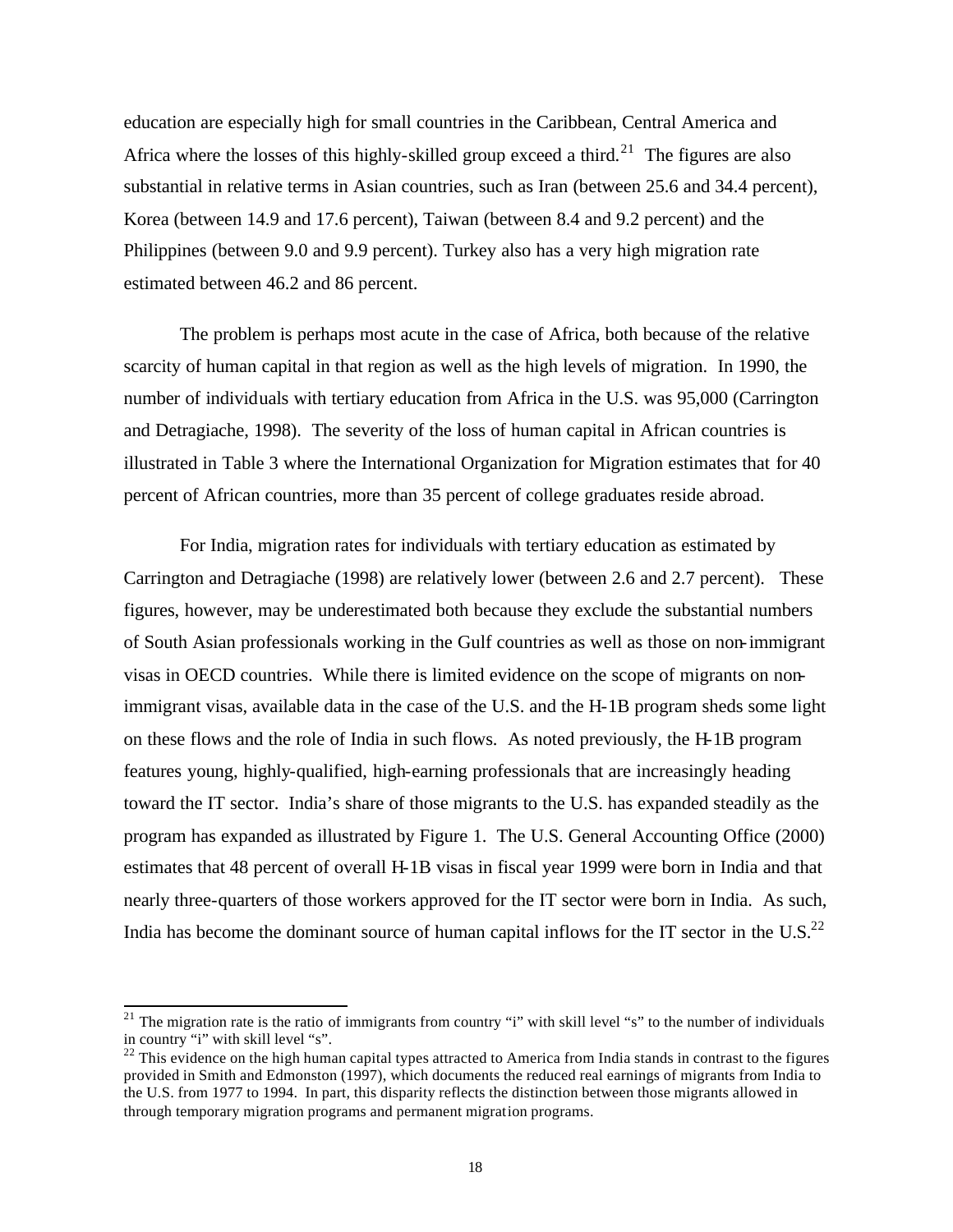While other countries do not provide as comprehensive data, the underlying dominance of India as a source country seems likely. $23$ 

These figures suggest that nearly 60,000 H-1B visas were provided to Indians involved in IT industries in 1999 alone. While not directly comparable, a recent NASSCOM survey suggested that there were 340,000 software professionals within India in 2000. Comparing this annual flow to one destination country to the overall stock within India suggests that a significant fraction of those trained within India in IT are flowing directly abroad.

#### *III. B. Remittances*

l

Discussions on the brain-drain issue have generally pitted the loss of a scarce factor that is critical for development – human capital – against the gains of another scarce factor, financial resources, in the form of remittances. The latter, as evident from Table 4a, are particularly important for low and lower middle income countries. While remittances are only 0.8 percent of GDP for high-income countries, they are 4.4 percent of GDP for lower to middle income countries and 2.3 percent GDP for lower income countries.

The total volume of remittances in 1998 was \$52.4 billion - approximately the same as net Official Development Assistance (ODA) in 1998. New estimates for Latin America show remittance flows in 2000 at \$20 billion – exceeding ODA and equivalent to a third of FDI flows. With a growing immigrant population outside the region, both in the U.S. and in the EU, estimates for remittance flows in the region in the next decade exceed \$300 billion (Inter-American Development Bank, 2001). The trend in remittances for India are documented in Table 4b. These figures also suggest the degree to which citizens residing abroad have increased and the degree to which their earning power has increased.

Remittances have important economic implications for a country. These remittances finance consumption and housing, alleviate liquidity constraints and fund philanthropy.

 $^{23}$  For instance, following amendments to work permit rules in the U.K. in 2000 to invite more information technology trained foreigners, more than two-thirds of all IT professionals (nearly 20,000) entering Britain were found to be from India (See "Indian IT workers flooding UK" *Hindustan Times*, April 30, 2001). This figure may underestimate the share from India since a substantial fraction of the IT professionals from other major sources (U.S., South Africa and Australia) were also of Indian origin.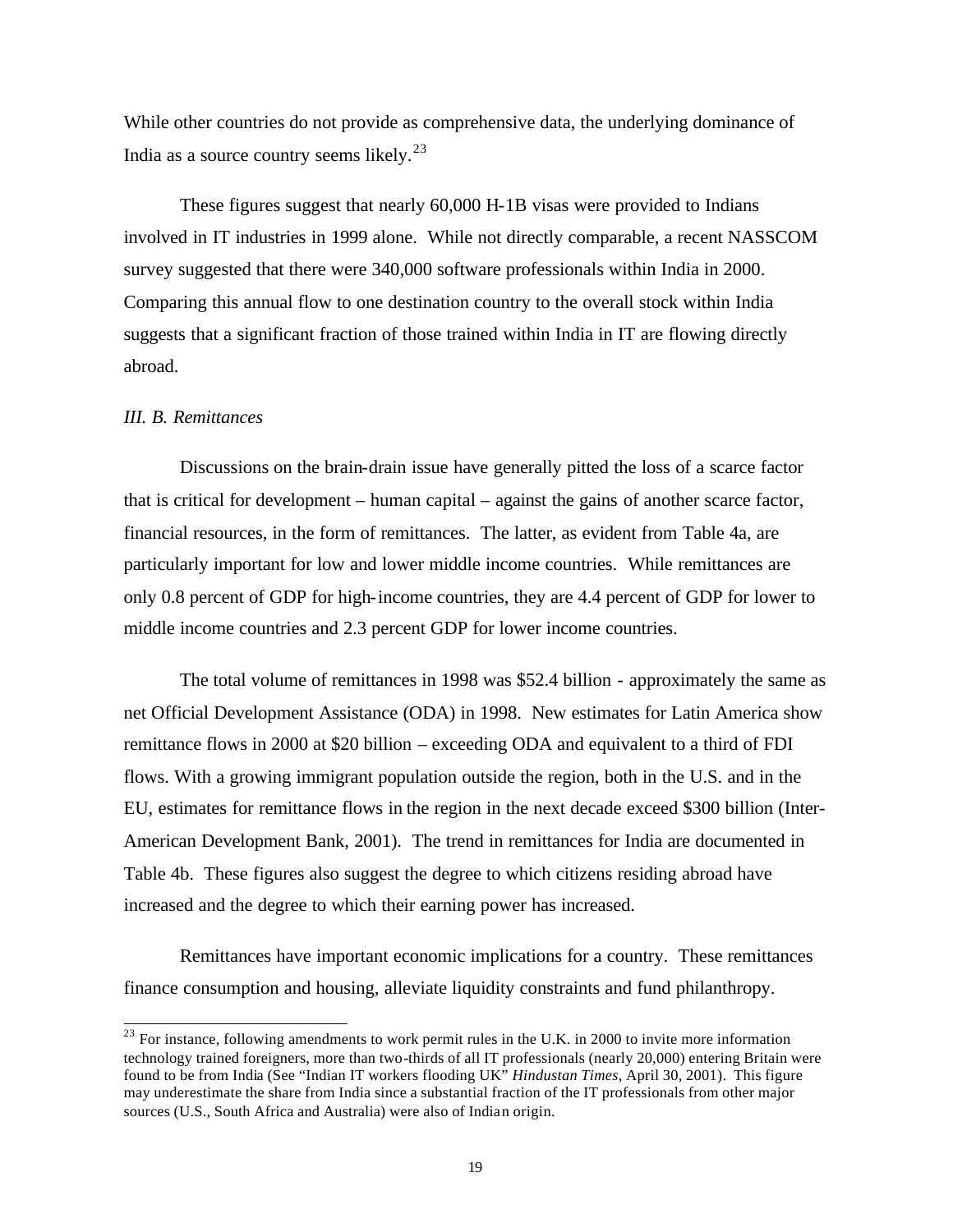Finally, they are an important source of social insurance in lower income countries both at the household level and the national level, allowing for consumption smoothening when there are external shocks. Diasporic remittances typically increase following natural disasters in the country of origin (Hurricane Mitch in Central America and the earthquake in Gujarat, India are two recent examples). They also appear to be an important source of insurance after economic and political shocks when foreign investors and tourists are particularly cautious. For example, 500,000 individuals, or 4 percent of the population emigrated from Ecuador following recent economic and political turmoil. At the same time, 1999 remittances were \$1.25 billion and accounted for 10 percent of GDP (Inter-American Development Bank, 2001).

There are, however, two potential problematic consequences of remittances. The macroeconomic consequences may include 'Dutch disease'-like effects on exchange rates with corresponding negative incentives for the export sectors. Politically, remittances may fuel ethnic conflicts such as the early support for Fenianism in Northern Ireland to ongoing movements in many poor countries. Indeed, Collier (2000) finds that an important variable explaining civil conflict is the size of the overseas diaspora in rich countries.

## *III. C. Network Effects*

Flows of emigrants accumulate over time in the form of diasporas, and these diasporas can constitute important networks for the source country. The importance of these diasporas has received limited attention outside of the area of international trade. Recent studies have attempted to isolate the impact of immigrants on bilateral trade. For example, Gould (1994), using a gravity model, examines the impact of immigrants in U.S. bilateral trade and finds that a 10 percent increase in immigrants in the U.S. increases exports to the country by 4.7 percent and imports by 8.3 percent. Head and Ries (1998) extend the exercise to Canada and find qualitatively similar results with lower elasticities. Rauch and Trindade (2000) use a gravity model to examine the trade effects attributable to the overseas Chinese network and find that the effects are greater for differentiated rather than homogenous products. They note that the informational intensity of international trade is increasing, suggesting that network effects are likely to continue to be important.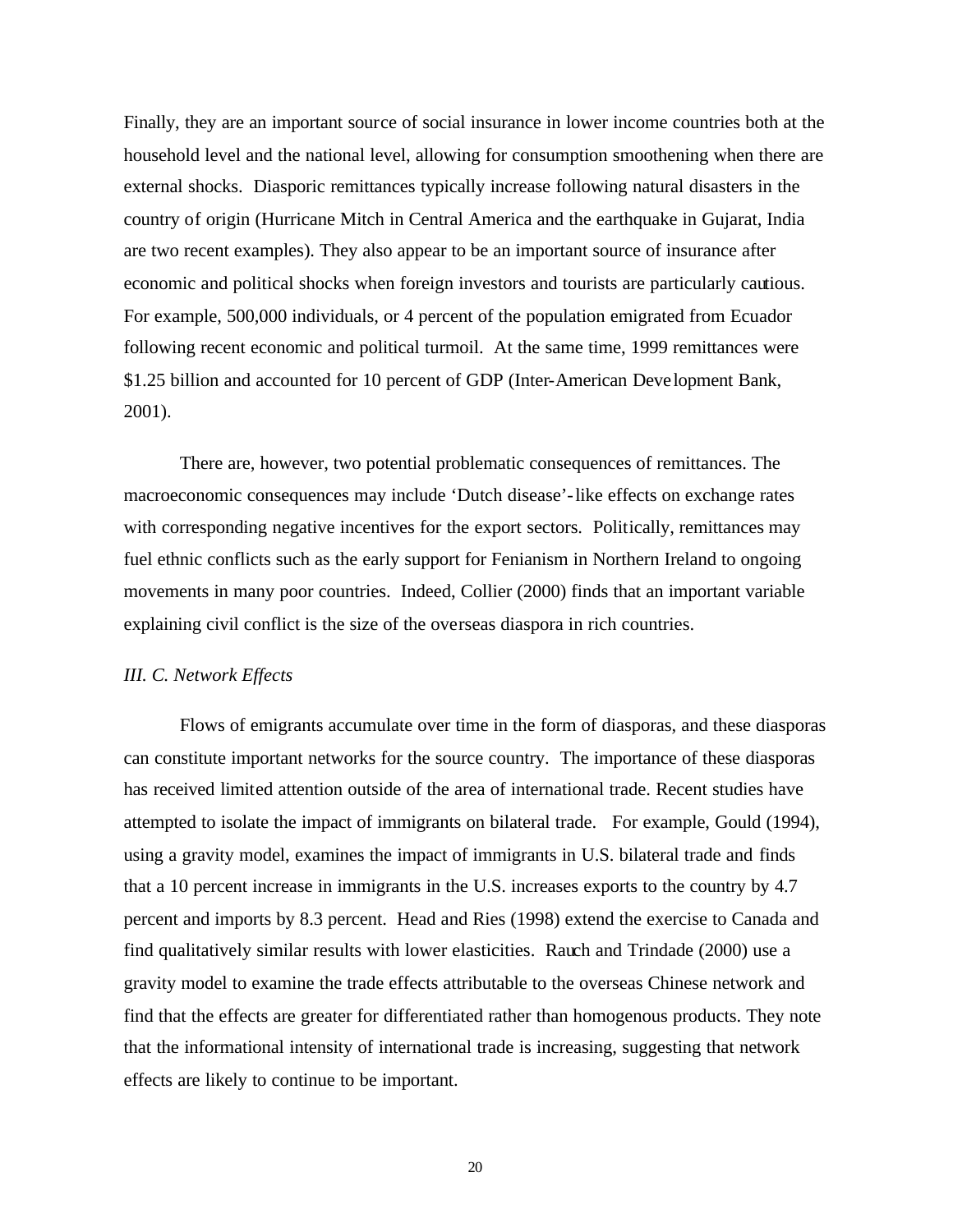While the effects traced above relate to the trade of goods, diasporic networks may act as important reputational intermediaries and as credibility enhancing mechanisms in services contracting and hiring. These networks may be particularly important where knowledge, especially *ex ante* knowledge of quality, is tacit. For example, the Indian diaspora's success in Silicon Valley appears to be influencing how global image of India, reflecting the reputational spillover effects of success in a leading sector in a leading country. It has created a "brand-name," wherein an "Indian" software programmer sends an *ex ante* signal of quality much as "made in Japan" sends an *ex ante* signal of quality in consumer electronics. India's IT talent is being courted not just in the U.S. but in other countries of the EU where Indian emigration had slowed to a trickle (UK) or had been very small to begin with (Germany, Finland, Japan and South Korea). The important role of trust and reputation in determining software contracting and lending has been analyzed in Banerjee and Duflo (2001) and McMillan and Woodruff (1999), respectively. These micro studies on the role of trust and reputation presumably result in aggregate effects for countries with large stocks of emigrants abroad.

In part, the role of these diasporas in creating spillovers for the source country is reflected in the attitude of Indian IT firms to the increases in the H-1B cap. Given the size and dominance of Indian IT professions in the H-1B quotas, the Indian IT industry might have been expected to oppose the cap increases. Surprisingly, the Indian IT sector has been an enthusiastic supporter. Ten of the la rgest 25 companies hiring foreign nationals with H-1B visas are Indian-based IT firms or U.S. IT firms run by people of Indian origin.<sup>24</sup> The availability of this labor pool has played a vital role in the expansion of Indian-owned and Indian-run firms operating in the United States that have private information on IT workers from their country of origin. The Indian software example suggests that the brain drain may actually be stimulating trade in services and investment for source countries through these network effects.<sup>25</sup>

<sup>&</sup>lt;sup>24</sup> The India-based firms are: Wipro, TCS, Infosys and Tata Infotech. U.S. based firms founded and run by Indian nationals with major offshore operations in India are Mastech, Xoriant, Syntel, Intelligroup, Hi Tech Consultants, and Ipex.

 $25$  See Kapur and Ramamurti (2001).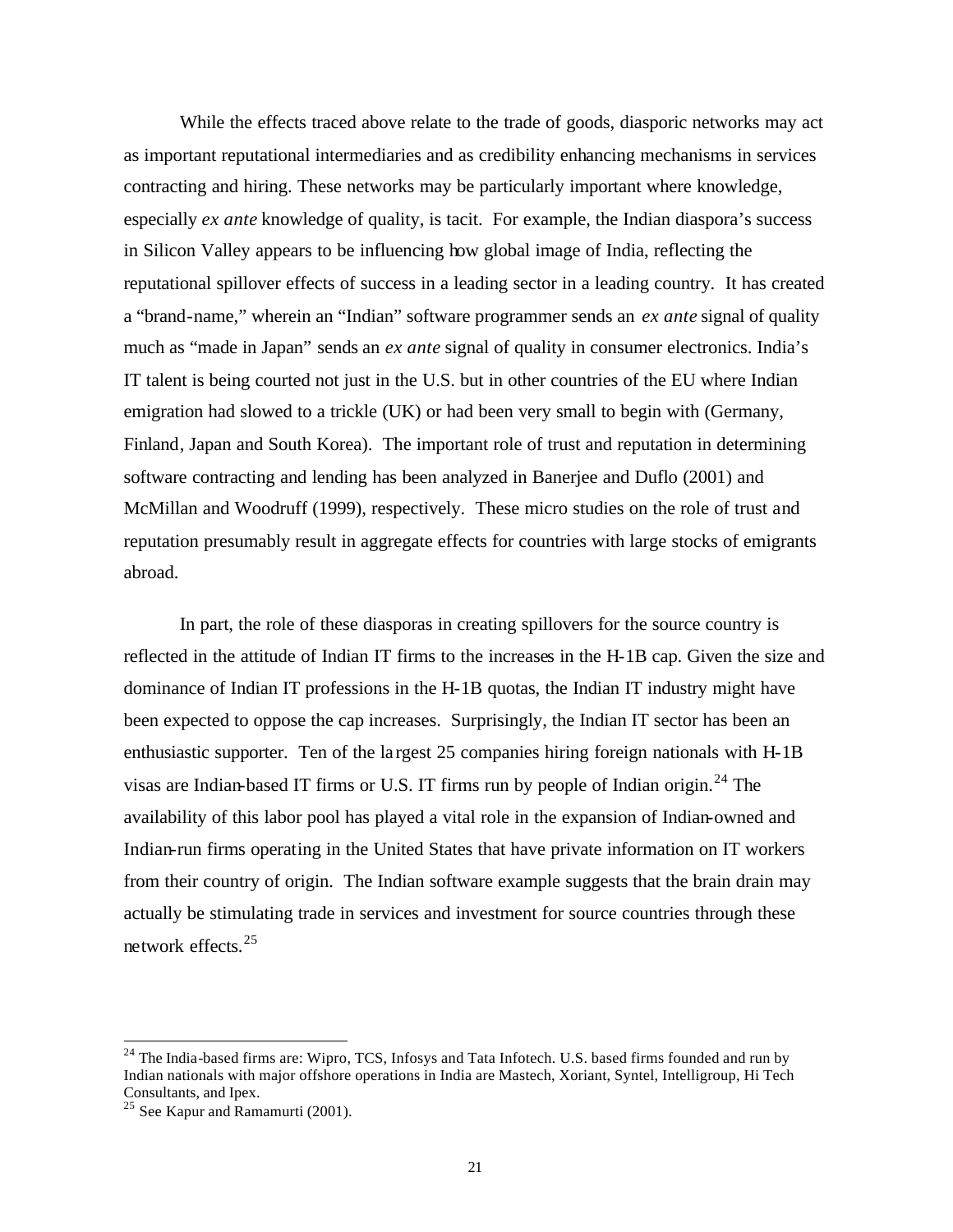#### *III. D. Fiscal Effects*

l

The potential fiscal effects for source countries of lost migrants are difficult to quantify due to required assumptions on the permanent component of migratory flows and the uncertain duration of temporary migratory flows. Nonetheless, it is possible to conjecture conservatively, using the example of India and the recent H-1B migrants, on the fiscal impact of large flows of skilled migrants from developing countries. As discussed above, the estimated stock of H-1B immigrants in 2000 is over 400,000 and close to half of those immigrants are from India. Moreover, another 150,000 H-1B visas are projected to be awarded to Indians from 2001 to 2003.<sup>26</sup> Using the median annual salary of those workers of \$50,000, a translation of those earnings into an annual Indian salary of  $$10,000$ ,  $^{27}$  and an average tax rate in India of 20 percent yields an annual tax revenue loss to India of \$700 million. This revenue loss for migrants to only one country and through only one program of \$700 million compares with annual tax receipts from individual income taxation for India in fiscal year 1999-2000 of \$5.84 billion. This loss of 12.0 percent of the income tax base for India stems from a limited channel of migration for only one destination country.

In addition to these direct losses of revenue, the outflow of highly skilled workers alters the overall tax base in distinct ways. Like other developing countries, India has historically relied on indirect taxes with 65.6 percent of tax revenues coming from indirect taxes. The outflow of highly skilled workers makes direct taxation more difficult and increases the reliance on indirect taxes. In a related vein, the pressure to reduce top marginal rates on highly skilled would-be immigrants reduces the potential progressivity of the income tax schedule increasing the burden on lower income earners and the reliance on an indirect tax base. As such, large potential migration of skilled workers can effect fiscal policy by changing the nature of the tax base and the progressivity of the tax schedule.

In addition to these effects on the income tax system, as temporary migration of skilled workers from developing countries increases in importance, the role of payroll taxes and treaties between deve loping countries and developed countries will likely grow in

 $^{26}$  The H-1B visa cap was raised to 195,000 annually in September, 2000 for the next three years. Assuming that half of these go unclaimed given the recent economic downturn and that half of those issued continue to go to Indians results in 150,000 H-1Bs awarded to Indians over the next three years.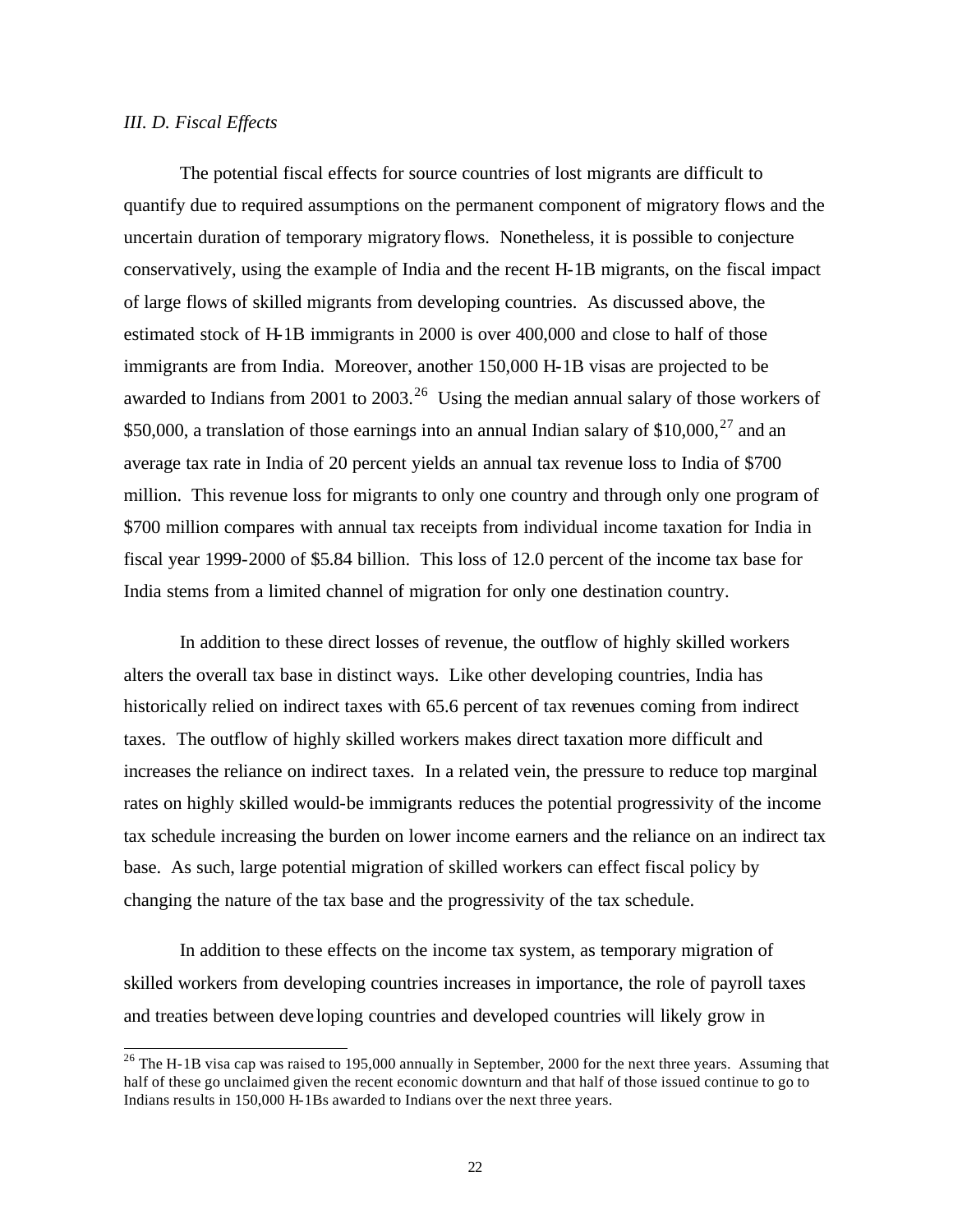importance. In the U.S. context, temporary migration under the H-1B program is based solely on skills while the conversion to a permanent immigrant status is based on nationality quotas. Procedural complexities, funding deficits in the adjudication of applications and congressional mandates have all served to double the time to acquire permanent residency from two to three years to nearly six. A recent study suggests that less than 25 percent of the current H-1B workforce will obtain a Green Card within the six-year limit of their temporary visas (Lowell, 1999). This number is, however, unequally distributed across nationalities, and as a result, developing country nationals are much more likely to be rejected for permanent migration.<sup>28</sup> As a consequence, the losses of social security payments are the greatest for immigrants from these developing countries.

For a person to receive social security benefits in the U.S., he or she is required to work for 40 quarters. For a variety of developed countries, the United States has treaties of reciprocity whereby nationals of those countries can claim social security benefits even if they have worked in the United States for less than 10 years.<sup>29</sup> In addition, the United States also has totalization agreements with 17 countries, such as the United Kingdom, under which U.S. nationals can receive retirement benefits based on their combined work history at home and in the other country. However, developing countries rarely have extensive social security systems and consequently, do not have corresponding agreements with developed countries. As a result, those developing countries, which serve as the source of human capital to the developed countries, are those countries least able to capture any of the gains associated with the provision of pensions in developed countries.

 $27$  This translation corresponds roughly to a PPP translation of these income levels.

<sup>&</sup>lt;sup>28</sup> U.S. employment-based immigration law allows 140,000 Green Cards to be issued annually, including spouses and children of H-1B visa holders. The law provides that no more than 7 percent of employment-based immigrants (9,800) can be from a single country, irrespective of the sending country's size or population. Iceland, with a population of 270,000 has the same per country limit on employment-based immigrants as do India and China. As a result, while some countries underuse their quotas, in other cases there is a large backlog. Consequently, the actual number of immigrant visas issued is well under the limit (70,000 in 1997 and 90,000 in 1998). The unused Green Cards cannot be applied to the following year, even if applications for permanent residence are pending, which has fuelled the significant increase in backlogs in the employment-based immigration process.

 $29$  The reciprocity rule in the treaties means that if a U.S. citizen went to this other country and worked there for a few years under that country's retirement system, then the U.S. citizen could also collect retirement benefits from that country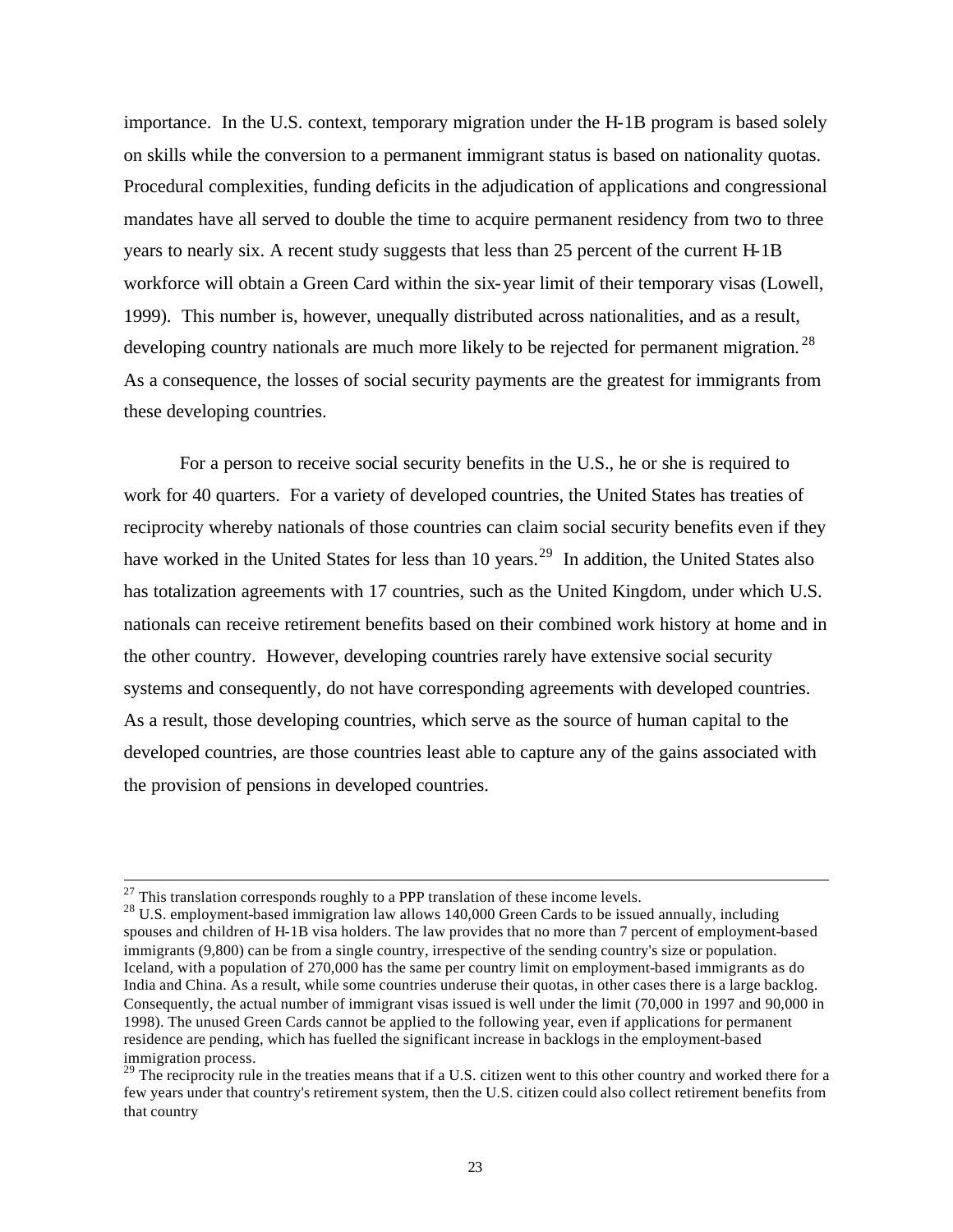While mechanisms for segregating pension provisions to temporary workers and making them portable would seem like a politically difficult outcome, a recent proposal (emanating from Senator Phil Gramm) for Mexican workers in the U.S. suggests that such an outcome is possible. The Gramm proposal would allow guest workers from Mexico to work in the United States on an annual or seasonal basis, with enrollment flexibly adjusted to economic conditions in the U.S. Recognizing that "the current 15.3 percent payroll tax paid by illegal aliens and their employers produces no benefits for the illegal workers," the proposal's new guest worker program would allow that the 15.3 percent payroll tax would be used to fund emergency medical care for the temporary migrants and an IRA account owned by the individual worker, which could be withdrawn only when the worker leaves the program and returns to Mexico.<sup>30</sup> The Gramm proposal portends the importance of reconciling the social security needs of temporary migrants from developing countries with the domestic payroll tax provisions of developed countries. In short, the temporary migration of skilled workers will continue to create pressure for more creative schemes to assure that social security plans in developed countries do not discriminate between countries with advanced pension plans and those without such plans.

#### *III. E. Institutional Effects*

l

Despite the emphasis on institutions as the *sina qua non* of development, there is still little understanding on how successful institutions actually develop. For example, the creation of an effective judiciary, electoral institutions, educational institutions and civil service are viewed as critical to development. The origins of successful institutional development can be associated with a critical mass of individuals with high levels of human capital. This group is crucial in the initial stages of institution development, even though the yardstick to judge successful institutions is that their fortunes are independent of the behavior of particular individuals. With reservation wages being set globally for the elite within developing countries, the maintenance of such a critical mass is increasingly difficult – both

 $30$  See http://www.senate.gov/~gramm/press/guestprogram.html. The proposal would allow illegal aliens (from Mexico) already in the United States to apply for guest worker permits which would be automatically granted. During an initial registration period, illegal aliens would be allowed to avail of these permits and receive a onetime-only exemption from deportation and penalties.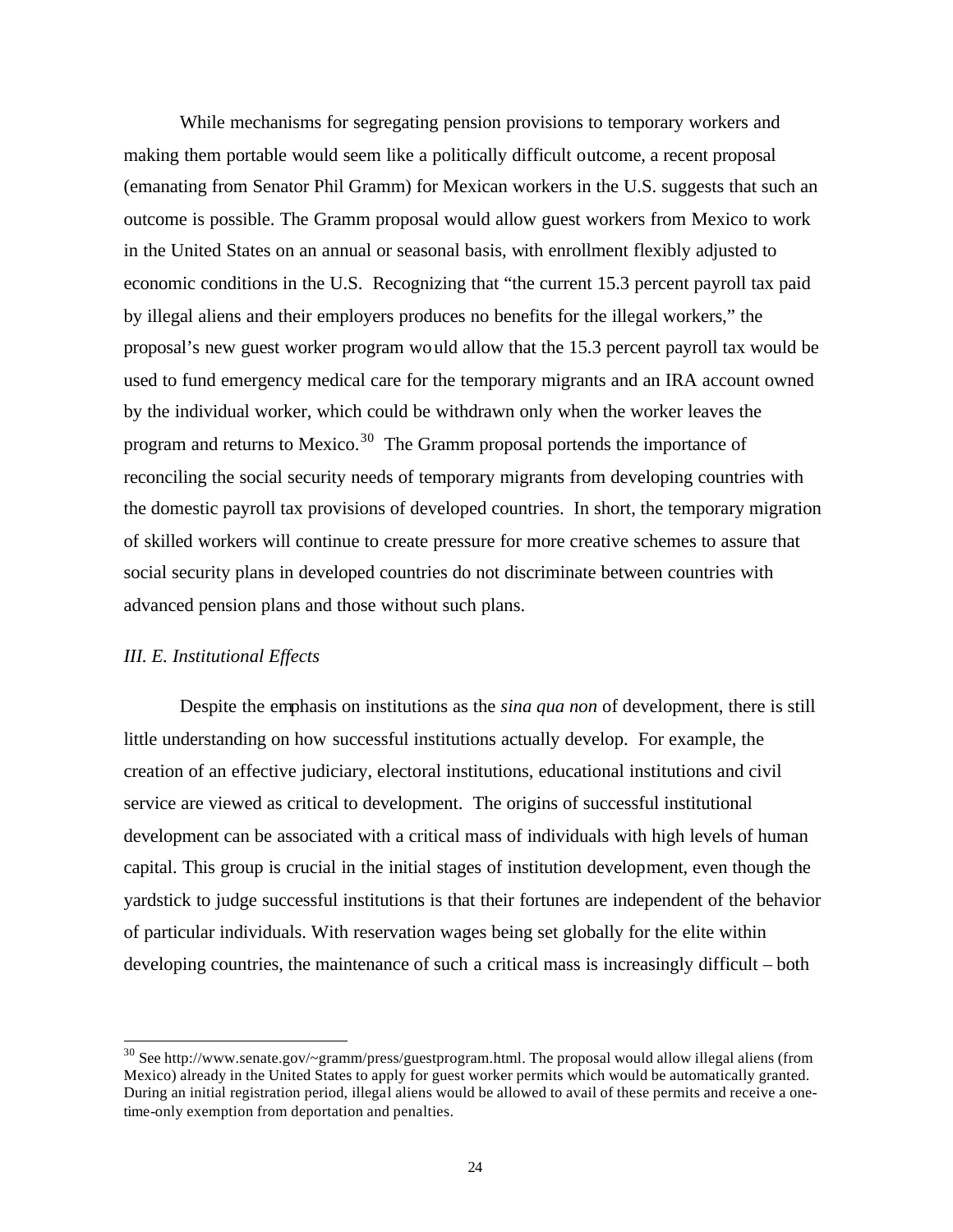because of fiscal pressures on government finances and fears of exacerbating inequality – which could well undermine efforts toward institutional development. $31$ 

The effect of the recent outflow of skilled migrants on educational institutions in India exemplifies these phenomena. The production of human capital in a country the size of India requires a large infrastructure of human capital and in turn a large and growing faculty – the human capital that mans these institutions. While the overall annual output of IT professions from India exceeds that of the U.S., the average quality is weaker, hamstrung by high faculty:student ratios (1:45) and poorly trained faculty. Moreover, increasing the output of engineers requires substantially more well-qualified faculty. Even though the overall annual output of IT professionals in India is greater than in the U.S. the numbers gloss over a looming problem. India's output of master's and Ph.D. students is barely three percent that of the U.S., and more than 60 percent of post-graduate seats in engineering colleges are vacant. The consequent low output of postgraduates has serious implications for training of future generations, given that India's technical education system already suffers from about 10,000 teaching vacancies.<sup>32</sup> The problems facing educational institutions arising from the braindrain are not confined to tertiary education. Given the low level of literacy in parts of India, the sourcing of K-12 teachers by American and British schools in India suggests that there may be adverse consequences for educational institutions at lower levels as well.

## *IV. Alternative Worldwide Regimes for Individual Income Taxation*

With the large potential outflow of skilled migrants and the possible consequences established, this section turns to some of the fiscal alternatives available to countries in managing the pressures to emigrate. Several alternative regimes are available to countries for taxing individuals participating in global labor markets. The United States stands out as the country with the most expansive and detailed rules on taxing citizens residing abroad as well as the only country with detailed data on those efforts. As such, the example of the United States is emphasized in the following review of different tax systems. Subsequently, the

 $31$  These conclusions depend, in part, on the complementarity or substitutability of the outflows of human capital with those of residents left behind.

 $32$  See World Bank (2000), Annex 1, para 23.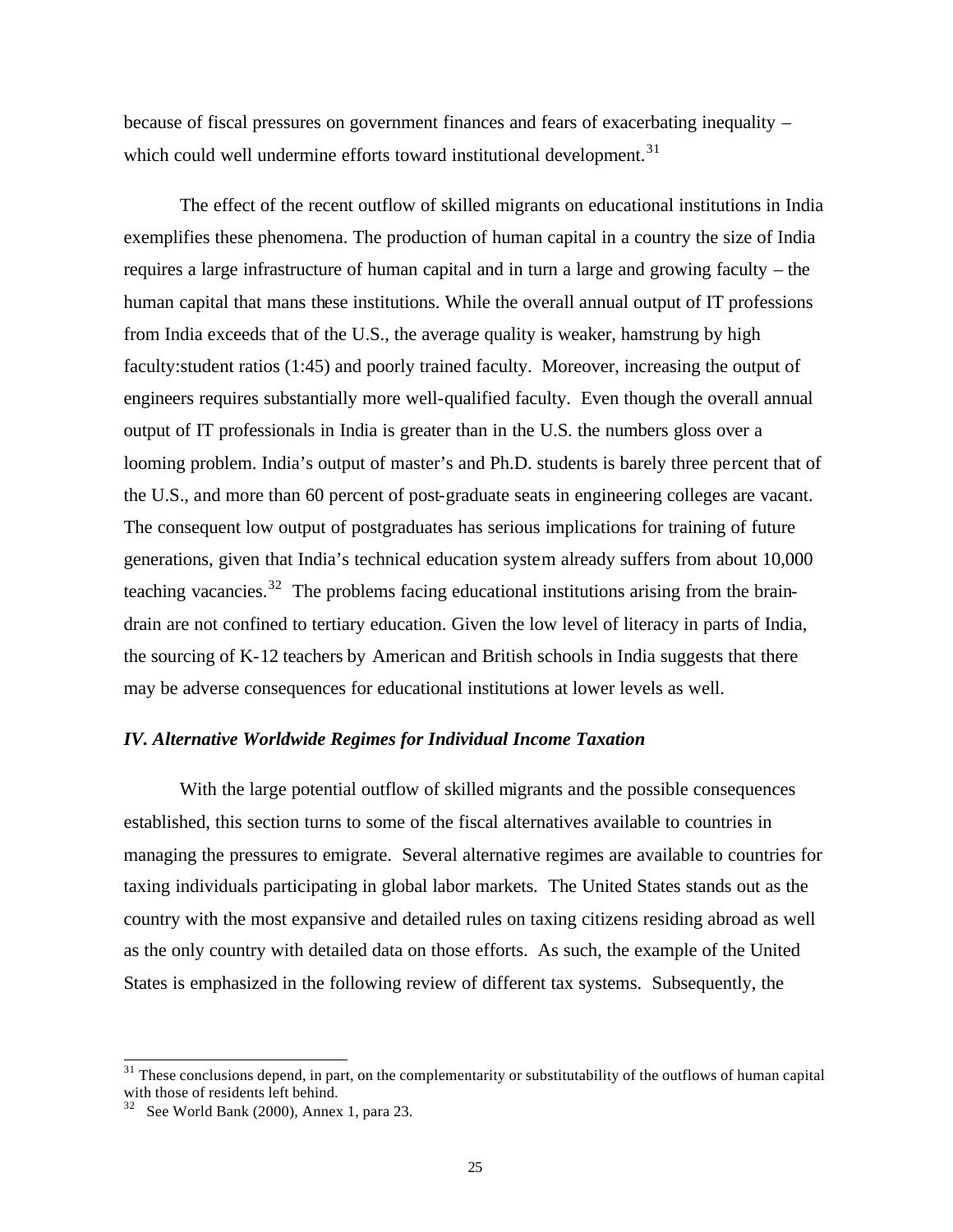relative merits of these alternative regimes are assessed for a developing country faced with the prospect of mobile citizens and a disappearing tax base.

## *IV. A. A Taxonomy for International Tax Rules*

l

In designing an individual income tax when its citizens are mobile, a country has several choices on which individuals to tax, what kinds of income to tax, and what instruments to use. Typically, those choices center on how to alter taxation when a citizen chooses to reside and earn income abroad (emigrate) or when a citizen chooses to give up citizenship (expatriate). Countries either assert tax liabilities for individuals on the basis of citizenship or residence. The vast majority of countries orient their tax rules on residence rather than citizenship by taxing the worldwide income of their residents and only that income derived from domestic source for non-resident citizens and aliens. In contrast, three countries – the United States, the Philippines, and Eritrea – use citizenship as the basis of ongoing taxation.  $33$  These countries tax their citizens on their worldwide income regardless of their residence although distinct rules are typically in place for the foreign-source earned income of citizens.

In addition to distinguishing which individuals a country has the right to tax, countries can also choose to create a tax event when a resident leaves or when a citizen expatriates. Unsurprisingly, those systems that use residency as the basis of their tax systems are those countries that sometimes create tax events when an individual gives up residency, and those systems that use citizenship sometimes create tax events upon expatriation. Such so-called departure taxes typically take the form of either a lump-sum tax at the time of emigration or expatriation or an effort to exert tax jurisdiction for a defined period of time after emigration or expatriation.<sup>34</sup> Given the emphasis of these rules on wealthy individuals, such departure

 $33$  See Pomp (1989) for a detailed description of the history behind the Philippines experience. The Philippines distinguishes income by source and uses a schedule with three brackets for foreign-source income (the highest bracket is 3% on income above \$20,000) in conjunction with a personal exemption and deductions for foreign taxes paid on foreign source income. For the rules currently in effect in the Philippines, see Joint Committee on Taxation (1995). Until 1981, Mexico also attempted to tax the worldwide income of non-resident citizens. The Eritrean efforts began in 1995 and have met with little success.

<sup>&</sup>lt;sup>34</sup> Such exit taxes have also been widely used to restrict the right of movement by citizens for political motivations. Recent examples of governing forces using exit taxes to restrict movement by individuals include Serbia -Montenegro and the LTTE in Sri Lanka during the 1990s. Through the Jackson-Vanik Amendment, the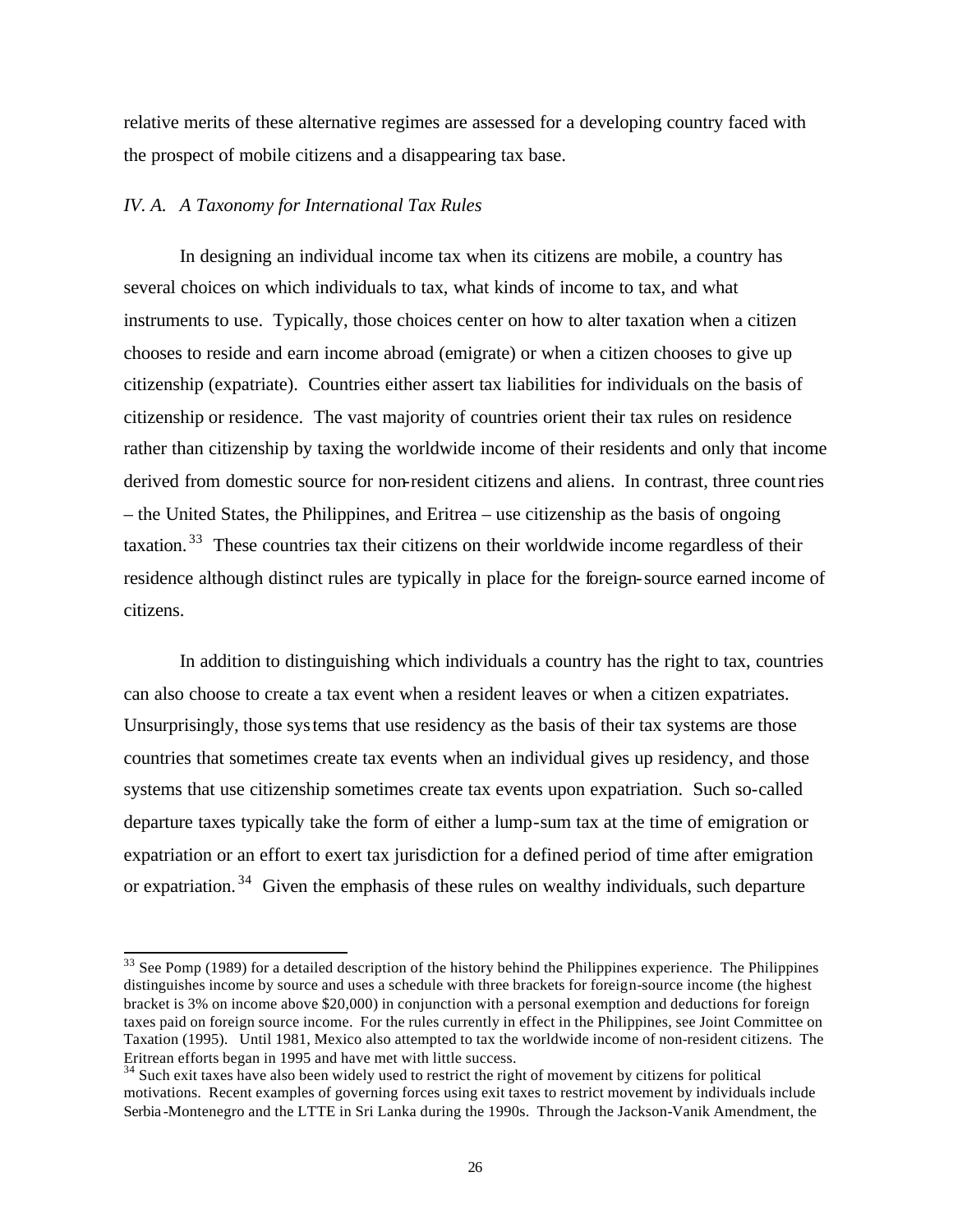taxes typically center on the treatment of accumulated gains in financial and business assets rather than a concern for the ongoing labor income of former residents. Several countries, aside from the U.S., impose such departure taxes upon the relinquishment of residency or citizenship, although their enforcement is apparently limited.<sup>35</sup>

## *IV. B. The American Example*

l

By most metrics, the United States has the most expansive, detailed and best-enforced efforts to tax the worldwide income of citizens and former citizens. As such, the American example can be used to delineate the potential of a citizenship-based system for a developing country. The American system can be divided between the treatment of citizens with foreignearned income and the tax treatment of the act of expatriation.

While American citizens and permanent residents that reside and earn income abroad are required to file tax returns in the United States, several provisions exist that mitigate the effects of double taxation of their income. In particular, American citizens can choose to employ the exclusions provided for in section 911 of the Internal Revenue Code *or* the foreign tax credit provisions of section 901 of the Code. Filers must choose between the two methods and alternating between the measures is not costless. Under the exclusion provisions, a qualifying citizen or permanent resident can exclude up to \$80,000 of his or her foreignearned income from gross income.<sup>36</sup> In addition, certain housing costs that exceed base levels can be either excluded or deducted.<sup>37</sup>

Alternatively, a taxpayer can employ foreign tax credits whereby credits are granted to the taxpayers in the amount of foreign taxes paid. As in the case with foreign tax credits for corporations operating abroad, these credits are limited to the U.S. tax rate so that foreign tax

U.S. government has explicitly made the use of exit taxes a criteria for restricting trade relations given the implied infringement of human rights.

<sup>&</sup>lt;sup>35</sup> In particular, Joint Committee on Taxation (1995) highlights the efforts of Australia, Canada and Denmark in imposing tax consequences on those residents that give up residency. Additionally, France and South Africa have recently proposed changes to their capital gains tax rules so that individuals giving up residency would be treated as having disposed of their assets. Within these rules, there are typically exceptions for individuals maintaining ties to the country and opportunities for deferral of tax payment until actual realization.

<sup>&</sup>lt;sup>36</sup> As a consequence of 1997 legislation, that exclusion amount was increased \$2,000 a year from 1998 to 2002 resulting in an \$80,000 exclusion for the year 2002.

 $37$  The base amount for the housing exclusion was \$10,171 in 2000 and is indexed to 16% of a U.S. government employee salary at a GS-14, Step 1 grade level.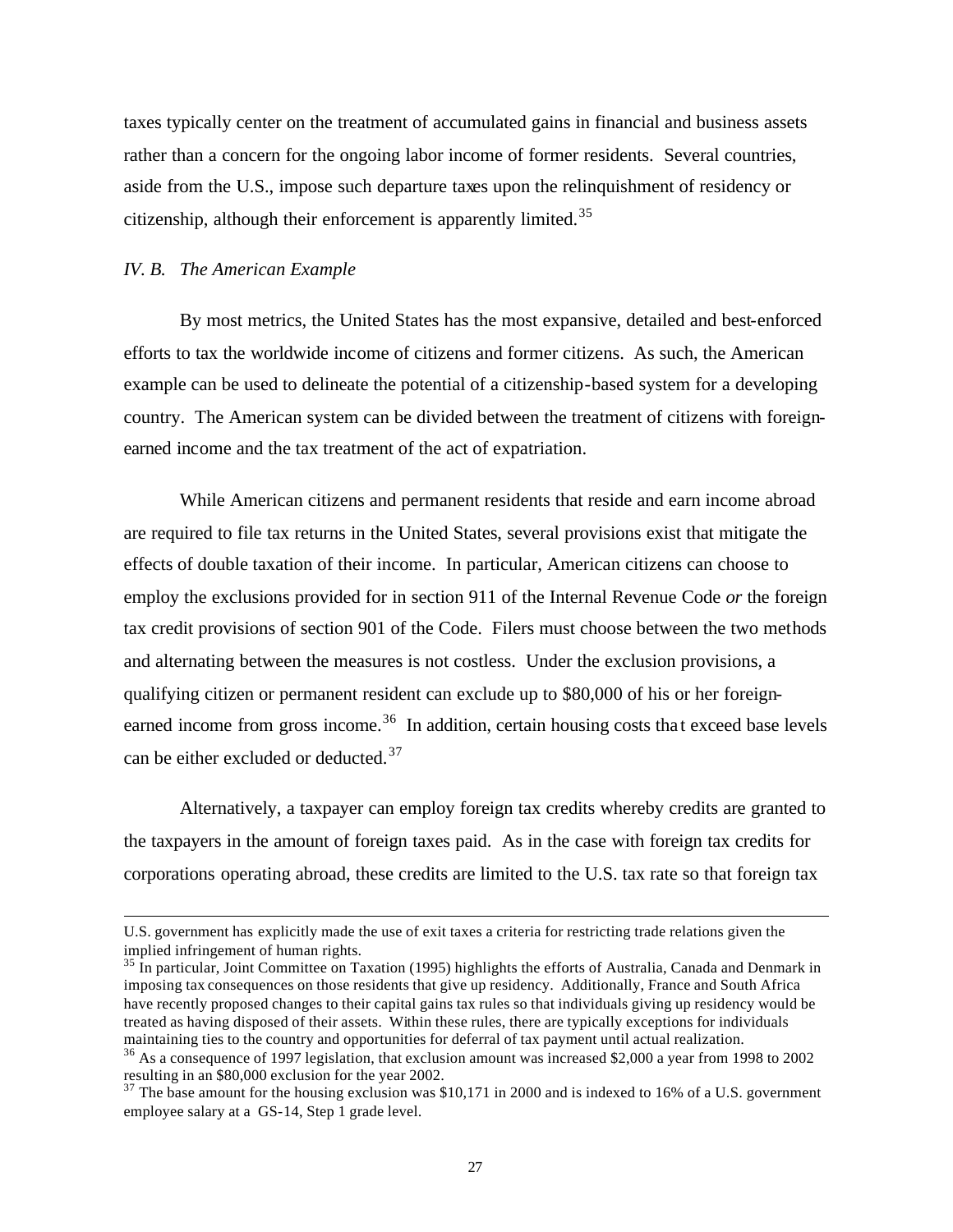credits cannot be used to reduce domestic taxes on domestic-earned income. While the exclusions are typically more generous, Americans earning income in high-tax countries abroad may find it beneficial to generate excess foreign tax credits and later use them to shield earned income from low-tax countries, as such credits can be carried back two years and forward five years.

The recent experience of the United States in enforcing these provisions and raising revenue from citizens and residents working abroad is illustrated in Figure 2 and Table  $5.^{38}$ Figure 2 details the numbers of returns filed with foreign-earned income and the share of all returns they represent from 1990 to 1998. In 1998, more than 300,000 returns, or 0.25 percent of all returns, featured foreign-earned income.<sup>39</sup> The rapid increase in returns with foreignearned income during the 1990s likely represents the growing importance of Americans working abroad as well as the ongoing initiatives to increase compliance including the initiation of alternative, shorter forms in  $1992<sup>40</sup>$  In contrast, government and private estimates of U.S. citizens residing abroad, excluding U.S. government employees or their dependents, are between 2.5 and 3.1 million.<sup>41</sup>

Table 5 provides greater detail on the recent U.S. experience of taxing foreign-earned income from 1996 and the early 1990s by country and by adjusted gross income (AGI). From 1991 to 1996, the number of returns with foreign-earned income grew 26.7 percent, and the total foreign-earned income grew 33.3 percent in real terms to \$21.1 billion. These high growth rates reflect considerable geographic heterogeneity as rapidly growing Asian countries, including Hong Kong, Singapore and China, experienced very high growth rates. Nonetheless, 35 percent of returns and 41 percent of all foreign-earned income comes from

 $38$  The following discussion emphasizes foreign-earned income as reported in Form 2555 where taxpayers report foreign-earned income if they use the exclusions. As such, the following data does not consider those individuals that employ the foreign tax credit to shield foreign-earned income as that would be reported on Form 1116 and may be included in foreign source gross income.

<sup>&</sup>lt;sup>39</sup> The figures for those reporting foreign source gross income is much higher. In 1998, three million returns were filed for the foreign tax credit representing 2.4% of all returns. The share of returns filing for the foreign tax credit quadrupled over the 1990s.

<sup>&</sup>lt;sup>40</sup> For a discussion of compliance and the launching of the EZ forms, see U.S. Department of the Treasury (1998).

 $41$  The 2.5 million estimate comes from U.S. Foreign Service Post information as reported in Joint Committee on Taxation (1995), and the 3.1 million estimate comes from the lobbying group American Citizens Abroad. To our knowledge, no exhaustive count of U.S. citizens abroad exists. As a final reference point, the Department of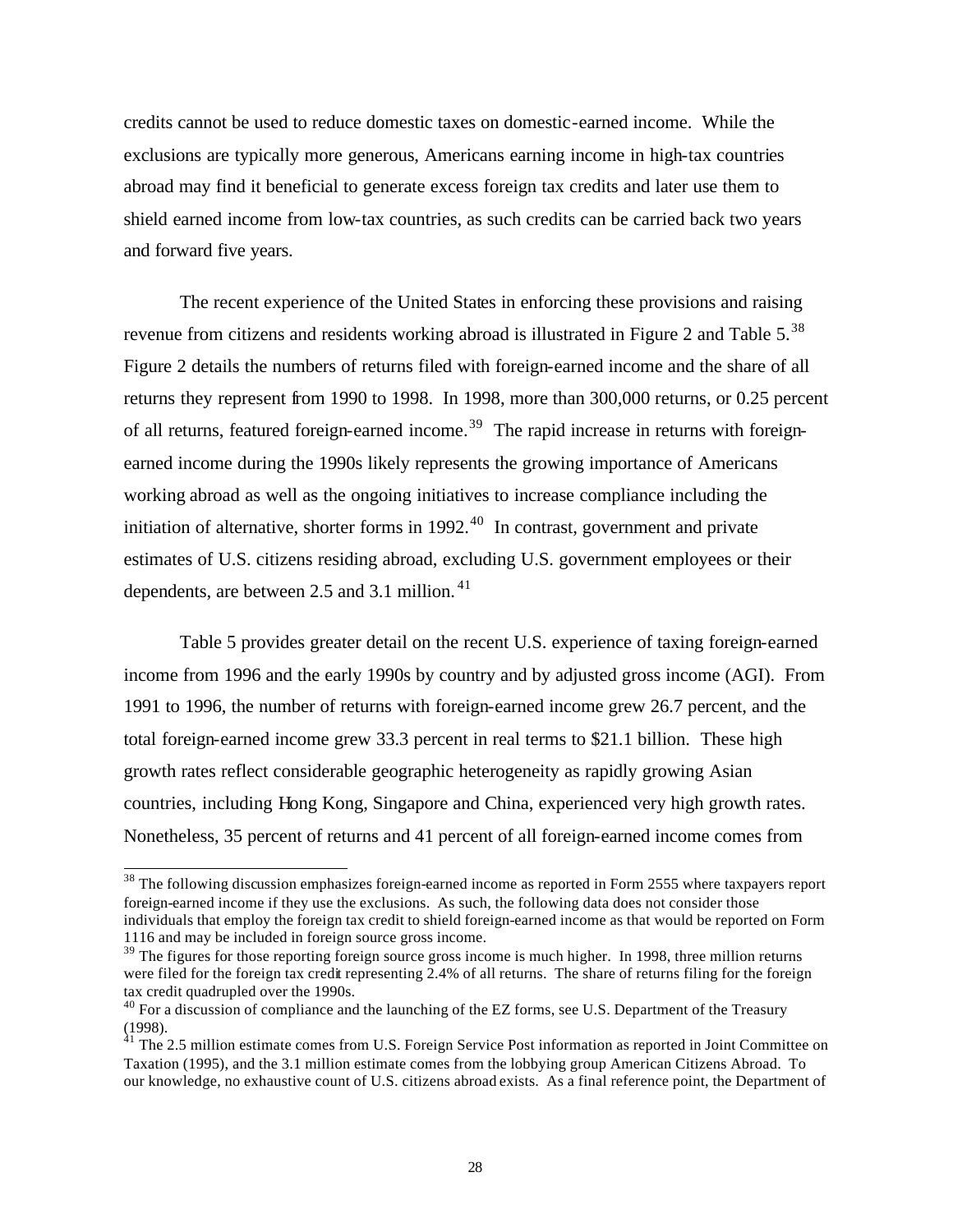the top five countries, suggesting considerable concentration of overseas activity of U.S. citizens. The geographic destination of foreign-earned income appears to mirror the overseas activities of U.S. multinational firms and banks.

Of the 279,758 returns with foreign-earned income, only 132,257 had U.S. tax obligations resulting in the payment of U.S. tax of \$2.2 billion in 1996. From 1991 to 1996, the payment of U.S. taxes on foreign-earned income nearly doubled in constant dollar terms. The share of U.S. taxes paid relative to the share of overall returns with foreign-earned income reflects the considerable heterogeneity in salary levels abroad. For example, individuals in Hong Kong are the source of 4.5 percent of all returns with foreign-earned income but contributed 10.3 percent of the U.S. tax revenue raised by taxing foreign-earned income.

Given the exclusions discussed above, the rules on foreign-earned income affect highincome earners disproportionately. While those taxpayers with AGI less that \$100,000 comprise 85.7 percent of returns with foreign-earned income, they contribute only 15 percent of revenue associated with taxing foreign-earned income. Similarly, individuals with AGI over \$500,000 comprise 1.3 percent of returns but provide for 44.4 percent of the revenue associated with taxing foreign-earned income. The progressivity embedded in these rules appears to be more and more important as those taxpayers with AGIs over \$500,000 that filed for the foreign-earned income exclusion more than doubled from 1991 to 1996.

A citizenship-centric system of individual taxation often raises concern over compliance costs. Indeed, the U.S. tax rules described above appear complex and onerous enough such that they may create significant compliance costs for individual taxpayers and a barrier to employment overseas. Multinational firms, however, have largely internalized these compliance costs and leave their employees insulated from this tax treatment. The vast majority of U.S. firms employ either *tax equalization* or *tax protection* for these purposes. Under both methods, a hypothetical tax obligation for an employee is calculated as if they were to remain at home. Under tax protection, employees bear the administrative costs of complying with host and home tax rules but can receive a windfall gain if actual taxes paid

Commerce reports the number of U.S. citizens employed by non-bank affiliates of non-bank U.S. parents as part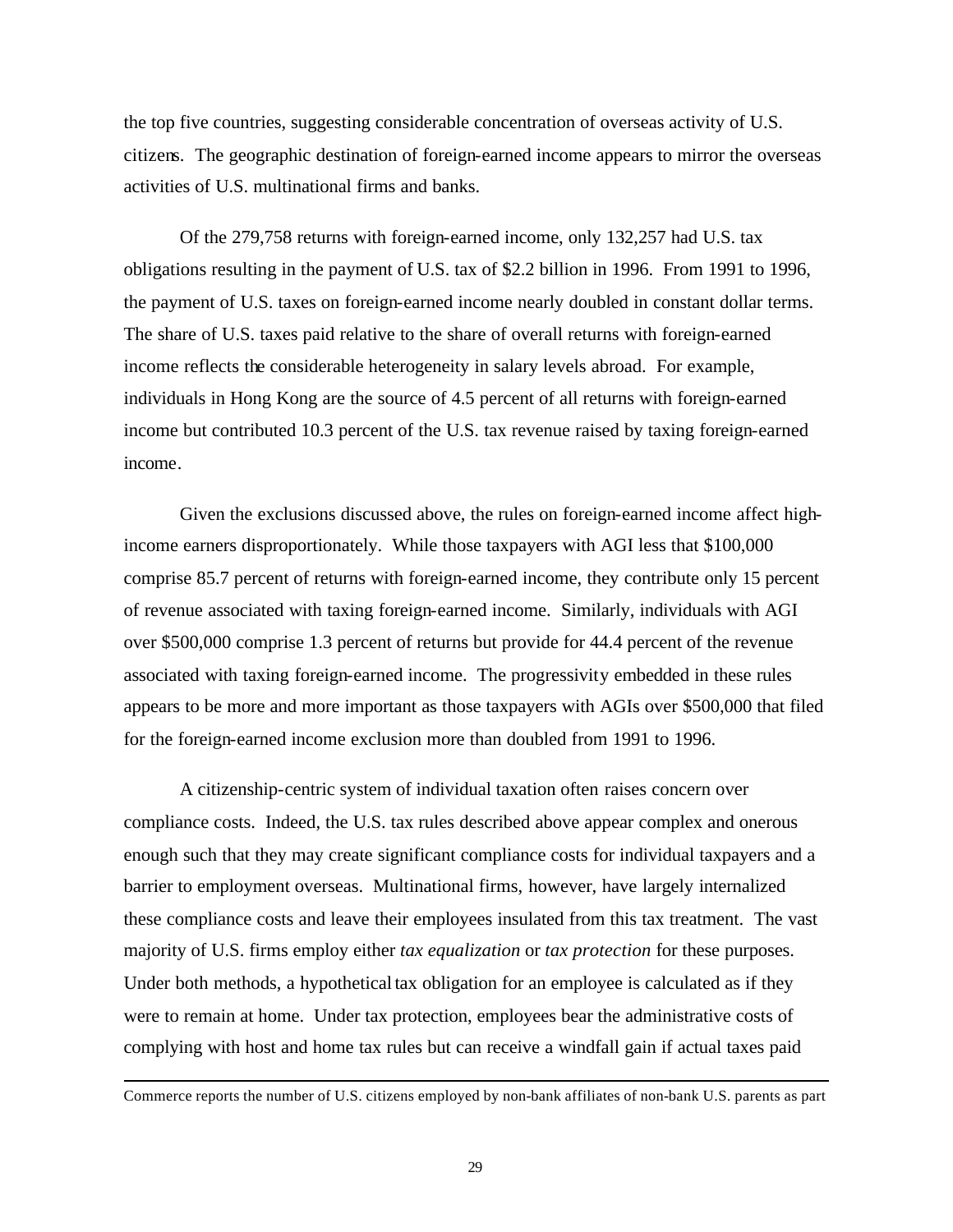are below hypothe tical tax levels. Under tax equalization, firms bear the administrative costs of compliance, and employees receive after-tax compensation based on their hypothetical tax calculations.

According to a recent survey, tax equalization is employed by more than 82.6 percent of U.S. firms with employees abroad and is used for U.S. citizens as well as citizens of other countries. Tax protection is employed by 8.1 percent of firms surveyed, and only 2.7 percent of firms surveyed leave these matters to their employees completely. Moreover, these hypothetical tax calculations have evolved to incorporate the complexities of incentive compensation, stock option plans, state taxes, city taxes, outside investment income and even spousal income.<sup>42</sup> As such, the actual administrative burden on individuals imposed by the taxation of foreign-earned income appears limited.

In addition to the taxation of citizens who have earned income abroad, the U.S. taxes the act of expatriation under Section 877 of the Internal Revenue Code. Under these provisions, a citizen who expatriates or a permanent resident giving up residency is presumed to have been motivated by tax avoidance if they meet specified levels of net worth or historic tax liability.<sup>43</sup> If their decision to expatriate is deemed to be tax motivated, the individual faces a distinct set of tax rules on income taxation, estate taxation and gift taxation for the 10 years following expatriation.<sup>44</sup>

In particular, the rates on income and the definition of what constitutes U.S. source income are more onerous than would otherwise apply to similar non-resident aliens. For example, non-resident aliens are taxed at a flat rate of 30 percent on passive U.S. source income and that rate is typically significantly lower as a consequence of tax treaties. For individuals deemed to be expatriating for purposes of tax avoidance, their U.S. source income would feature a more expansive definition of what constitutes U.S. source income, and they

of their benchmark surveys. In 1994, such affiliates reported having 21,500 U.S. citizens as employees.  $42$  Organization Resource Counselors (2000) surveyed 150 firms with an average of 162 expatriates working abroad.

 $^{43}$  In 2000, any individual with a net worth over \$562,000 or tax liabilities over the last five years exceeding \$112,000 is presumed to be tax motivated in their decision to expatriate or give up residency.

<sup>&</sup>lt;sup>44</sup> Additionally, the Reed Amendment to the Illegal Immigration Reform and Immigrant Responsibility Act of 1996 stipulates that tax-motivated expatriates would be denied a U.S visa and reentry into the United States. Finally, names of expatriates are published in the Federal Register and expatriates must provide forwarding addresses as well as a balance sheet upon expatriation.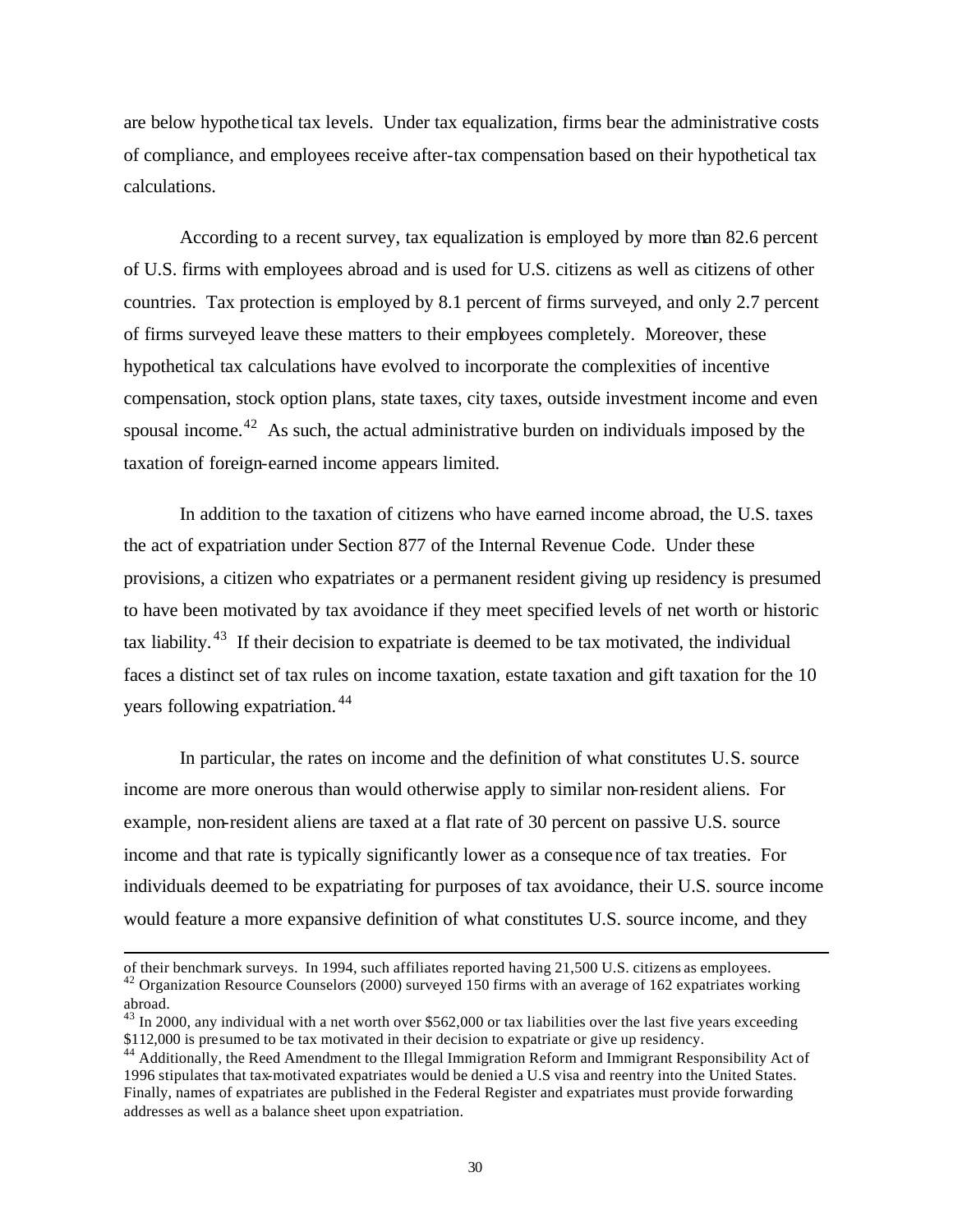would be taxed as if they were still U.S. citizens on that income for the subsequent 10 year period.<sup>45</sup>

From the citizenship-centric definition of the individual income tax to the expatriation tax, the U.S. attempts to cast a wide net on the worldwide income of its citizens, permanent residents, former citizens and former permanent residents. While previous considerations of "brain-drain" taxes have emphasized their theoretical consequences and have usually cited the administrative difficulties associated with such tax instruments,  $46$  the U.S. experience demonstrates the possibility of an expansive definition of individual taxation in a world characterized by global labor mobility. Moreover, the central role of U.S. firms in bearing the associated compliance costs suggests that implementation of such regimes may be less complicated than previously considered.

## *IV. C. Implications and Alternative Tax Systems for Developing Countries*

Given the heightened forecasts for temporary migrants from developing countries to developed countries in the following 50 years, what can the foregoing discussion of alternative tax regimes suggest for policy makers in developing countries? This section outlines several alternative taxation regimes – the American model, a cooperative regime for tax sharing and an exit tax on accumulated human capital - for consideration by developing countries and comments on their advantages and disadvantage.

How should different regimes for developing countries concerned with these flows be assessed? While many factors are relevant, the following emphasizes the absence of significant infringements on freedom of movement, the impact on "those-left-behind," the revenue potential and the ability to deal with flows of emigrants and preexisting stocks of previous emigrants abroad.

To make our analysis more concrete, this section also emphasizes one example: U.S. H-1B non-immigrant visa holders from India. Indian citizens constituted about half of the

<sup>&</sup>lt;sup>45</sup> Recent proposals (see Joint Committee on Taxa tion (2000)) to revise these rules propose to modify them in two distinct ways. First, the rules would apply regardless of the assessment of the tax avoidance motivation on expatriation given its inherently subjective nature. Second, the rules would simp ly impose a mark-to-market tax at the time of expatriation with similar deferral opportunities as exist in those countries discussed in footnote 34.

<sup>&</sup>lt;sup>46</sup> See Bhagwati and Wilson (1989).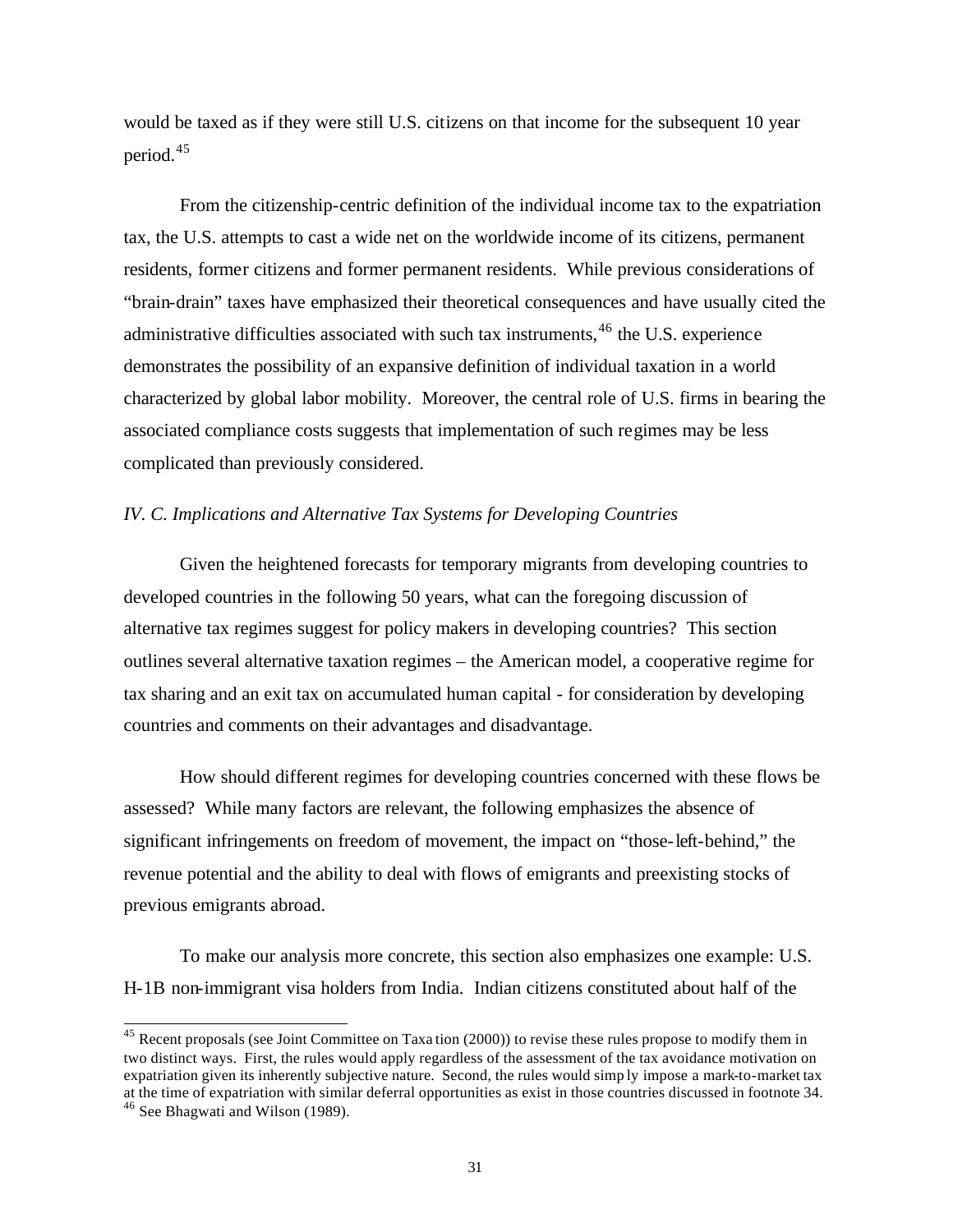outstanding 400,000 H-1Bs in 2000; current indications are that they will constitute a similar ratio for the 300,000 issues expected in over the next three years. The resulting 350,000 Indians in the U.S on H-1B visas do not account for the many Indian citizens who are permanent residents and the Indian citizens working in other OECD economies. Nonetheless, consideration of this group alone sheds light on the potential of such schemes.

# *IV. C. i. The American Model*

The most sweeping alternative for a developing country would be to orient their tax system along the lines of the American model described above. Such a change would require altering the basis of taxation from residency to citizenship for most countries and then enforcing a system that would demand compliance from citizens residing abroad.

The American model has several benefits relative to other alternatives. It is the most comprehensive system for taxing the ongoing labor income of high human capital individuals that are globally mobile. Given the obvious possibility of liquidity constraints at the time of emigration, ongoing taxation would allow for the burden of taxation to be better matched with the actual income streams of individuals. Moreover, the use of exclusions and credits would allow for lower human capital types to be effectively exempt from the system. By matching the actual incomes with tax payments and by not creating a barrier at the time of emigration, such a system may also be politically appealing in contrast to one-time departure taxes. Finally, for countries that already have large stocks of citizens abroad, only the American model offers the potential of tapping into those labor income streams. Effectively enforced, the American model may offer the largest ultimate gains to countries with high human capital emigrants.

Arguments against the American model typically center on the enforcement and compliance costs of this model. For developing countries where managing an individual tax base *domestically* is problematic enough, the thought of enforcing the American model may be unimaginable. While the enforcement and compliance costs of the American model are unquestionably higher than for an exit tax (see below), the increased ability provided by technology to track citizens suggests that these costs may not be as overwhelming as previously considered. Moreover, as evidenced by the review of the American experience,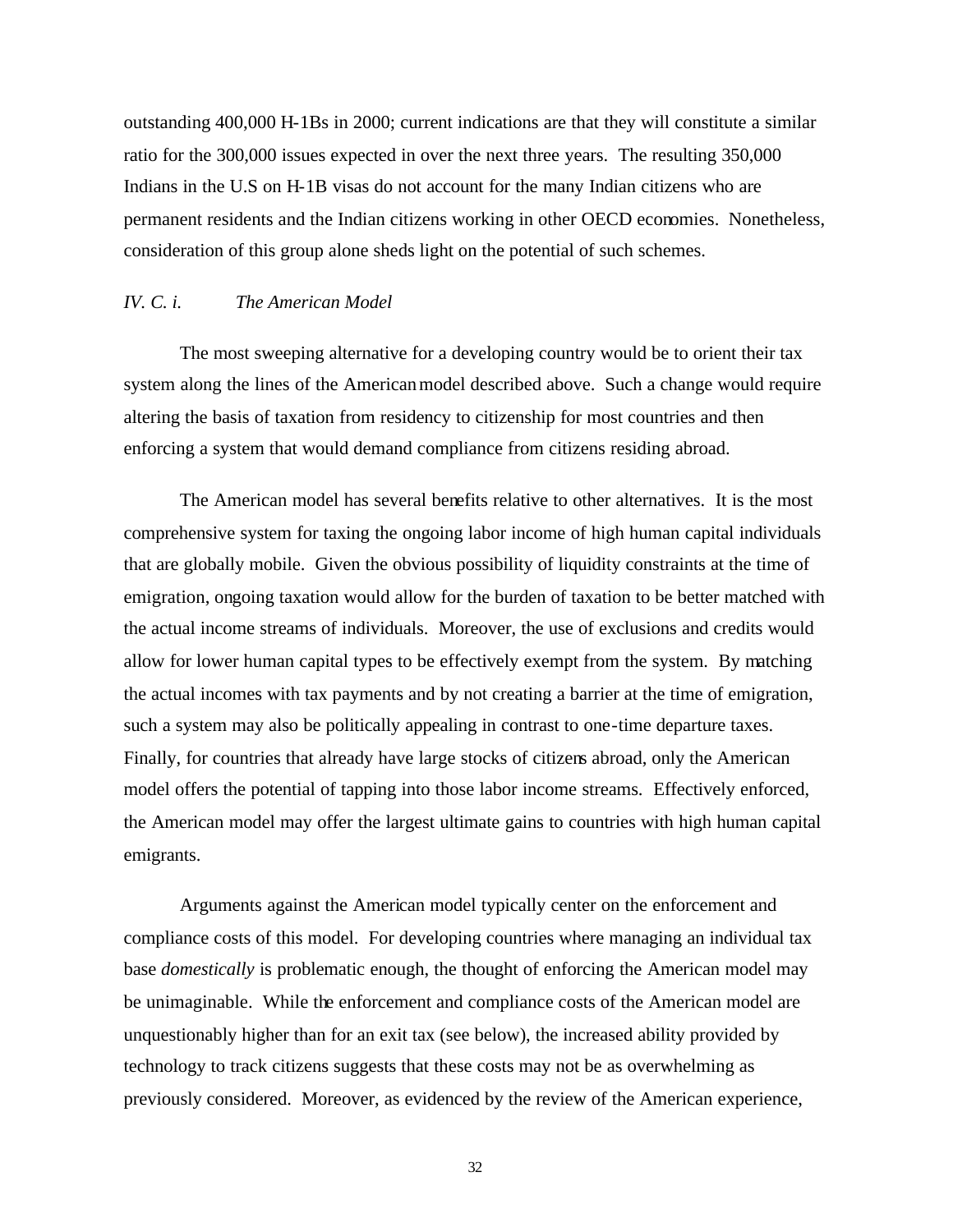firms are sometimes willing to bear the vast majority of compliance costs under the American model. A similar practice could conceivably evolve with emigrants from developing countries where hiring firms would insulate individuals from the tax differences and the compliance costs imposed by such a system. Indeed, many of the multinational firms hiring skilled workers from developing countries are already well-versed in the complexities of the American model.<sup>47</sup>

Other obstacles to applying the American model also arise. First, without more precise estimates of the distribution of earnings for citizens abroad, revenue might be limited by overly generous exemptions or credits. Second, many citizens of rich countries working overseas have the incentive to remain tax compliant because of their intention to return home. The trade-off may be distinct for developing countries resulting in citizens giving up their citizenship if such a system is imposed. As such, the "price of citizenship" could be set too high, resulting in waves of expatriation.

What would be the revenue consequences of instituting the American model in India? Such a thought experiment is made difficult by the limited information on the distribution of earnings of Indians abroad, but some conjectures are worth considering. With its generous exclusions, the American system raises approximately \$16,600 for every taxpayer filing that actually pays U.S. tax and approximately \$7,900 for every filer overall. While measures of the base of Indian citizens abroad are difficult to obtain, estimates of the number of Indian citizens in the U.S. alone are over one million and is expected to increase as the stock of Indians with H-1Bs rises. Even if only 100,000 Indian citizens are captured in this exercise and if, after exclusions, annual tax payments are only \$5,000 per citizen, a \$500 million annual revenue stream would result. In the context of a country with an individual income tax base of \$5.84 billion and a tertiary education budget of \$2.7 billion, such a figure is substantial.

 $47$  On the other hand, smaller firms hiring immigrant and non-immigrant workers might be less willing to bear the compliance costs. A firm hiring workers from different parts of the world would have to deal with multiple taxing authorities without the informational advantage of having a presence in those countries. Moreover, many of the firms hiring migrants will be small relative to the multinationals that send nationals overseas and thus might have less administrative capacity to deal with complex international tax issues.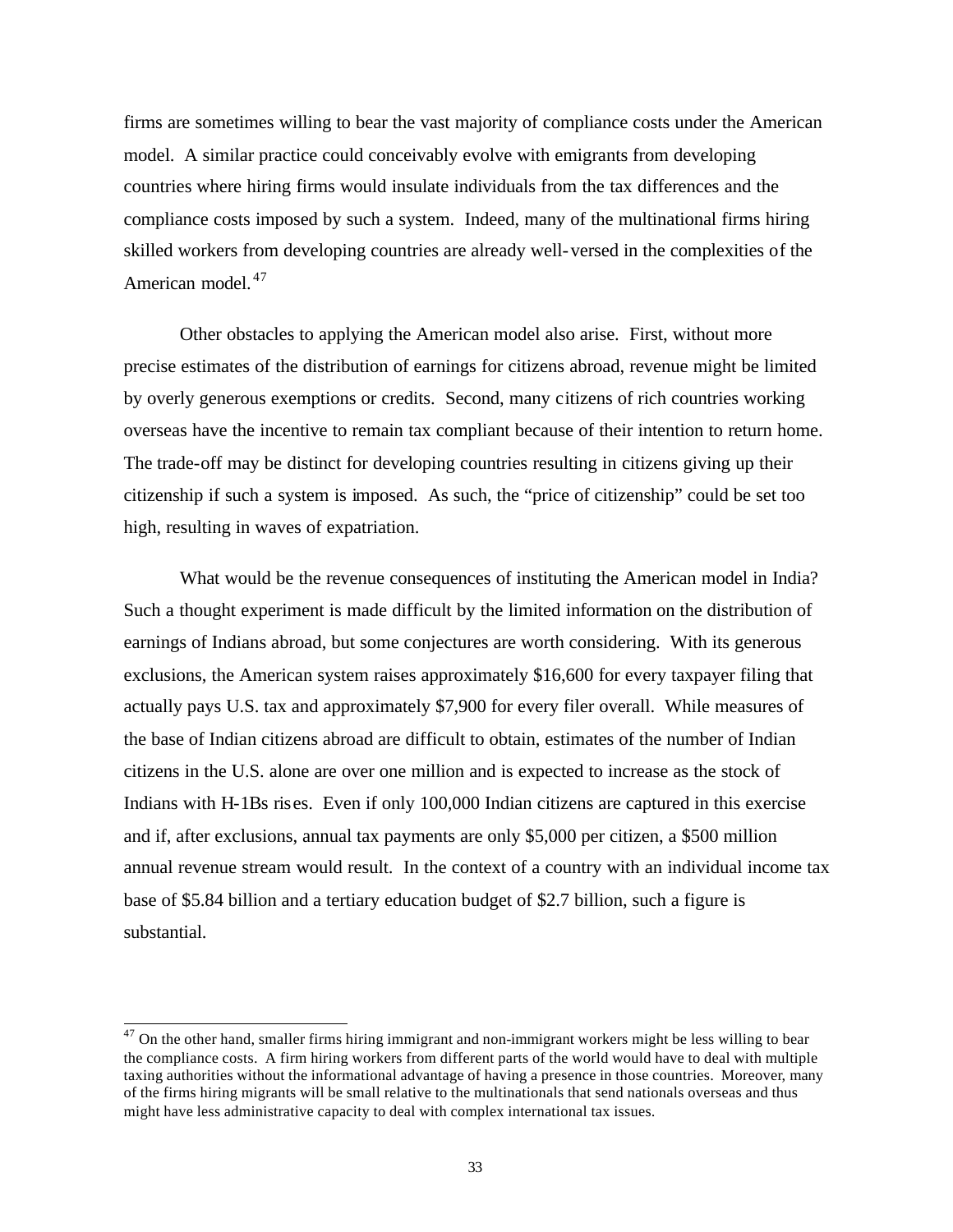## *IV. C. ii. A Cooperative Regime for Tax Sharing*

Developing countries could begin lobbying for a cooperative regime whereby payroll and income taxes paid by a country's emigrants could be collected by host countries and shared with home countries. For example, a share of payroll taxes contributed by temporary migrants to a host country would be returned to the home country via a governmental transfer.

Such a regime has the potential for large and immediate revenue consequences to developing countries. At the same time, incremental administrative costs would be minimized by leveraging the considerable administrative resources of developed countries. Additionally, this regime would have minimal behavioral repercussions on the labor flows of developing countries and thus would not impinge on the free movement of labor.

Such a regime would, however, require a web of bilateral treaties or the creation of a multilateral institution to manage these transfers. Moreover, it would require developed countries, which will face tremendous fiscal pressures as their populations age, to voluntarily return some of the tax revenue associated with immigration. The difficulties OECD economies have had in reaching an international agreement on dealing with tax havens suggests how difficult tax sharing proposals could be. Two trends, however, make this less improbable in the future. First, it is conceivable that increased competition for the world's supply of skilled labor, combined with an increased reluctance on the part of poor countries to allow their most talented individuals to leave without some form of compensation, will induce pairs of countries to enter into bilateral tax-sharing agreements. Second, as evidenced by the Gramm proposal alluded to previously, the preference of industrialized countries for temporary immigrants means that tax sharing arrangements can serve as an incentive instrument to ensure that migrants return.

## *IV. C. iii. An Exit Tax on Accumulated Human Capital*

Exit taxes on emigration or expatriation currently deployed are almost entirely concerned with wealthy individuals escaping capital gains or estate taxation. In contrast, developing countries are typically concerned with individuals with high human capital who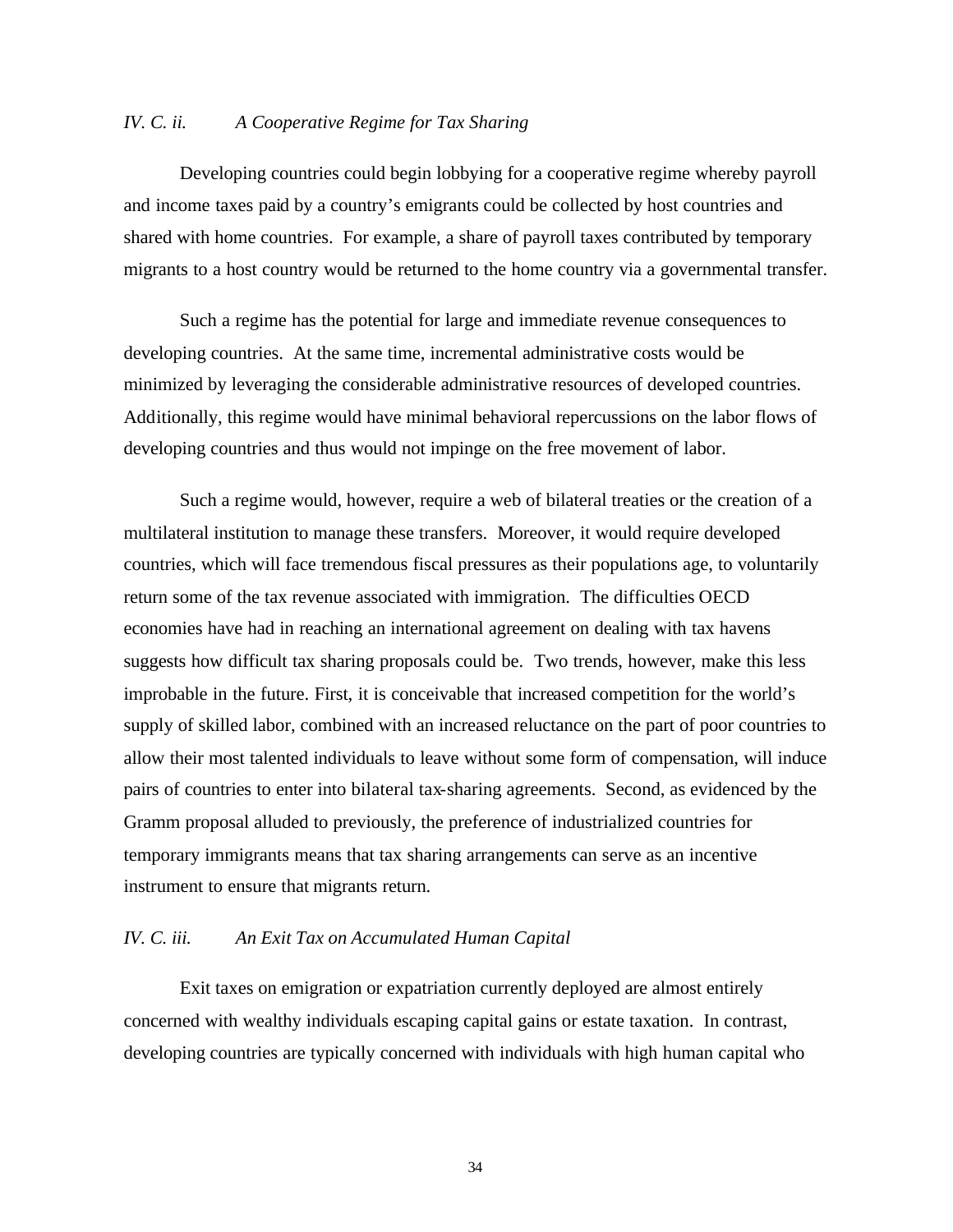may be otherwise liquidity constrained. Nonetheless, an appropriately administered exit tax might usefully raise significant amounts of revenue with a limited administrative burden.

The implementation of an exit tax on human capital could take several forms. First, and most simply, any emigrant, or possibly the firm hiring that emigrant, could be forced to pay a flat sum to the home country. More complex variations of this mechanism would index that tax payment to some measure of human capital. With expectations of the flow of skilled migrants from India to the U.S. under the H-1B program through 2003 at 50,000 per annum, an exit tax of \$10,000 paid by the hiring firms would raise \$500 million per annum for India from just those skilled emigrants to the U.S. under the H-1B program. For an American firm, this tax would be comparable to current headhunter fees and would translate into an after-tax cost to the hiring firm, assuming the deductibility of such payments, of \$5,000. The recent legislation increasing the caps on H-1B workers provides another analogue to this fee. As part of the 1998 political compromise associated with increasing the H-1B limits, \$500 filing fees, now increased to \$1,000, are to be paid by H-1B sponsoring firms, and these fees are to be used for scholarships for low-income individuals and for workforce training. A potential exit tax paid by a sponsoring firm to the source country would have the same distributional rationale. Again, in the context of a tertiary education budget of \$2.7 billion, such gains from an exit tax are enormous.

Such an exit tax could be seen as an unacceptable infringement on the freedom of international movement. A politically more palatable alternative would be to replace existing state funding of tertiary education with a system of forgivable loans. The loans would be forgiven on the condition that the individual works in the domestic economy after graduation but would become payable if the individual emigrated. To increase compliance, the issuance and renewal of a passport could be made conditional on loans being in good standing. To increase flexibility, such loans could be indexed to the duration of stay for graduates of institutions of higher learning so that graduates leaving immediately after graduation would pay the full amount while the loan would defease as recent graduates spent more time working in their home countries. Alternatively, more elaborate defeasance schemes could be designed to spur temporary stays abroad and encourage graduates to return, thereby maximizing the gains to the source country of work experience abroad.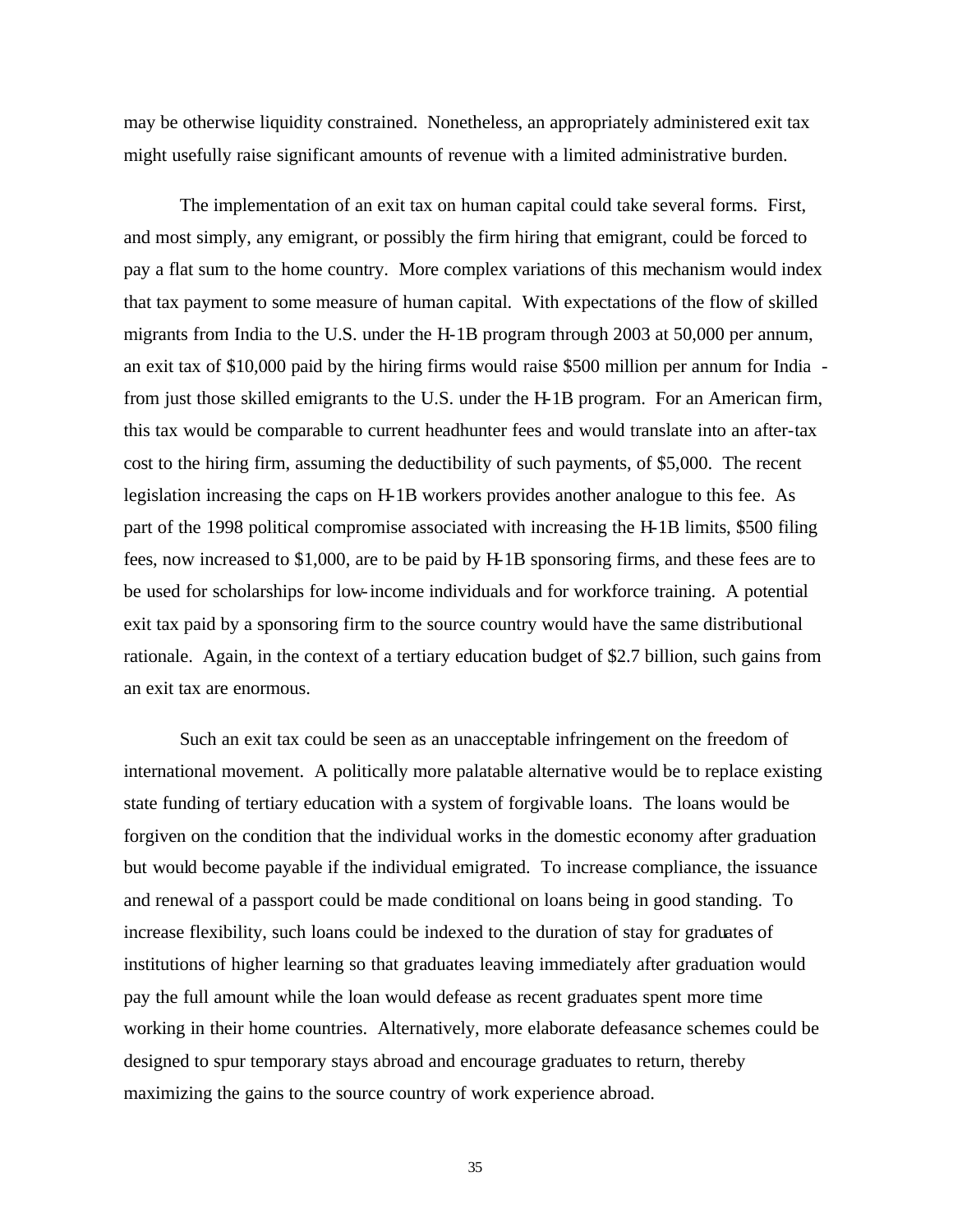While such a conditional exit charge does restrict freedom of movement, advance notice of such an agreement when education was initiated would seem to obviate concerns on restriction of movement. While politically appealing, the implementation problems of such a loan forgiveness scheme are daunting. First, the tracking of individuals for repayment of loans to educational institutions could be extremely difficult and cumbersome. Second, such conditional charges may be circumvented through political connections. The experience of J-1 visas granted by the U.S. to medical graduates with the clause that they must return home is illustrative of this fact. While specific exemptions are required to avoid such a forced return, the brain-drain from India's elite medical schools has been comparable to its elite engineering schools (Khadria, 1999), suggesting that rules for individuals with high human capital, who are also likely to be more politically connected, can be circumvented.<sup>48</sup> Third, human capital flows often are associated with education and not employment. Taxing these flows at the initial exit stage could jeopardize a critical mechanism to augment human capital. Finally, to the extent that higher education is becoming increasingly privatized, an argument that links a tax to public subsidies becomes moot.

There are two additional features of the American model that would need further analysis if they are to be followed by LDCs. One, given the reality that tax officials in LDCs are prone to rent seeking behavior, potential tax revenues from overseas workers are unlikely to be as safe from corruption as is the case of the American model. Whatever the tax model, it would need to be simple, transparent and non-discretionary to limit abetted leakages. Second, the use of the tax revenues would also merit greater attention. Should developing countries earmark the tax revenues on international human capital flows to finance public sector human resource investments or use these additional resources to augment general revenue?

## *V. Conclusion and Research Agenda*

l

This paper has illustrated the determinants of increased flows of skilled workers from developing countries to developed countries, the consequences of those outflows for developing countries and the possible policy responses available to developing countries,

<sup>&</sup>lt;sup>48</sup> The figures are 50 percent for All India Institute of Medical Sciences, New Delhi and 57 percent averaged over the Indian Institute of Technology Bombay, Delhi and Madras. The different studies cited in Khadria cover different time periods and are hence not strictly comparable.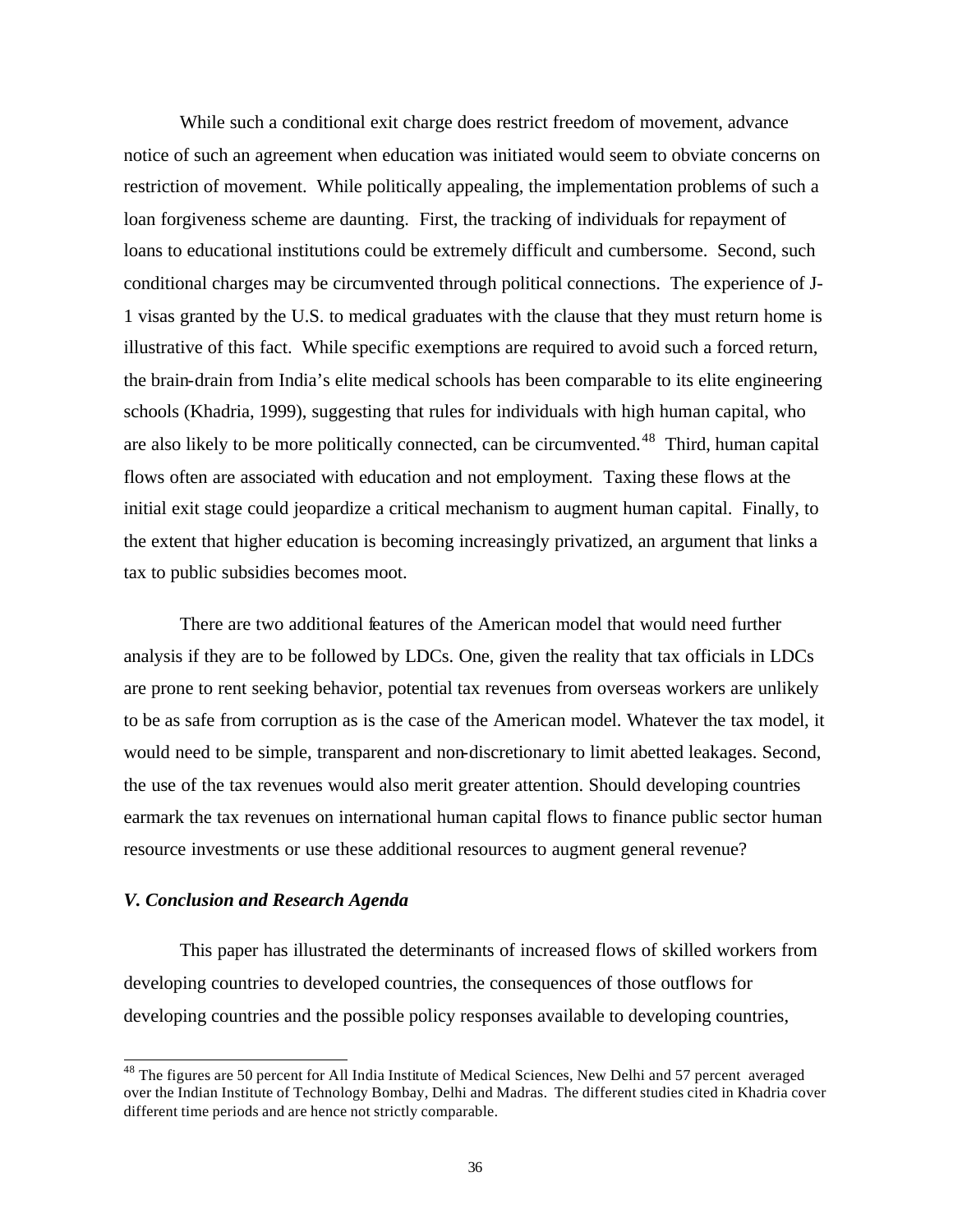particularly related to tax instruments, that face such large outflows. Demographic shifts and a continued imbalance between the demand and supply of skilled workers in developed countries are likely to loosen the constraints on global migratory flows set by the current restrictive practices of developed countries. The projected shift in immigration policy in developed countries will tilt toward skilled workers and will match skill levels with the allowed duration of migration. The consequent outflows of skilled workers have important consequences for developing countries ranging from the loss of direct tax revenues, the weakening of local institutions and the strengthening of diasporic networks. Finally, the paper reviews some of the fiscal alternatives available to developing countries in managing these emigratory flows. The recent experience of the U.S. demonstrates the feasibility of efforts to tax citizens who reside abroad, and using the recent example of skilled migrants from India, the paper demonstrates that modest tax instruments yield large revenues to source countries.

In surveying these potential developments, this paper raises more questions than it resolves. Analytical work on many fronts is required to inform the potential policy responses by the governments of developing countries. In particular, the three planks of analysis in this paper - the changing nature of immigration policies in developed countries, the impacts of increased outflows of skilled workers on developing countries and the efficacy of fiscal alternatives in dealing with citizens who reside abroad - merit much further work. At a broad level, the economic, social and political determinants and consequences of changing immigration policies must be further examined. At a more mundane level, however, each of these pieces of analysis could benefit considerably from the collection of primary data. There is considerable variation in immigration and citizenship policies with limited systemic analysis of the determinants of these changing policies, their efficacy in changing the scope of human capital flows, and the overall international market in skilled labor. Marrying more detailed analysis of the nature of immigration policies with more detailed data on migratory flows promises to provide analysis of the causes and consequences of these immigration policies. For instance, is immigration policy becoming a form of industrial policy in industrial countries? Will competitive pressure lead to liberalizing of rules or rather to rule harmonization? How will this affect North-South bargaining in global trade negotiations?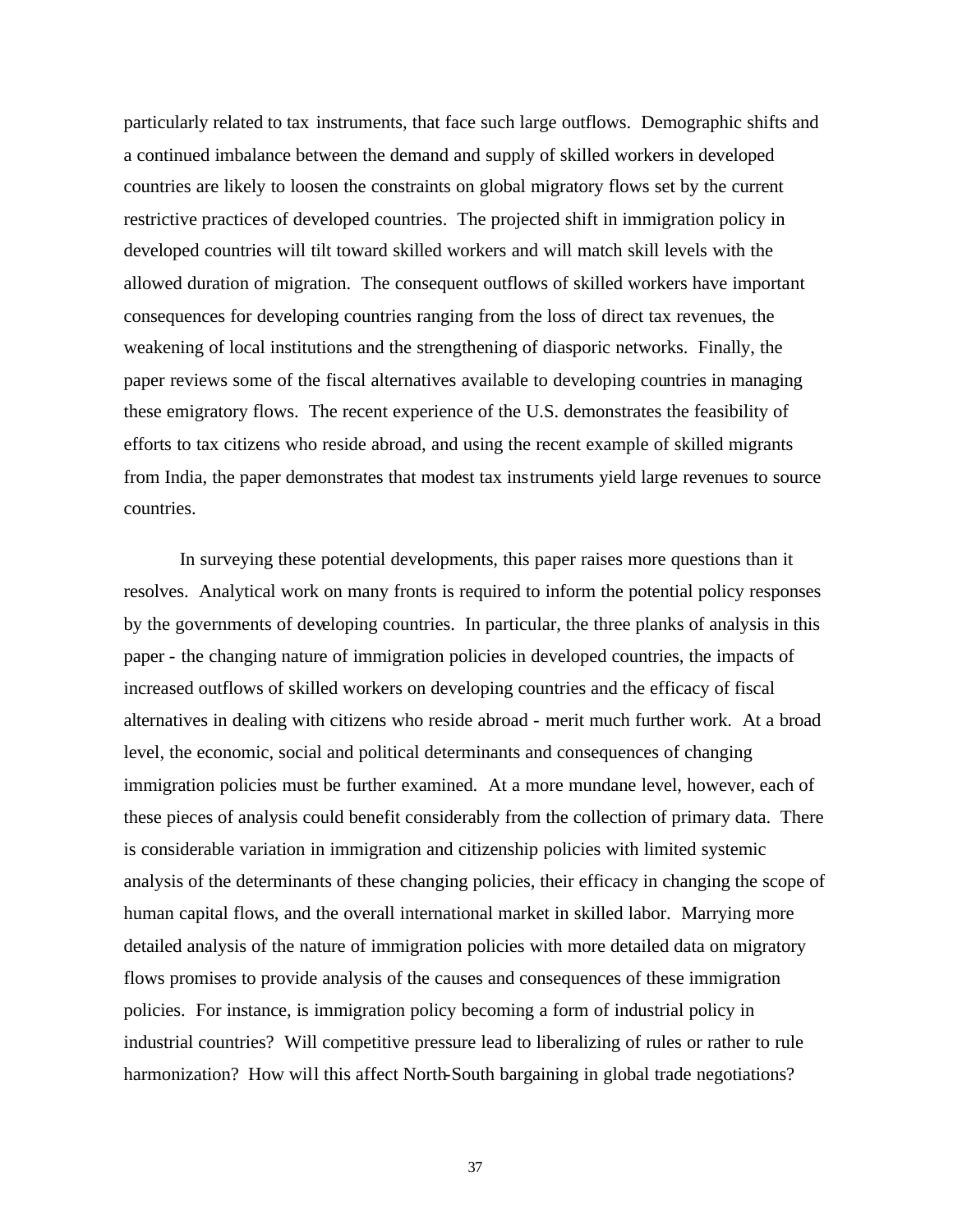There has been substantial work explaining harmonization of global rules on financial capital flows but very little work on human capital flows.

Much also remains to be done on the actua l scope of the brain drain and the consequences of these outflows on source countries. As illustrated by the work of Carrington and Detragiache (1998), non-U.S. sources of immigration data are difficult to analyze. Additionally, the impact of diasporic networks on the economies and politics of source countries has received much speculation but limited rigorous analysis. Much like the recent work on the role of diasporas on trade patterns, much more can be done to understand the role of diasporic networks on source country political and economic outcomes. In particular, why are the economic and political effects of remittances so different across countries, over time and also within countries? How is the combination of large diasporic networks, dual nationality and residence-based systems of taxation affecting the nature of citizenship and in turn, international and domestic political economy? We know much about the political effects of taxation without representation but almost nothing about "representation without taxation".

Finally, the analysis in the paper on the U.S. tax system and the potential effect of tax instruments for developing countries also merits further attention. As the only welldocumented example of a citizenship-based system of individual income taxation, the U.S. example can be studied in much greater detail to understand the dynamics of compliance and the responsiveness of firms and individuals to changed tax rates and exclusions. Similarly, the recent changes in the expatriation rules offers the promise of understanding the responsiveness of individuals to changes in the costs of maintaining citizenship. The actions of other countries that have instituted capital gains-based exit taxes in residence-based systems similarly offers the potential of understanding how these taxes change taxpayer behavior. The lessons of these studies can then usefully inform the fiscal policy choices of developing countries facing large outflows of skilled workers.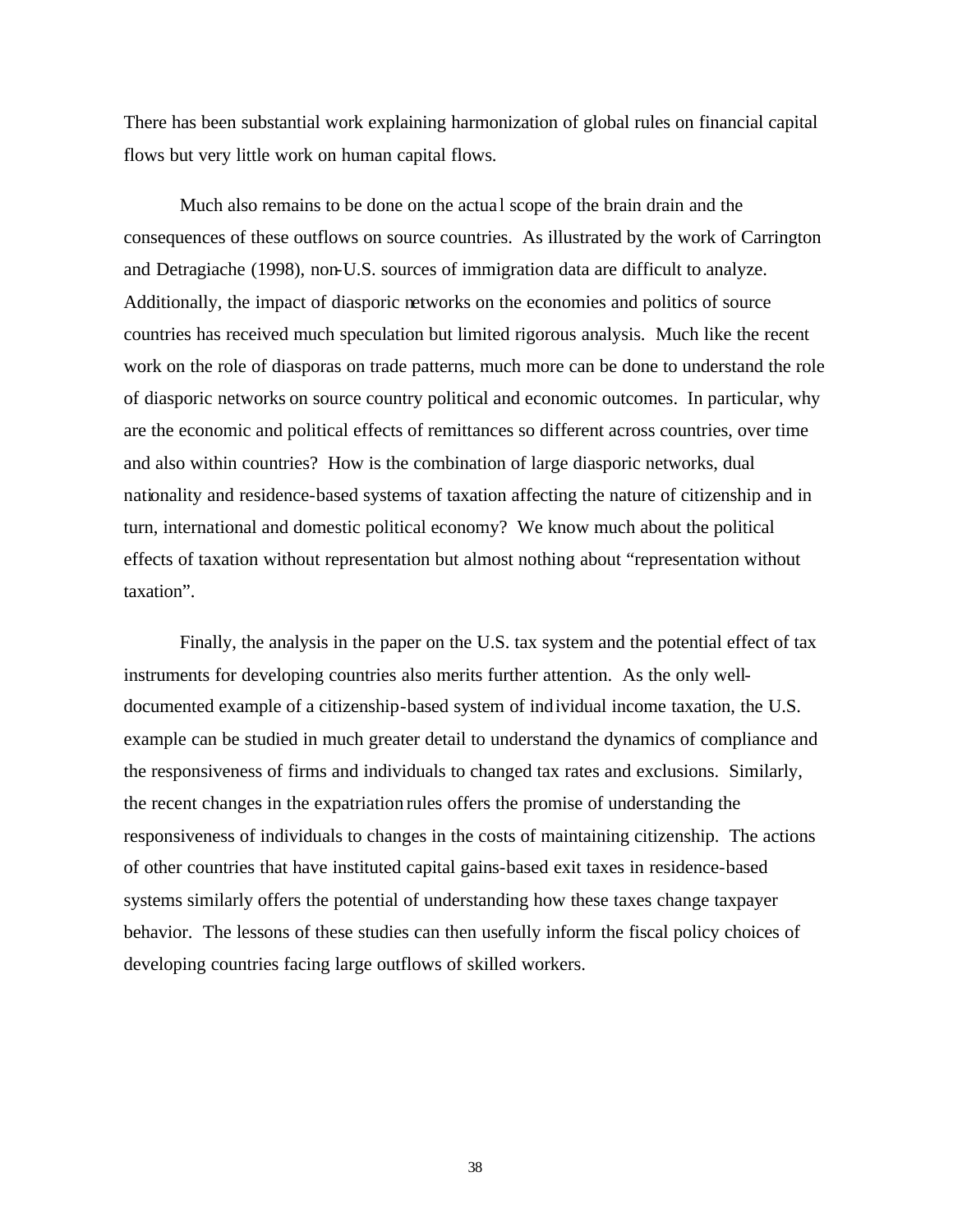# *References*

Banerjee, Abhijit and Esther Duflo, "Reputation Effects and The Limits of Contracting: A Study of the Indian Software Industry," forthcoming in *Quarterly Journal of Economics*, 2001.

Bauer, Thomas, Magnus Lofstrom and Klaus Zimmerman, "Immigration Policy, Assimilation of Immigrants and Natives' Sentiments Towards Immigrants: Evidence from 12 OECD Countries," IZA Discussion Paper No. 187, 2000.

Bhagwati, Jagdish, "Incentives and Disincentives: International Migration," *Weltwirtschaftliches Archiv*, 120 (4), 1984, 678-700. Reprinted in Douglas Irwin (ed.) *Political Economy and International Relations: Jagdish Bhagwati*, (Cambridge, Massachusetts: MIT Press), 1991.

Bhagwati, Jagdish N. and John Wilson (eds.), *Income Taxation and International Mobility*, (Cambridge, Massachusetts: MIT Press), 1989.

Borjas, George, *Friends or Stangers: The Impact of Immigrants on the U.S. Economy*, (New York: Basic Books Publishing), 1990.

Borjas, George, *Heaven's Door: Immigration Policy and the American Economy*, (Princeton, New Jersey: Princeton University Press), 1999.

Card, David and Thomas Lemieux, "Dropout and Enrollment Trends in the Post-War Period: What Went Wrong in the 1970s?," NBER Working Paper No. 7249, 2001.

Carrington, William and Enrica Detragiache, "How Big is the Brain Drain," International Monetary Fund Working Paper WP/98/102, 1998.

Carter, Susan and Richard Sutch, "Historical Perspectives on the Economic Consequences of Immigration into the United States," NBER Historical Paper No. 106, 1997.

Citizenship and Immigration Canada, "Planning Now for Canada's Future: Introducing a Multiyear Planning Process and Immigration Plan for 2001 and 2002," (Ontario, Canada: Minister of Public Works and Government Services Canada), 2001.

Collier, Paul, "Economic Causes of Civil Conflict and their Implications for Policy," forthcoming in Chester A. Crocker and Fen Osler Hampson with Pamela Aall (eds.), *Managing Global Chaos*, (Washington D.C.: U.S. Institute of Peace), 2000.

Collins, Susan, "Economic Integration and the American Worker: An Overview," in S. Collins (ed.), *Imports, Exports and the American Worker*, (Washington, D.C.: The Brookings Institution Press), 1998.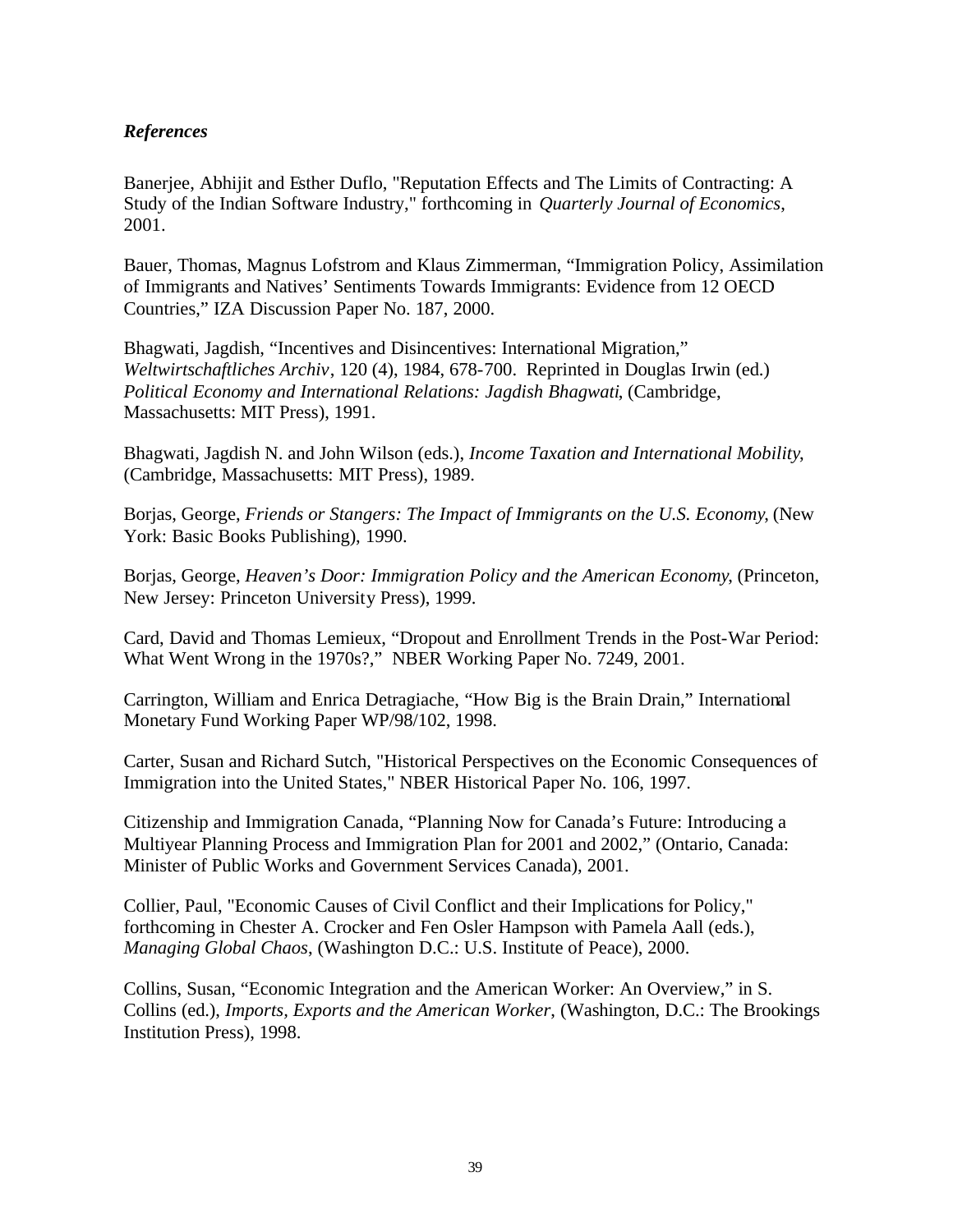Curry, Jeff, Maureen Keenan Kahr and Sarah E. Nutter, "Individual Foreign-Earned Income and Foreign Tax Credit, 1996," *SOI Bulletin*, (Washington, D.C.: Internal Revenue Service), 1999.

Ellwood, David, "The Sputtering Labor Force of the  $21<sup>st</sup>$  Century: Can Social Policy Help?," NBER Working Paper No. 8321, 2001.

European Information Technology Observatory, *ICT Skills in Western Europe*, EITO, 2001.

Faini, Riccardo, Jaime De Melo and Klaus Zimmermann (eds.), *Migration: The Controversies and the Evidence*, (Cambridge, United Kingdom: Cambridge University Press), 1999.

Freeman, Richard and Lawrence Katz, "Rising Wage Inequality: The United States Vs. Other Advanced Countries," in R. Freeman (ed.), *Working Under Different Rules*, (New York, New York: The Russel Sage Foundation), 1994.

Gould, David, "Immigrant Links to the Home Country: Empirical Implications for U.S. Bilateral Trade Flows," *Review of Economics Statistics*, 76 (2), 1994, 302-316.

Gustman, Alan and Thomas Steinmeier, "Social Security Benefits of Immigrants and the U.S. Born," in G. Borjas (ed.), *Issues in the Economics of Immigration*, (Chicago, Illinois: University of Chicago Press), 2000.

Head, Keith and John Ries, "Immigration and Trade Creation: Econometric Evidence from Canada," *Canadian Journal of Economics*, 31 (1), 1998, 47-62.

International Organization for Migration, "Return of Qualified African Nationals Programme," Fact Sheet, July, 1999.

Inter-American Development Bank, "Remittances as a Development Tool," 2001.

Joint Committee on Taxation, *Issues Presented by Proposals to Modify the Tax Treatment of Expatriation*, (Washington, D.C.: Government Printing Office), 1995.

Joint Committee on Taxation, *Description of Revenue Provisions Contained in the President's Fiscal Year 2001 Budget Proposal*, (Washington, D.C.: Government Printing Office), 2000.

Jones-Correa, Michael, "Under Two Flags: Dual nationality in Latin America and its Consequences for Naturalization in the United States," *Journal of International Migration*, Winter, 2001.

Khadria, Binod, *The Migration of Knowledge Workers: Second-Generation Effects of India's Brain Drain*, (New Delhi: Sage Publications), 1999.

Kapur, Devesh, "Diasporas and Technology Transfer," *Journal of Human Development*, 2 (2), 2001.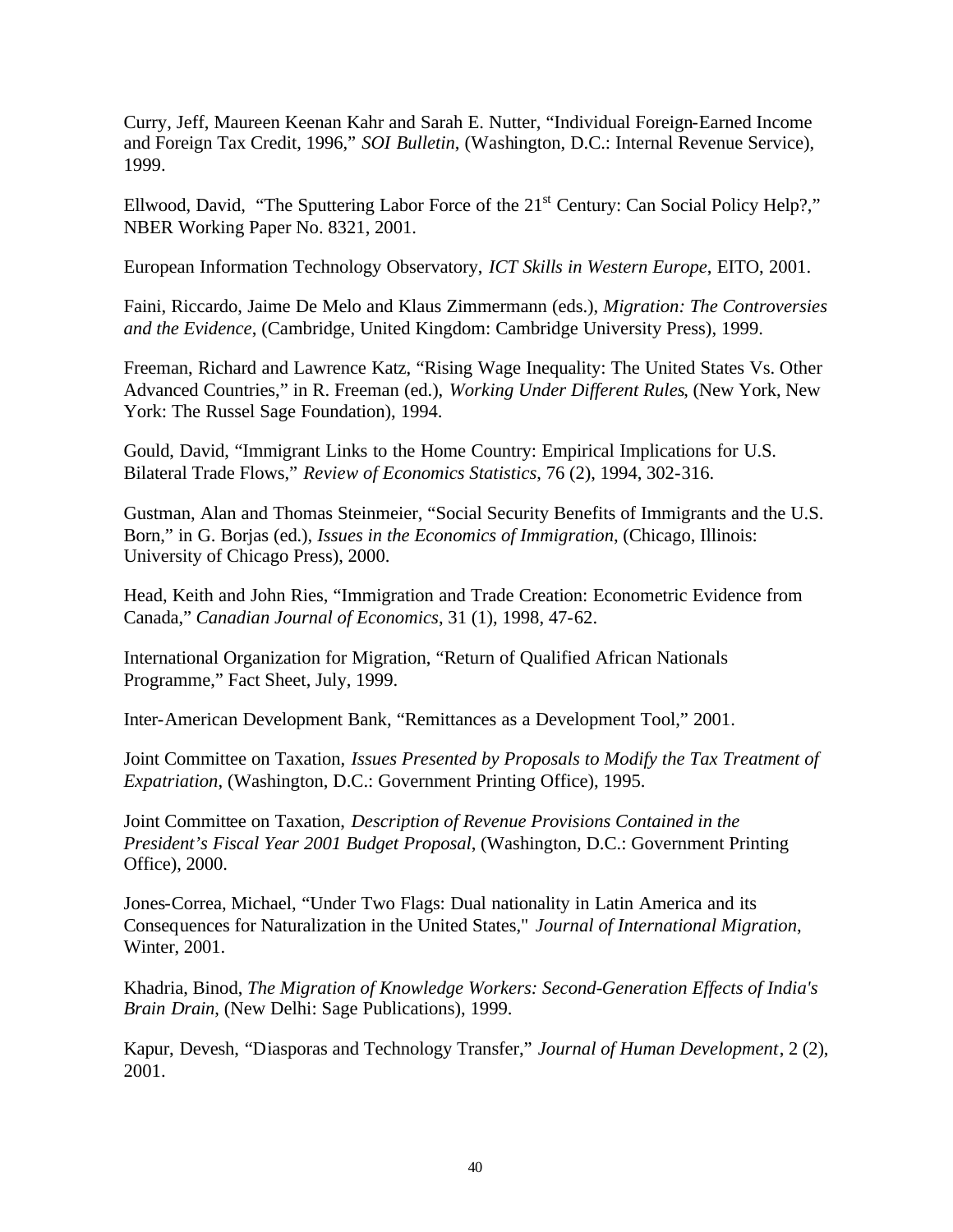Kapur, Devesh and Ravi Ramamurti, "India's Emerging Competitive Advantage in Services," *The Academy of Management Executive*, 15 (2), 2001, 20-31.

Lowell, Lindsay B. (ed.), *Foreign Temporary Workers in America*, (Westport, Connecticut: Quorum Press), 1999.

McMillan, John and Christopher Woodruff, "Interfirm Relationships and Informal Credit in Vietnam," *Quarterly Journal of Economics*, 114 (4), 1999, 1285-1320.

OECD, *Ageing in OECD Countries: A Critical Policy Challenge*, (Paris, France: OECD), 1996.

OECD, *Economic Outlook*, (Paris, France: OECD), 2000a.

OECD, "Is the Health of Older Persons in OECD Countries Improving Fast Enough to Compensate for Population Ageing?," *OECD Economic Studies*, (30), 2000b, 149-190.

Organization Resource Counselors, *2000 Survey of Tax Policies for U.S. Expatriates*, (Organization Resource Counselors, Inc.), 2000.

O'Rourke, Kevin and Jeffrey Williamson, *Globalization and History: The Evolution of a Nineteenth-Century*, (Cambridge, Massachusetts: MIT Press), 1999.

Pomp, Richard, " The Experience of the Philippines in Taxing its Nonresident Citizens," in Jagdish Bhagwati and John Douglas Wilson (eds.), *Income Taxation and International Mobility*, (Cambridge, Massachusetts: MIT Press), 1989.

Rauch, James B and Victor Trindade. "Ethnic Chinese Networks in International Trade," *Review Economic Statistics*, forthcoming, 2001.

Saxenian, Annalee, *Silicon Valley's New Immigrant Entrepreneurs*, (San Francisco, California: Public Policy Institute of California), 1999.

Smith, J. and E. Edmonston (eds.), *The New Americans: Economic, Demographic, and Fiscal Effects of Immigration*, (Washington, D.C.: National Academy Press), 1997.

Storesletten Kjetil, "Sustaining Fiscal Policy Through Immigration," *Journal of Political Economy*, 108 (2), 2000, 300-323.

United Nations, "Replacement Migration: Is it a Solution to Declining and Ageing Populations?" Report No. ESA/P/WP, 160 Department of Economic and Social Affairs, Population Division, 2000.

U.S. Department of Treasury, "Income Tax Compliance by U.S. Citizens and U.S. Lawful Permanent Residents Residing Outside the United States and Related Issues," (Washington, D.C.: Government Printing Office), 1998.